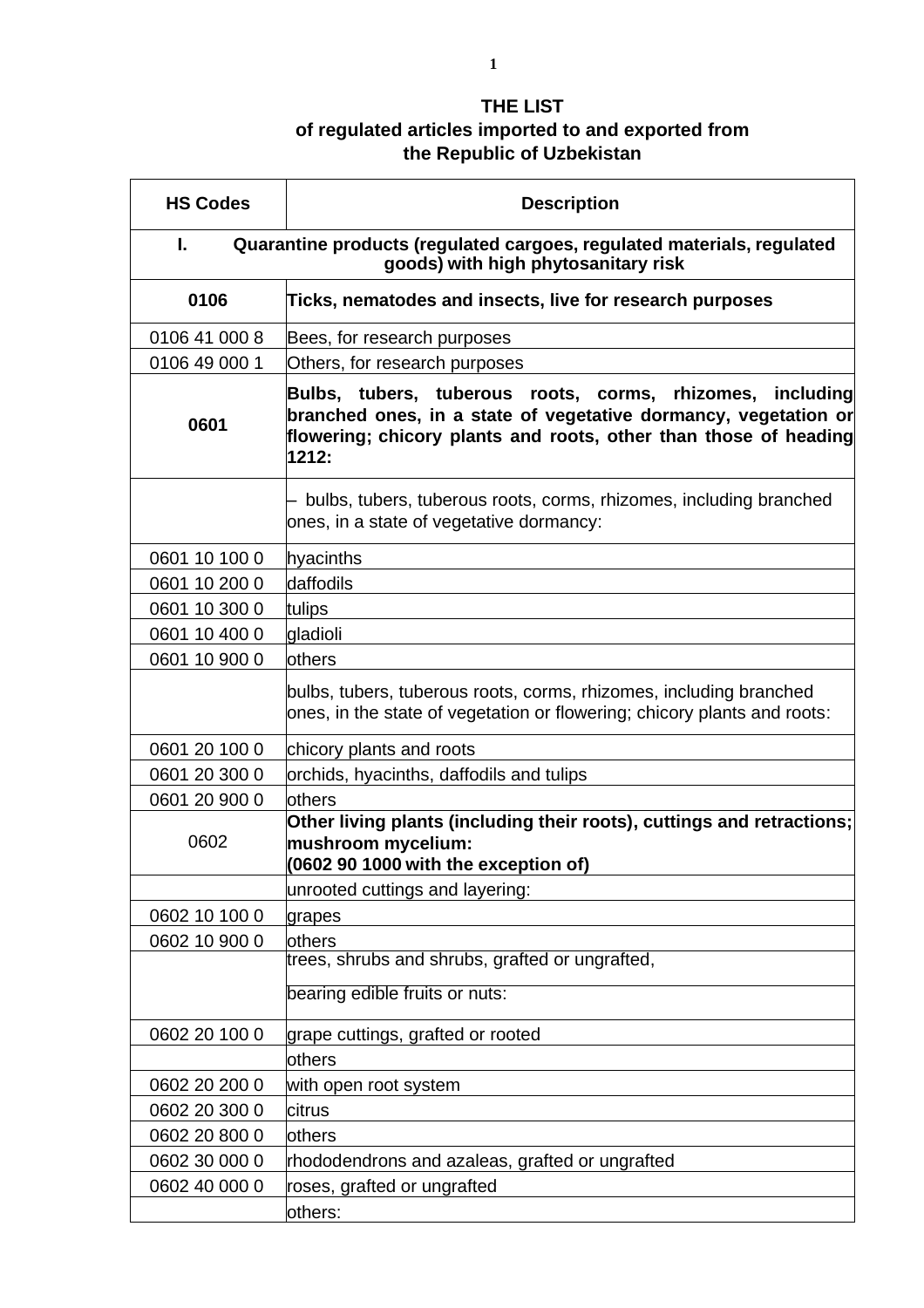| 0602 90 200 0 | pineapple plants                                                                                                                                                                                                                          |
|---------------|-------------------------------------------------------------------------------------------------------------------------------------------------------------------------------------------------------------------------------------------|
| 0602 90 300 0 | vegetable crop plants, strawberries                                                                                                                                                                                                       |
|               | plants for open ground:                                                                                                                                                                                                                   |
|               | trees, shrubs and bushes:                                                                                                                                                                                                                 |
| 0602 90 410 0 | forest trees                                                                                                                                                                                                                              |
| 0602 90 450 0 | cuttings rooted and young plants                                                                                                                                                                                                          |
|               | others:                                                                                                                                                                                                                                   |
| 0602 90460 0  | with open root system                                                                                                                                                                                                                     |
|               | others:                                                                                                                                                                                                                                   |
| 0602 90470 0  | conifers and evergreens                                                                                                                                                                                                                   |
| 0602 90 480 0 | <b>lothers</b>                                                                                                                                                                                                                            |
| 0602 90500 0  | plants for open ground others                                                                                                                                                                                                             |
|               | protected ground plants:                                                                                                                                                                                                                  |
| 0602 90 700 0 | rooted cuttings and young plants, except for cacti                                                                                                                                                                                        |
| 0602 90 910 0 | flowering plants with buds or flowers, excluding cacti                                                                                                                                                                                    |
| 0602 90 990 0 | others                                                                                                                                                                                                                                    |
| 0603          | Cut flowers and buds suitable for bouquets or decorative<br>purposes, fresh, arid, coloured, bleached, impregnated or<br>prepared by other means:                                                                                         |
|               | fresh:                                                                                                                                                                                                                                    |
| 0603 11 000 0 | roses                                                                                                                                                                                                                                     |
| 0603 12 000 0 | carnations                                                                                                                                                                                                                                |
| 0603 13 000 0 | orchids                                                                                                                                                                                                                                   |
| 0603 14 000 0 | chrysanthemums                                                                                                                                                                                                                            |
| 0603 15 000 0 | lilies (Lilium spp).                                                                                                                                                                                                                      |
| 0603 19 100 0 | gladioli                                                                                                                                                                                                                                  |
| 0603 19 700 0 | lothers:                                                                                                                                                                                                                                  |
| 0603 90 000 0 | others:                                                                                                                                                                                                                                   |
| 0604          | Leaves, branches and other parts of plants without flowers or<br>buds, herbs, mosses and lichens suitable for making bouquets or<br>for decorative purposes, fresh, arid, colored, bleached,<br>impregnated or prepared by other methods: |
| 0604 20 200 0 | christmas trees                                                                                                                                                                                                                           |
| 0604 20 400 0 | coniferous tree branches                                                                                                                                                                                                                  |
| 0604 20 900 0 | <b>lothers</b>                                                                                                                                                                                                                            |
|               | others                                                                                                                                                                                                                                    |
| 0604 90 910 0 | dried, without further processing                                                                                                                                                                                                         |
| 0701          | Fresh or chilled potatoes:                                                                                                                                                                                                                |
| 0701 10 000 0 | семенной                                                                                                                                                                                                                                  |
|               | <b>lothers</b>                                                                                                                                                                                                                            |
| 0701 90 100 0 | for the production of starch                                                                                                                                                                                                              |
|               |                                                                                                                                                                                                                                           |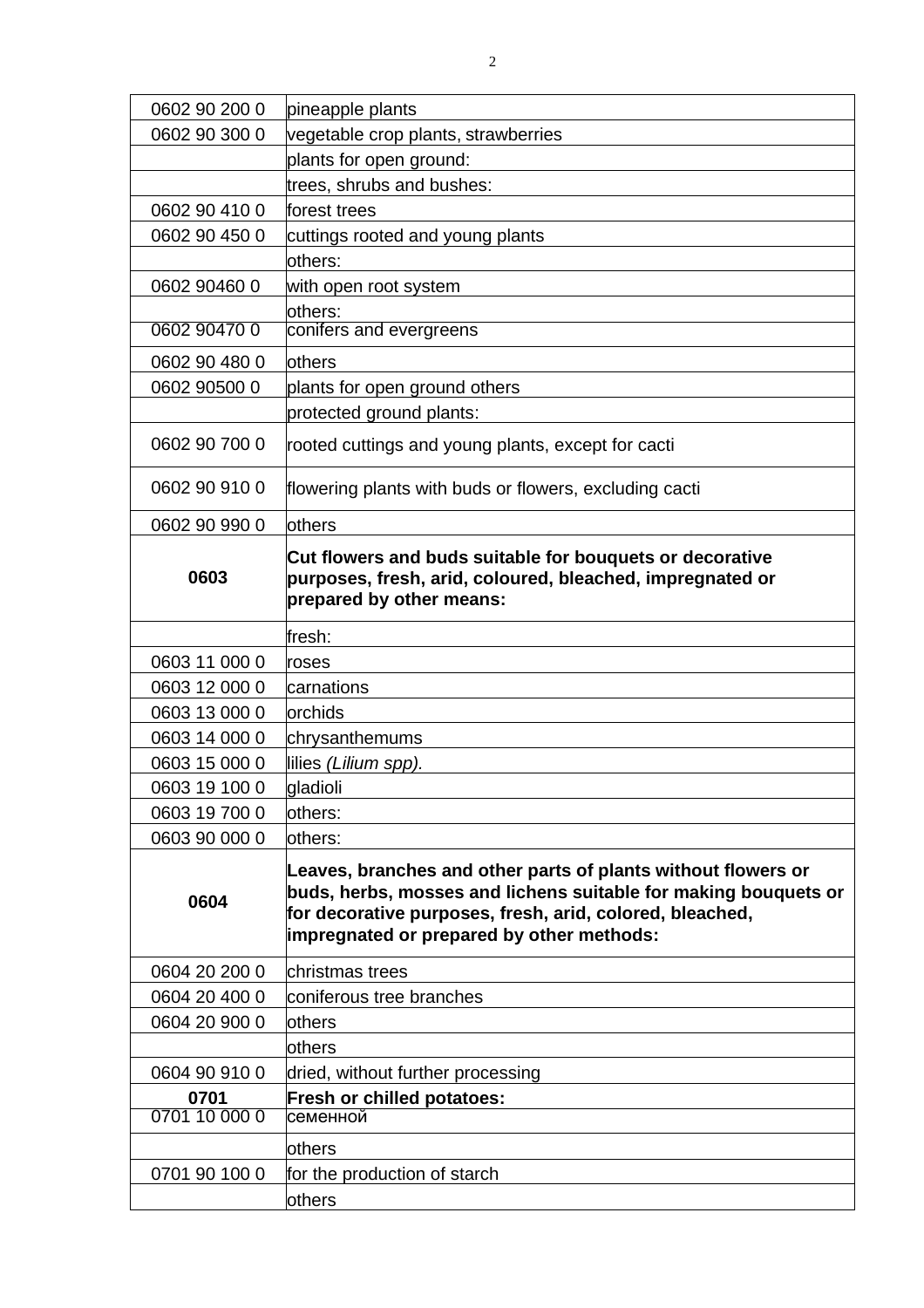| 0701 90 500 0 | young, from January 1 to June 30                                                                                          |  |  |
|---------------|---------------------------------------------------------------------------------------------------------------------------|--|--|
| 0701 90 900 0 | others                                                                                                                    |  |  |
| 0702 00 000   | <b>Fresh or chilled tomatoes</b>                                                                                          |  |  |
| 0703          | Bulb onions, shallots, garlic, leeks and other onion vegetables,<br>fresh or chilled:                                     |  |  |
| 0703 10 110 0 | onion sets                                                                                                                |  |  |
| 0703 10 190 0 | <b>lothers</b>                                                                                                            |  |  |
| 0703 10 900 0 | shallot onion                                                                                                             |  |  |
| 0703 20 000 0 | garlic                                                                                                                    |  |  |
| 0703 90 000 0 | leeks and other onion vegetables                                                                                          |  |  |
| 0704          | Cabbage, cauliflower, kohlrabi, collard greens and similar edible<br>vegetables of the genus Brassica fresh or chilled:   |  |  |
| 0704 10 000 0 | cauliflower and broccoli                                                                                                  |  |  |
| 0704 20 000 0 | Brussels cabbage                                                                                                          |  |  |
|               | others:                                                                                                                   |  |  |
| 0704 90 100 1 | White cabbage                                                                                                             |  |  |
| 0704 90 100 9 | red cabbage                                                                                                               |  |  |
| 0704 90 900 0 | red cabbage                                                                                                               |  |  |
| 0705          | Lettuce (Lactuca sativa) and chicory (Cichorium spp.), fresh or<br>chilled:                                               |  |  |
|               | Lettuce:                                                                                                                  |  |  |
| 0705 11 000 0 | head lettuce (head salad)                                                                                                 |  |  |
| 0705 19 000 0 | others                                                                                                                    |  |  |
|               | chicory:                                                                                                                  |  |  |
| 0705 21 000 0 | common chicory (Cichorium intybus var. foliosum)                                                                          |  |  |
| 0705 29 000 0 | others                                                                                                                    |  |  |
| 0706          | Carrots, turnips, table beet, salsify, celery root, radish and other<br>similar edible root vegetables, fresh or chilled: |  |  |
| 0706 10 000 1 | carrot                                                                                                                    |  |  |
| 0706 10 000 9 | turnip                                                                                                                    |  |  |
| 0706 90 100 0 | celery root                                                                                                               |  |  |
| 0706 90 300 0 | common horseradish (Cochlearia armoracia)                                                                                 |  |  |
| 0706 90 900 1 | table beet                                                                                                                |  |  |
| 0706 90 900 9 | others                                                                                                                    |  |  |
| 070700        | Cucumbers and gherkins, fresh or chilled:                                                                                 |  |  |
| 0707 00 050   | <b>Cucumbers</b>                                                                                                          |  |  |
| 0707 00 900 0 | gherkins                                                                                                                  |  |  |
| 0708          | Legume vegetables, peeled or unshelled, fresh or chilled:                                                                 |  |  |
| 0708 10 000 0 | peas (Pisum sativum)                                                                                                      |  |  |
| 0708 20 000 0 | beans (Vigna spp., Phaseolus spp.)                                                                                        |  |  |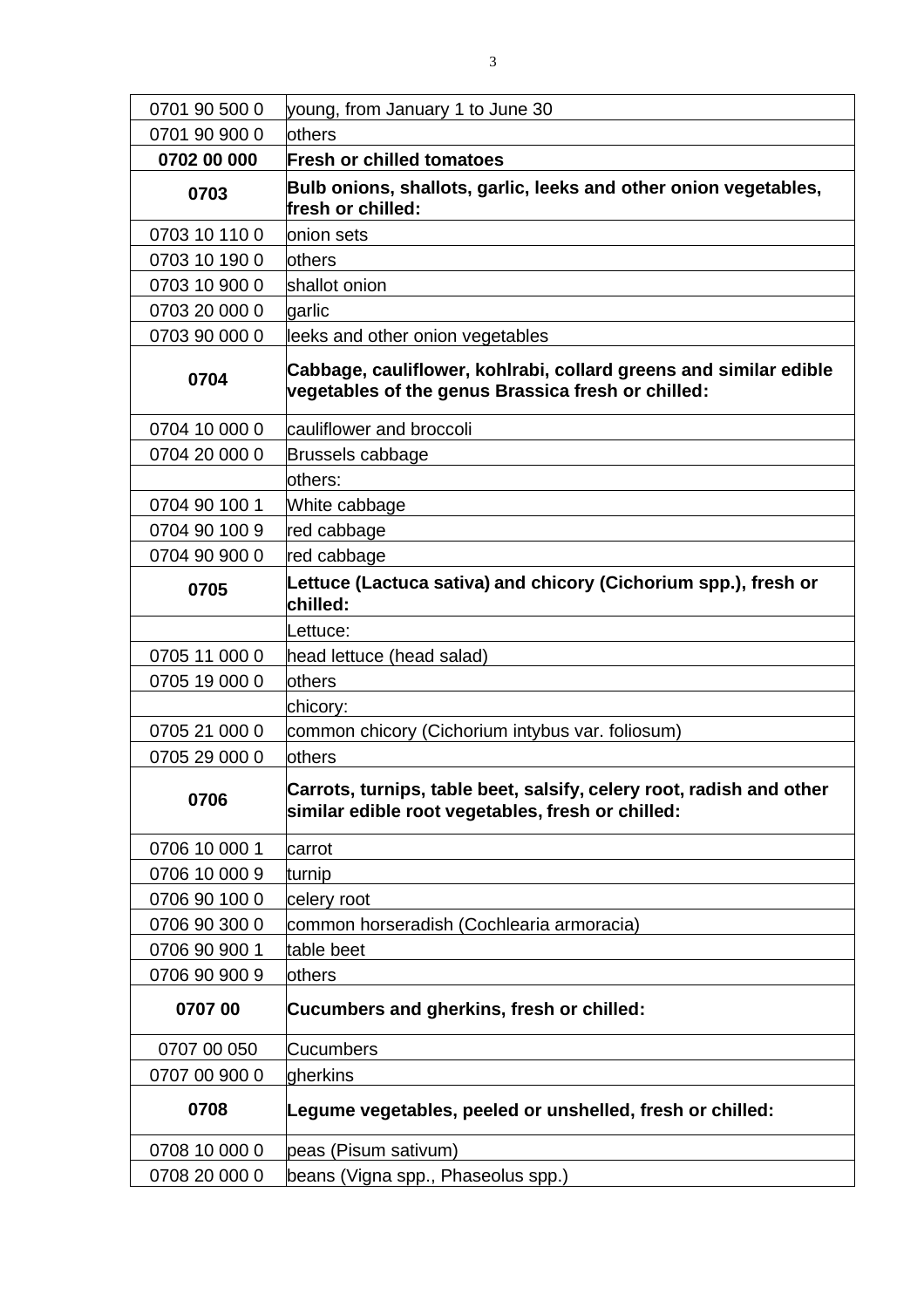| 0708 90 000 0 | other leguminous vegetables                                                                                       |
|---------------|-------------------------------------------------------------------------------------------------------------------|
| 0709          | Other vegetables, fresh or chilled:                                                                               |
| 0709 20 000 0 | asparagus                                                                                                         |
| 0709 30 000 0 | eggplants (badridjans)                                                                                            |
| 0709 40 000 0 | other celery, except celeriac root                                                                                |
|               | mushrooms and truffles:                                                                                           |
| 0709 51 000 0 | mushrooms of the genus Agaricus                                                                                   |
|               | other:                                                                                                            |
| 0709 59 100 0 | chanterelles                                                                                                      |
| 0709 59 300 0 | mossiness mushrooms                                                                                               |
| 0709 59 500 0 | truffles                                                                                                          |
| 0709 59 900 0 | lother                                                                                                            |
|               | fruits of the genus Capsicum or the genus Pimenta:                                                                |
| 0709 60 100 0 | sweet chilli pepper                                                                                               |
| 0709 60 910 0 | genus Capsicum, for the production of capsicine or pepper oleoresin<br>dyes                                       |
| 0709 60 950 0 | for the industrial production of essential oils or resinoids                                                      |
| 0709 60 990 0 | lother                                                                                                            |
| 0709 70 000 0 | spinach, New Zealand spinach and giant spinach (garden spinach)                                                   |
|               | other                                                                                                             |
| 0709 91 000 0 | artichokes                                                                                                        |
| 0709 92 100 0 | olives or olives:                                                                                                 |
| 0709 92 900 0 | other                                                                                                             |
| 0709 93 100 0 | courgettes                                                                                                        |
| 0709 93 900 0 | other                                                                                                             |
| 0709 99 100 0 | salad vegetables except lettuce (Lactucasativa) and chicory<br>(Cichoriumspp.)                                    |
| 0709 99 200 0 | leaf beets and cardon                                                                                             |
|               | olives or olives:                                                                                                 |
| 0709 99 400 0 | capers                                                                                                            |
| 0709 99 500 0 | fennel                                                                                                            |
| 0709 99 600 0 | sweet corn                                                                                                        |
| 0709 99 900 0 | other                                                                                                             |
| 0712          | Dried vegetables, whole, cut into pieces, slices, crushed or in the<br>form of powder, but not further processed: |
| 0712 90 110 0 | hybrid for sowing                                                                                                 |
| 0713          | Dried legume vegetables, hulled, seeded or unpeeled, split or not<br>split:                                       |
|               | peas (Pisum sativaum):                                                                                            |
| 0713 10 100 0 | for sowing                                                                                                        |
| 0713 10 900 0 | other                                                                                                             |
| 0713 20 000 0 | chickpeas                                                                                                         |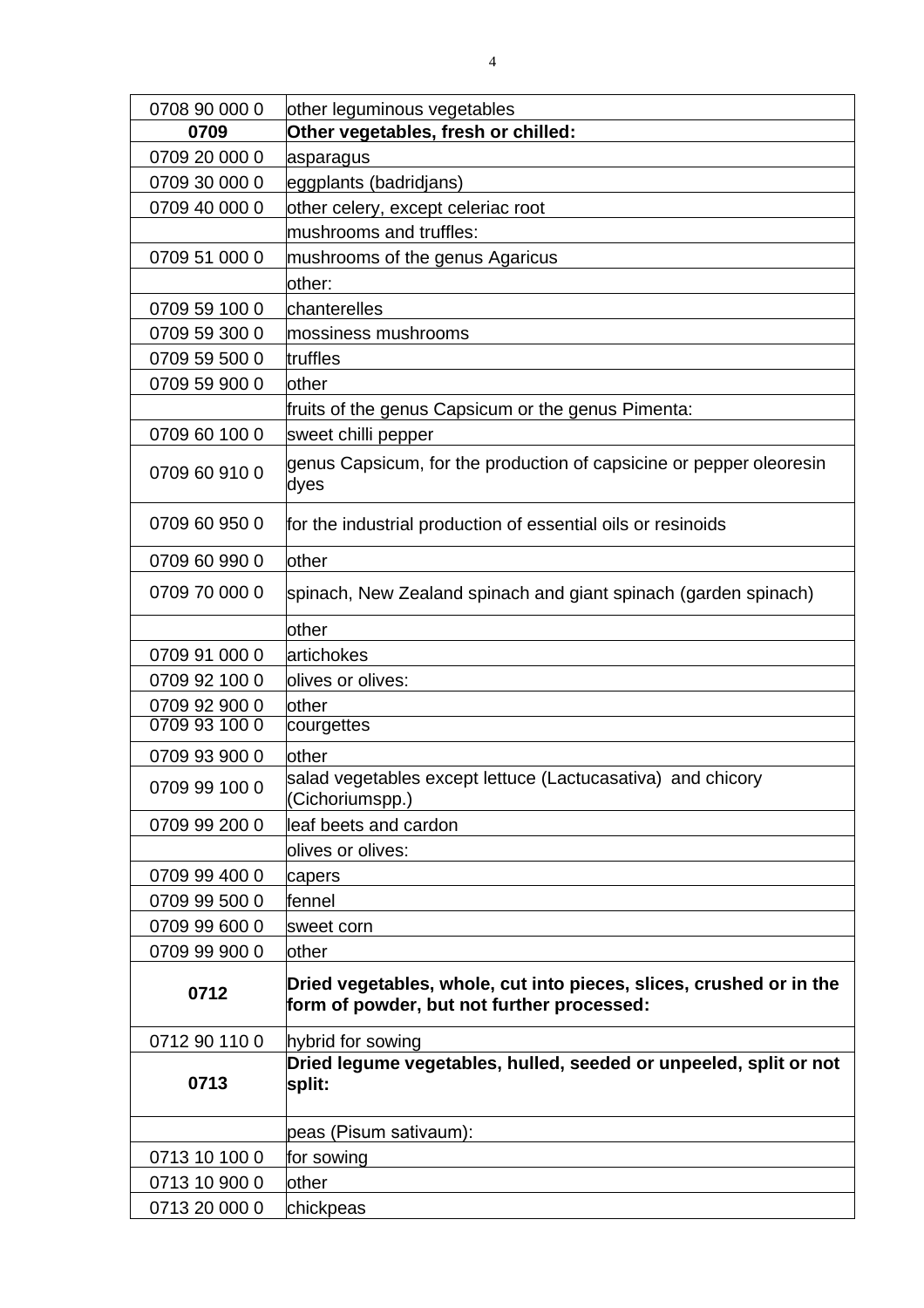|                              | beans (Vigna spp., Phaseolus spp.):                                                                                                                              |
|------------------------------|------------------------------------------------------------------------------------------------------------------------------------------------------------------|
|                              | Vigna mungo beans (L.) Hepper or Vigna radiata (L.) Wilczek:                                                                                                     |
| 0713 31 000 1                | mung bean (mash)                                                                                                                                                 |
| 0713 31 0009                 | other                                                                                                                                                            |
| 0713 32 000 0                | small red beans (azuki) (Phaseolus or Vigna angularis)<br>common beans, including white fine seed beans (Phaseolus vulgaris):                                    |
| 0713 33 100 0                | for sowing                                                                                                                                                       |
| 0713 33 900 0                | other                                                                                                                                                            |
| 0713 34000 0                 | bambara peanut (Vigna subterranea or Voandzeia subterranea)                                                                                                      |
| 0713 35 000 0                | cow peas (Vigna unguiculata)                                                                                                                                     |
| 0713 39 000 0                | other                                                                                                                                                            |
| 0713 40 000 0                | lentil                                                                                                                                                           |
| 0713 50 000 0                | fodder beans, or horsebean, large-seeded (Vida faba var. major) and<br>fodder beans, or horsebean, small seeds (Vida faba var. equina, Vicia<br>faba var. minor) |
| 0713 60 000 0                | pigeon peas (Cajanus cajan)                                                                                                                                      |
| 0713 90 000 0                | other                                                                                                                                                            |
|                              | Cassavas, arrowroot, salep, earthen pear, or Jerusalem artichoke,<br>sweet potato, or batata, and similar root crops and tubers with                             |
| 0714                         | high starch or inulin content, fresh, chilled, frozen or dried, whole<br>or sliced or in the form of granules; sago palm heartwood: manioc<br>(cassava):         |
| 0714 10 000 1                | intended to be eaten, in primary packages with net mass not more than<br>28 kg, either fresh and whole, or without peel and frozen, sliced or not<br>sliced      |
| 0714 10000 9                 |                                                                                                                                                                  |
|                              | others                                                                                                                                                           |
|                              | sweet potato or batata:                                                                                                                                          |
| 0714 20 100 0                | fresh, whole, intended for consumption                                                                                                                           |
| 0714 20 900 0                | <b>lothers</b>                                                                                                                                                   |
| 0714 30 000 0                | yam (Dioscorea spp.):                                                                                                                                            |
| 0714 40000 0                 | Taro (Colocasia spp.):                                                                                                                                           |
| 0714 50000 0<br>0714 90200 0 | Caribbean cabbage (Xanthosoma spp.):<br>arrowroot, salep and similar root vegetables and tubers with a high<br>tarch content                                     |
| 0714 90 900 0                | others                                                                                                                                                           |
| 0801<br>0801 11 000 0        | Coconuts, Brazil nuts and cashews, fresh or dried, cleaned from<br>shells or not cleaned, with or without peel:<br>coconut nuts:<br>dried up                     |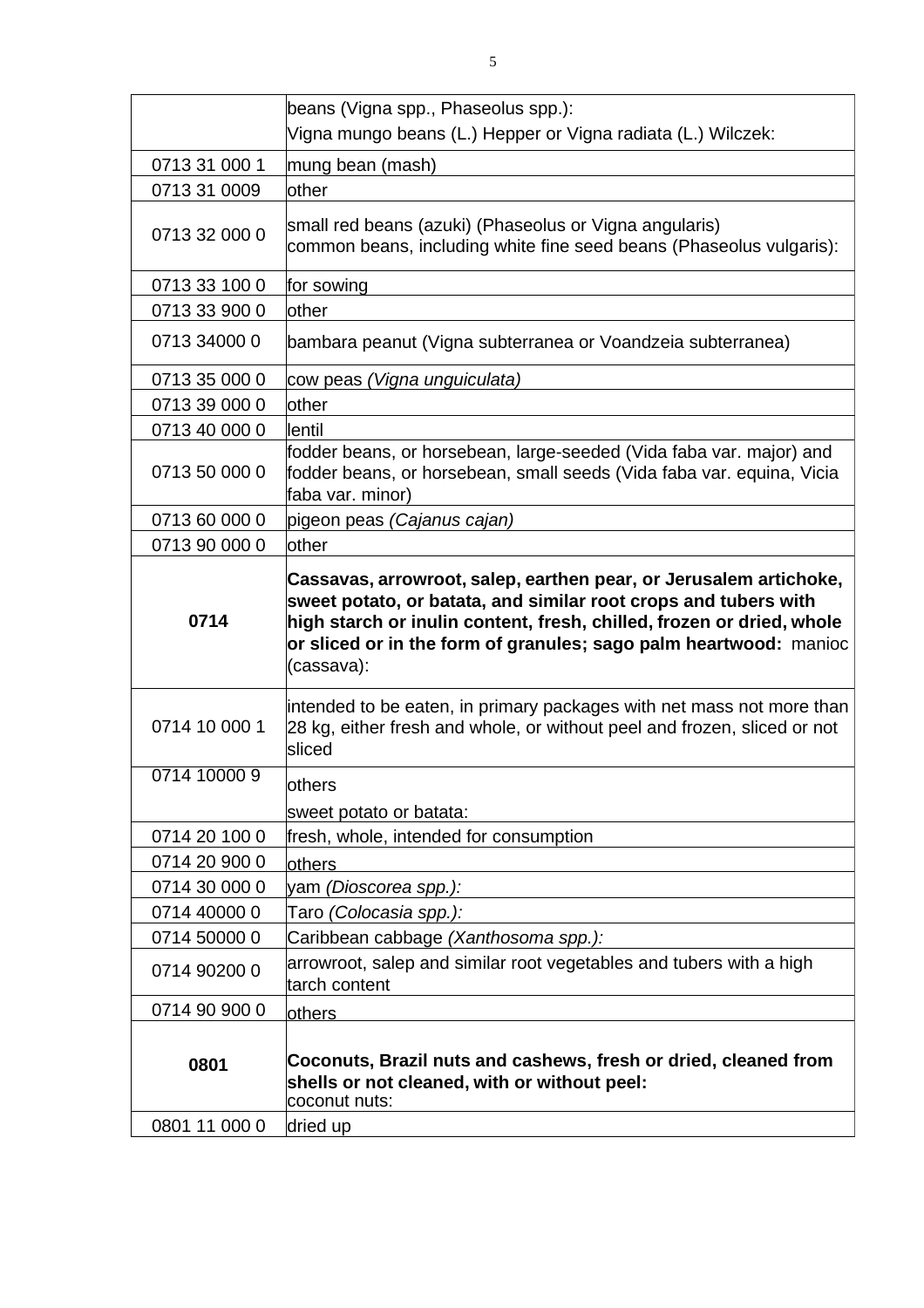| 0801 12 0000    | with inner shell (endocarp)                                                |
|-----------------|----------------------------------------------------------------------------|
| 0801 190000     | others                                                                     |
|                 | Brazilian nuts:                                                            |
| 0801 21 000 0   | in shell                                                                   |
| 0801 22 000 0   | cleaned from shells                                                        |
|                 | cashew nuts:                                                               |
| 0801 31 000 0   | in shell                                                                   |
| 0801 32 000 0   | cleaned from shells                                                        |
| 0802            | Other nuts, fresh or dried, shelled or unshelled, with or without<br>peel: |
|                 | in shell                                                                   |
| 0802 11 100 0   | bitter                                                                     |
| 0802 11 900 0   | others                                                                     |
|                 | cleaned from shell                                                         |
| 0802 12 100 0   | bitter                                                                     |
| 0802 12 900 0   | <b>lothers</b>                                                             |
|                 | hazelnut, or hazel (Corylus spp.):                                         |
| 0802 21 000 0   | in shell                                                                   |
| 0802 22 000 0   | cleaned from shell                                                         |
|                 | walnuts:                                                                   |
| 0802 31 000 0   | in shell                                                                   |
| 0802 32 000 0   | cleaned from shell                                                         |
|                 | chestnuts (Castanea spp.):                                                 |
| 0802 41 000 0   | in the peel                                                                |
| 0802 42 000 0   | peeled                                                                     |
|                 | pistachios:                                                                |
| 0802 51 000 0   | in shell                                                                   |
| 0802 52 000 0   | cleaned from shells                                                        |
|                 | macadamia nuts:                                                            |
| 0802 61 000 0   | in shell                                                                   |
| 0802 62 000 0   | cleaned from shells                                                        |
| 0802 70 000 0   | cola nuts (Cola spp.)                                                      |
| 0802 80 000 0   | areca nuts or betel nuts                                                   |
|                 | others                                                                     |
| 0802 90 100 0   | Pecan nuts                                                                 |
| 0802 90 500 0   | pine nuts (Pinus spp.)                                                     |
| 0802 90 850 0   | others                                                                     |
| 0803<br>0803 10 | Bananas, including plantains, fresh or dried:<br>plantains                 |
| 0803 10 100 0   | fresh                                                                      |
| 0803 109000     | dried                                                                      |
| 0803 90         | others                                                                     |
| 0803 90 100 0   | fresh                                                                      |
| 0803 90 900 0   | dried                                                                      |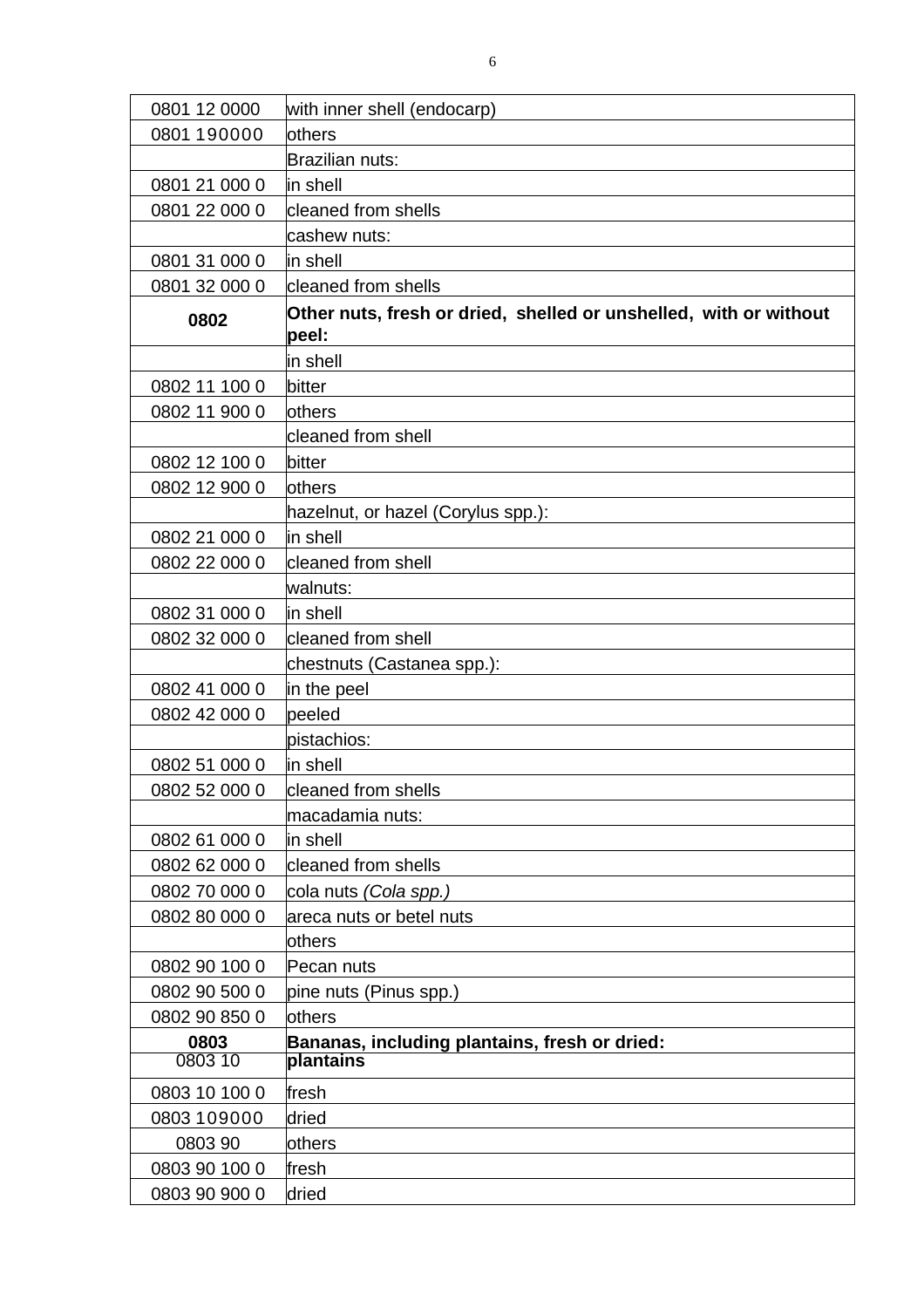| 0804          | Dates, figs, pineapples, avocados, guava, mango and mangosteen<br>or garcinia, fresh or dried: |  |  |
|---------------|------------------------------------------------------------------------------------------------|--|--|
|               | dates:                                                                                         |  |  |
| 0804 10 000 1 | fresh                                                                                          |  |  |
| 0804 10 000 9 | dried                                                                                          |  |  |
|               | lfigs∶                                                                                         |  |  |
| 0804 20 100 0 | fresh                                                                                          |  |  |
| 0804 20 900 0 | dried                                                                                          |  |  |
|               | pineapples:                                                                                    |  |  |
| 0804 30 000 1 | fresh                                                                                          |  |  |
| 0804 30 000 9 | dried                                                                                          |  |  |
| 0804 40 000 0 | avocado                                                                                        |  |  |
|               | guava, mango and mangosteen, or garcinia:                                                      |  |  |
| 0804 50 000 1 | fresh                                                                                          |  |  |
| 0804 50 000 9 | dried                                                                                          |  |  |
| 0805          | Citrus fruits, fresh or dried:                                                                 |  |  |
|               | oranges:                                                                                       |  |  |
| 0805 10 200 0 | sweet, fresh oranges                                                                           |  |  |
| 0805 108000   | others                                                                                         |  |  |
|               | mandarin (including tangerines and satsuma); clementines, wildings                             |  |  |
|               | and similar citrus hybrids:                                                                    |  |  |
| 0805 21000 0  | mandarin (including tangerines and satsuma)                                                    |  |  |
| 0805 22000 0  | clementines                                                                                    |  |  |
| 0805 29000 0  | others                                                                                         |  |  |
| 0805 40 000 0 | grapefruits, including pomelo                                                                  |  |  |
|               | lemons (Citrus limon, Citrus limonum) and limes (Citrus aurantifolia,<br>Citrus latifolia):    |  |  |
| 0805 50 100 0 | lemons (Citrus limon, Citrus limonum)                                                          |  |  |
| 0805 50 900 0 | limes (Citrus aurantifolia, Citrus latifolia)                                                  |  |  |
| 0805 90 000 0 | others                                                                                         |  |  |
| 0806          | Grapes, fresh or dried:                                                                        |  |  |
|               | fresh                                                                                          |  |  |
| 0806 10 100 0 | Table sorts (varieties)                                                                        |  |  |
| 0806 10 900 0 | others                                                                                         |  |  |
|               | dried:                                                                                         |  |  |
| 0806 20 100 0 | currant                                                                                        |  |  |
| 0806 20 300 0 | Sultana                                                                                        |  |  |
| 0806 20 900 0 | others                                                                                         |  |  |
| 0807          | Melons (including watermelons) and papaya, fresh:                                              |  |  |
|               | melons (including watermelons):                                                                |  |  |
| 0807 11 000 0 | watermelons                                                                                    |  |  |
| 0807 19 000 0 | others                                                                                         |  |  |
| 0807 20 000 0 | papaya                                                                                         |  |  |
| 0808          | Apples, pears and quince, fresh:                                                               |  |  |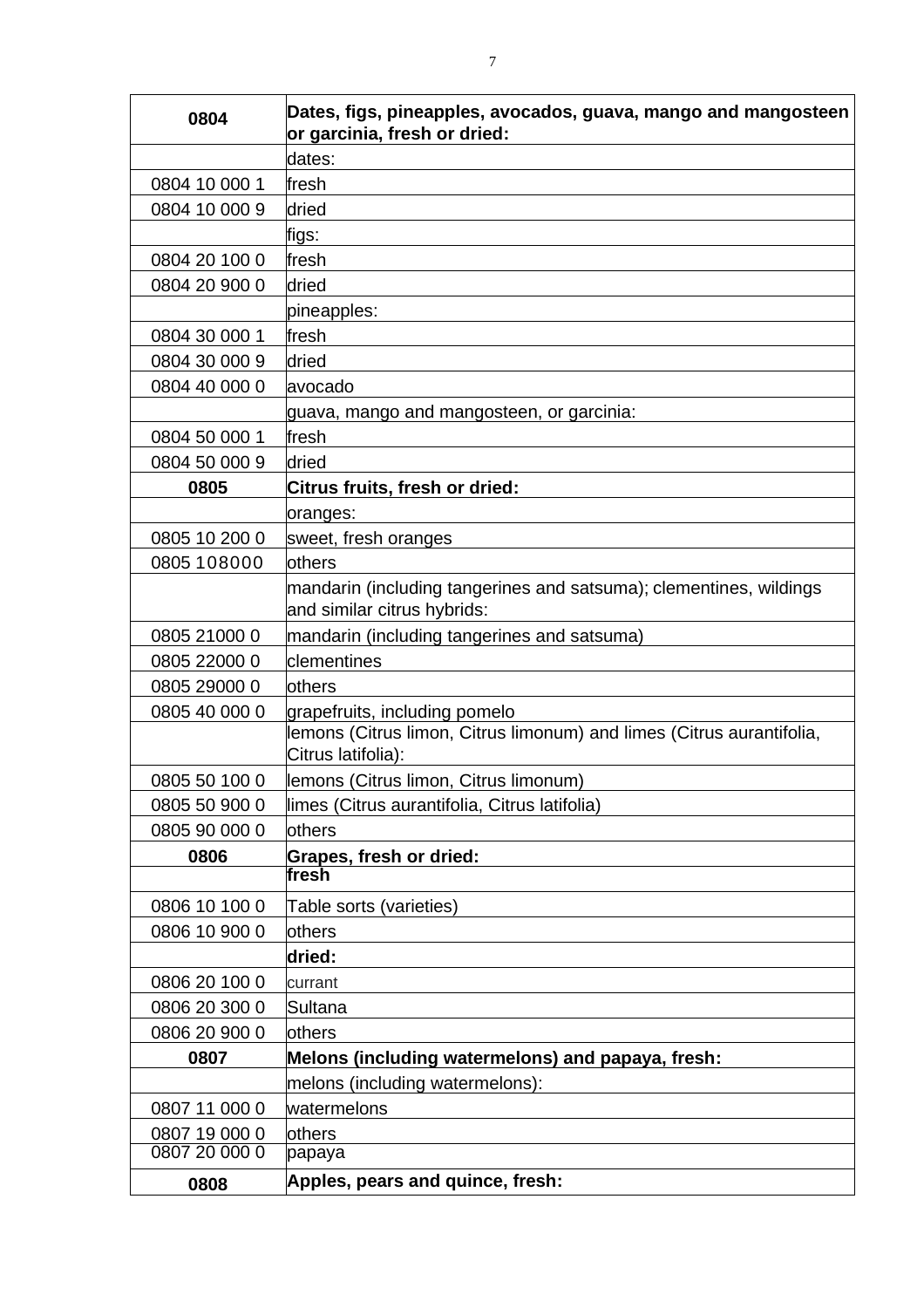|               | apples:                                                                                                                                   |
|---------------|-------------------------------------------------------------------------------------------------------------------------------------------|
| 0808 10 100 0 |                                                                                                                                           |
|               | for cider production, in bulk, from September 16 to December 15                                                                           |
| 0808 10 800   | others                                                                                                                                    |
|               | pears:                                                                                                                                    |
| 0808 30 100 0 | for the production of perry or pear cider, in bulk, from August 1 to<br>December 31                                                       |
| 0808 30 900 0 | <b>lothers</b>                                                                                                                            |
| 0808 40 000 0 | quince                                                                                                                                    |
| 0809          | Apricots, cherries and sweet cherries, peaches (including<br>nectarines), plums and sloes, fresh:                                         |
| 0809 100000   | apricots                                                                                                                                  |
|               | cherry and sweet cherry:                                                                                                                  |
| 0809 21 000 0 | sour cherry (Prunus cerasus)                                                                                                              |
| 0809 29000 0  | others                                                                                                                                    |
|               | peaches, including nectarines:                                                                                                            |
| 0809 30 100 0 | nectarines                                                                                                                                |
| 0809 30 900 0 | others                                                                                                                                    |
| 0809 40 050 0 | plums                                                                                                                                     |
| 0809 40 900 0 | sloes                                                                                                                                     |
| 0810          | Other fruits, fresh:                                                                                                                      |
| 0810 10 000 0 | strawberry (strawberry)                                                                                                                   |
|               | raspberry, blackberry, mulberry or mulberry, and loganberry:                                                                              |
| 0810 20 100 0 | raspberry                                                                                                                                 |
| 0810 20 900 0 | others                                                                                                                                    |
|               | black, white or red currants and gooseberries:                                                                                            |
| 0810 30 100 0 | <b>Black currant</b>                                                                                                                      |
| 0810 30 300 0 | <b>Red currants</b>                                                                                                                       |
| 0810 30 900 0 | lothers                                                                                                                                   |
|               | cranberries, blueberries and other berries of the genus Vaccinium:                                                                        |
| 0810 40 100 0 | cowberry (fruits of plants of the species Vaccinium vitis-idaea)                                                                          |
| 0810 40 300 0 | fruits of plants of the species Vaccinium myrtillus                                                                                       |
| 0810 40 500 0 | fruits of plant species Vaccinium macrocarpon and Vaccinium<br>corymbosum                                                                 |
| 0810 40 900 0 | others                                                                                                                                    |
| 0810 50 000 0 | kiwi                                                                                                                                      |
| 0810 60 000 0 | ldurian                                                                                                                                   |
| 0810 70 000 0 | persimmon                                                                                                                                 |
|               | others                                                                                                                                    |
| 0810 90 200 0 | tamarind, anacardia or akaju, lychee, jackfruit, sapodilla, passionflower<br>or passion, carambola and pitaya                             |
| 0810 90750 0  | <b>lothers</b>                                                                                                                            |
| 0813          | Grapes, fresh or dried, dried fruit, except for fruits of commercial<br>items 0801 - 0806; mixtures of nuts or dried fruits of this group |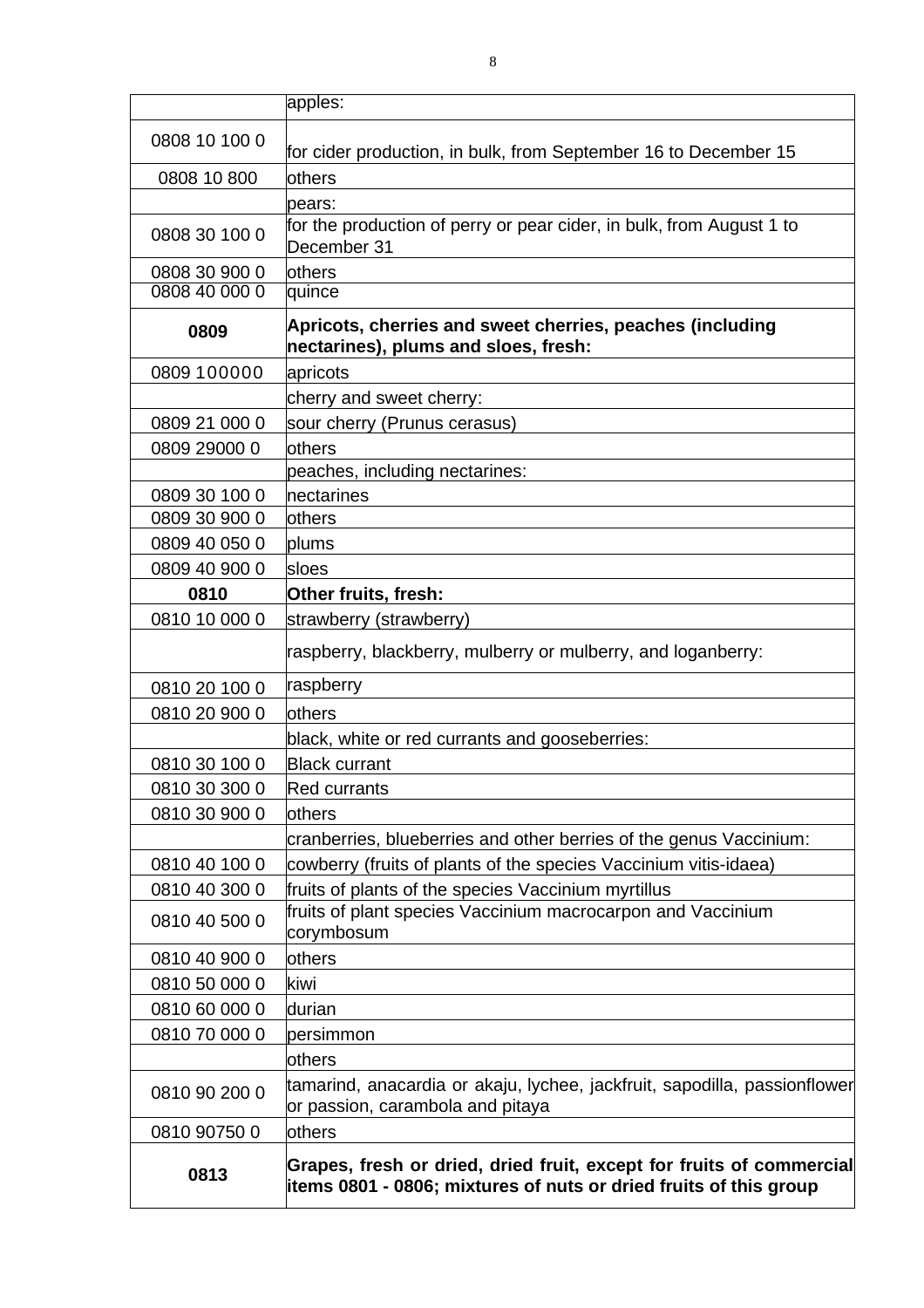| 0813 10 000 0 | Apricots                                                                                                                                                                                                                                                                                                                                                                                                                                                                                                                                               |
|---------------|--------------------------------------------------------------------------------------------------------------------------------------------------------------------------------------------------------------------------------------------------------------------------------------------------------------------------------------------------------------------------------------------------------------------------------------------------------------------------------------------------------------------------------------------------------|
| 0813 20 000 0 | Prunes                                                                                                                                                                                                                                                                                                                                                                                                                                                                                                                                                 |
| 0813 30 000 0 | <b>Apples</b>                                                                                                                                                                                                                                                                                                                                                                                                                                                                                                                                          |
|               | Other fruits:                                                                                                                                                                                                                                                                                                                                                                                                                                                                                                                                          |
| 0813 40 100 0 | peaches, including nectarines                                                                                                                                                                                                                                                                                                                                                                                                                                                                                                                          |
| 0813 40 300 0 | Pears                                                                                                                                                                                                                                                                                                                                                                                                                                                                                                                                                  |
| 0813 40 500 0 | papaya                                                                                                                                                                                                                                                                                                                                                                                                                                                                                                                                                 |
| 0813 40 650 0 | tamarind, anacardia or akaju, lychee, jackfruit, sapodilla, passionflower<br>or passion, carambola and pitaya                                                                                                                                                                                                                                                                                                                                                                                                                                          |
| 0813 40 950 0 | <b>Others</b>                                                                                                                                                                                                                                                                                                                                                                                                                                                                                                                                          |
|               | mixtures of nuts or dried fruits of this group: mixtures of dried fruit,<br>except for commercial items fruit 0801 - 0806 (coconuts, brazil nuts and<br>cashew nuts, fresh or dried, cleaned from shells or not cleaned, with or<br>without peel, other nuts, fresh or dried, shelled or unshelled, with or<br>without peel, bananas, including plantains, fresh or dried, dates, figs,<br>pineapples, avocado, guayava, mango and mangostan, or garcinia,<br>fresh or dried, citrus fruits, fresh or dried, grapes, fresh or dried without<br>prunes: |
| 0813 50 120 0 | from papaya, tamarind, anacardia or akaju, lychee, jackfruit, sapodilla,<br>passionflower or passion, carambola and pitaya                                                                                                                                                                                                                                                                                                                                                                                                                             |
| 0813 50 150 0 | others                                                                                                                                                                                                                                                                                                                                                                                                                                                                                                                                                 |
| 0813 50 190 0 | with prunes                                                                                                                                                                                                                                                                                                                                                                                                                                                                                                                                            |
|               | mixtures consisting exclusively of dried nuts of item 0801 and 0802<br>(coconuts, brazil nuts and cashew nuts, fresh or dried, cleaned from<br>shells or not cleaned, with or without peel, other nuts, fresh or dried,<br>shelled or unshelled, with or without peel)                                                                                                                                                                                                                                                                                 |
| 0813 50 310 0 | from tropical nuts                                                                                                                                                                                                                                                                                                                                                                                                                                                                                                                                     |
| 0813 50 390 0 | others                                                                                                                                                                                                                                                                                                                                                                                                                                                                                                                                                 |
|               | other mixtures:                                                                                                                                                                                                                                                                                                                                                                                                                                                                                                                                        |
|               |                                                                                                                                                                                                                                                                                                                                                                                                                                                                                                                                                        |
| 0813 50 910 0 | not containing prunes or figs                                                                                                                                                                                                                                                                                                                                                                                                                                                                                                                          |
| 0813 50 990 0 | others                                                                                                                                                                                                                                                                                                                                                                                                                                                                                                                                                 |
| 0901          | Coffee, roasted or unroasted, caffeinated or decaffeinated; coffee<br>husks and shells of coffee beans; coffee substitutes containing<br>coffee in any proportion:<br>unroasted coffee:                                                                                                                                                                                                                                                                                                                                                                |
| 0901 11 000   | with caffeine:                                                                                                                                                                                                                                                                                                                                                                                                                                                                                                                                         |
| 0901 12 000   | decaffeinated:                                                                                                                                                                                                                                                                                                                                                                                                                                                                                                                                         |
| 1001          | <b>Wheat and meslin:</b>                                                                                                                                                                                                                                                                                                                                                                                                                                                                                                                               |
|               | durum wheat:                                                                                                                                                                                                                                                                                                                                                                                                                                                                                                                                           |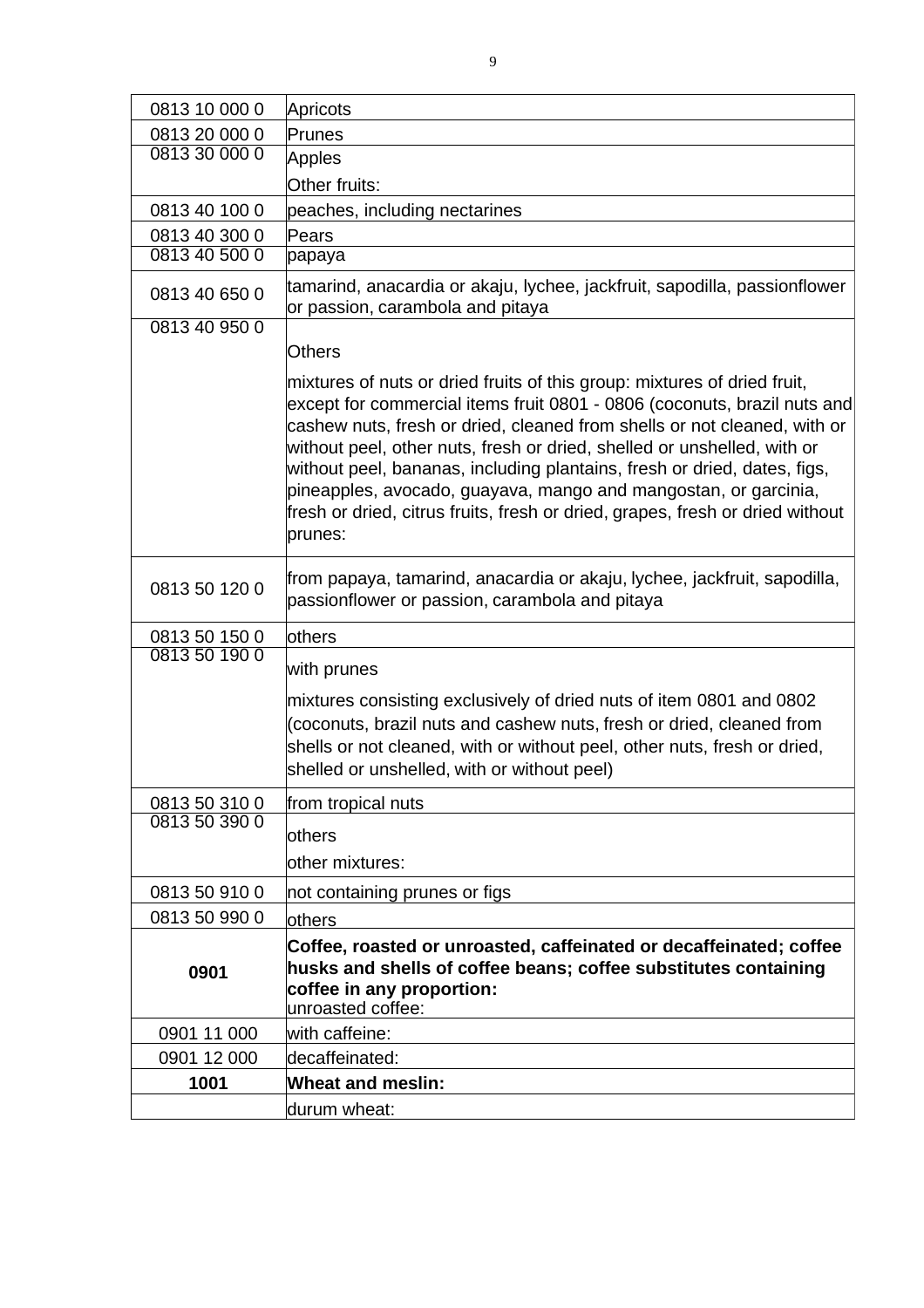| 1001 11 0000                   | seed                                |
|--------------------------------|-------------------------------------|
| 1001 190000                    | other                               |
|                                | others                              |
|                                | seed:                               |
| 1001 91 100 0                  | spelled                             |
| 1001 91 200 0                  | soft wheat and meslin               |
| 1001 91 9000                   | <b>lothers</b>                      |
| 1001 99 000 0                  | others                              |
| 1002                           | Rye:                                |
| 1002 10 000 0                  | seed                                |
| 1002 90 000 0                  | other                               |
| 1003                           | <b>Barley:</b>                      |
| 1003 10 000 0                  | seed                                |
| 1003 90 000 0                  | other                               |
| 1004                           | Oats:                               |
| 1004 10 000 0                  | seed                                |
| 1004 90 000 0                  | other                               |
| 1005                           | Corn:                               |
|                                | seed:                               |
|                                | hybrid:                             |
| 1005 10 130 0                  | triple hybrids                      |
| 1005 10 150 0                  | simple hybrids                      |
|                                | others                              |
| 1005 10180 1                   | double hybrids and topcross hybrids |
| 1005 10180 9                   | lothers                             |
| 1005 10 900 0                  | other                               |
| 1005 90 000 0                  | other                               |
| 1006                           | <b>Unsheltered rice (Rice:):</b>    |
|                                | unsheltered rice (raw rice):        |
| 1006 10 100 0                  | for sowing                          |
| 10 210 0,<br>1006              |                                     |
| 10 230 0,<br>1006              |                                     |
|                                |                                     |
| 1006<br>10 250<br>О,           |                                     |
| 10 270<br>$\mathbf{0}$<br>1006 | others                              |
| 1006<br>10 920 0,              |                                     |
| 1006<br>10 940<br>$\bf{0}$     |                                     |
|                                |                                     |
| 1006 10 960 0,                 |                                     |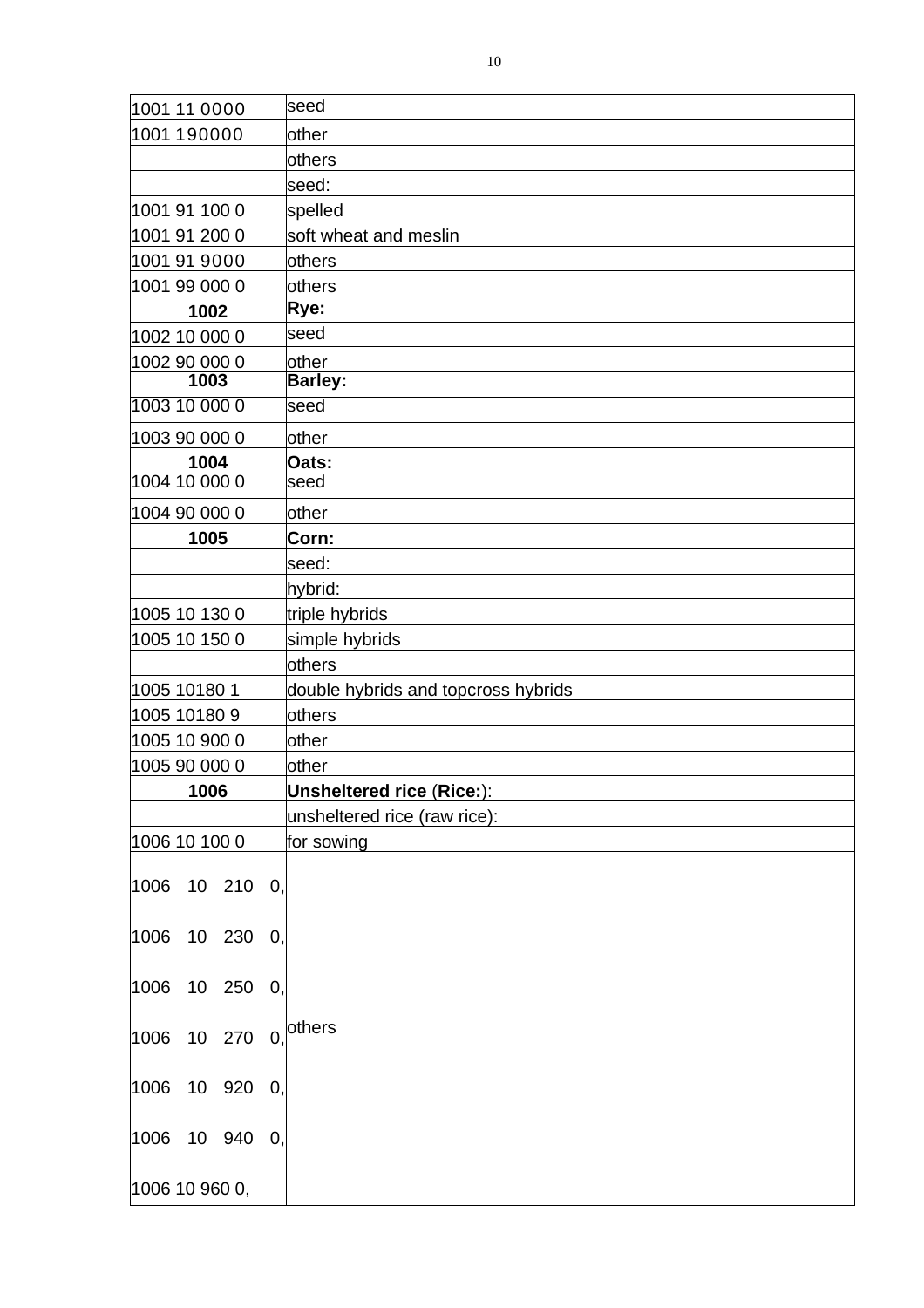| 1006 10 980 0  |           |                                                                                            |
|----------------|-----------|--------------------------------------------------------------------------------------------|
| 1006 20 110 0, |           |                                                                                            |
| 1006 20 130 0, |           |                                                                                            |
| 1006 20 150 0, |           |                                                                                            |
|                |           | 1006 20 170 0, shelled rice (unpolished):                                                  |
| 1006           | 20 920 0, |                                                                                            |
| 1006 20 940 0, |           |                                                                                            |
| 1006 20 960 0, |           |                                                                                            |
| 1006 30 210 0, |           |                                                                                            |
| 1006 30 230 0, |           |                                                                                            |
| 1006 30 250 0, |           |                                                                                            |
| 1006 30 270 0, |           |                                                                                            |
| 1006           | 30 420 0, |                                                                                            |
| 1006 30 440 0, |           |                                                                                            |
| 1006 30 460    |           | $\left 0\right\rangle$ semi-husked or fully husked rice, polished or unpolished, glazed or |
| 1006 30 480 0, |           | unglazed:                                                                                  |
| 1006 30 610 0, |           |                                                                                            |
| 1006 30 630 0, |           |                                                                                            |
| 1006           | 30 650 0, |                                                                                            |
| 1006           | 30 670 0, |                                                                                            |
| 1006 30 920 0, |           |                                                                                            |
| 1006 30 940 0, |           |                                                                                            |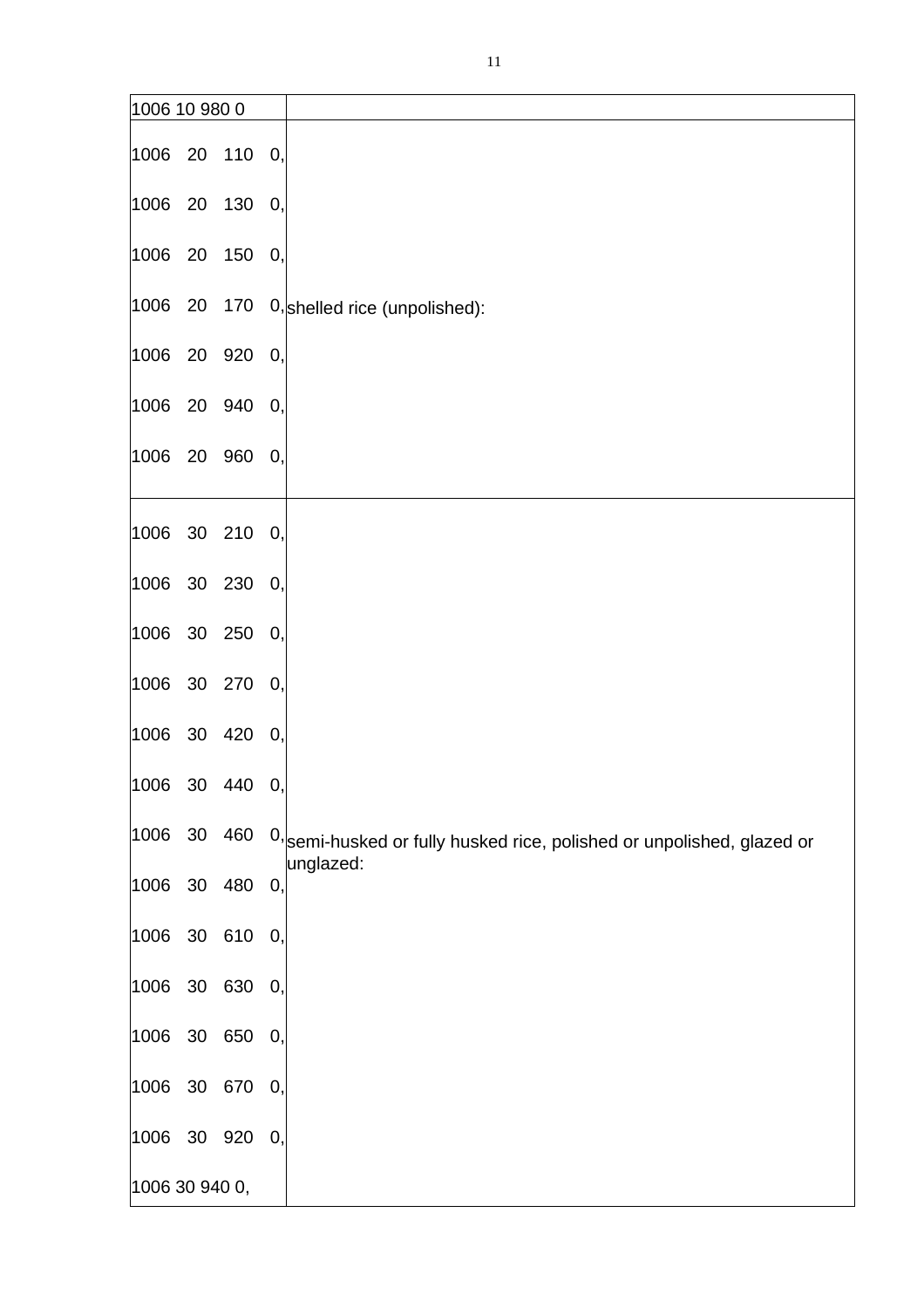| 1006 30 960 0,                 |                                                                |
|--------------------------------|----------------------------------------------------------------|
|                                |                                                                |
| 1006 30 980 0<br>1006 40 000 0 | ground rice                                                    |
| 1007                           | Grain sorghum:                                                 |
|                                | seed:                                                          |
| 1007 10 1000                   | hybrids                                                        |
| 1007 109000                    | other                                                          |
| 1007 90 000 0                  | other                                                          |
| 1008                           | Buckwheat, millet and canary seeds; other cereals:             |
|                                | lentil                                                         |
| 1008 10 000 1                  | lseed                                                          |
| 1008 10 000 9                  | other                                                          |
|                                | millet:                                                        |
| 1008 21 000 0                  | seed                                                           |
| 1008 29 000 0                  | other                                                          |
| 1008 30 000 0                  | canary seeds                                                   |
| 1008 40 000 0                  | crabgrass (Digitaria spp.)                                     |
| 1008 50 000 0                  | quinoa or rice quinoa (Chenopodium quinoa)                     |
| 1008 60 000 0                  | triticale                                                      |
| 1008 90 000 0                  | other cereals                                                  |
| 1101 00                        | Wheat flour or wheat-rye flour:                                |
|                                | wheat flour:                                                   |
| 1101 00 110 0                  | durum wheat                                                    |
| 1101 00 150 0                  | soft wheat and spelt                                           |
| 1101 00 900 0                  | wheat-rye flour                                                |
| 1102                           | Flour from grains of other cereals, except wheat or wheat rye: |
|                                | corn flour:                                                    |
| 1102 20 100 0                  | with fat content not more than 1.5%                            |
| 1102 20 900 0                  | other                                                          |
|                                | other                                                          |
| 1102 90 100 0                  | barley flour                                                   |
| 1102 90 300 0                  | oatmeal                                                        |
| 1102 90 500 0                  | rice flour                                                     |
| 1102 90 700 0                  | rye flour                                                      |
| 1102 90 900                    | other                                                          |
| 1102 90 900 1                  | sorghum flour                                                  |
| 1102 90 900 9                  | other                                                          |
| 1103                           | Cereals, wholemeal flour and cereal granules:                  |
|                                | cereals and wholemeal flour                                    |
|                                | from wheat:                                                    |
| 1103 11 1000                   | durum wheat                                                    |
| 1103 11 900 0                  | soft wheat and spelt                                           |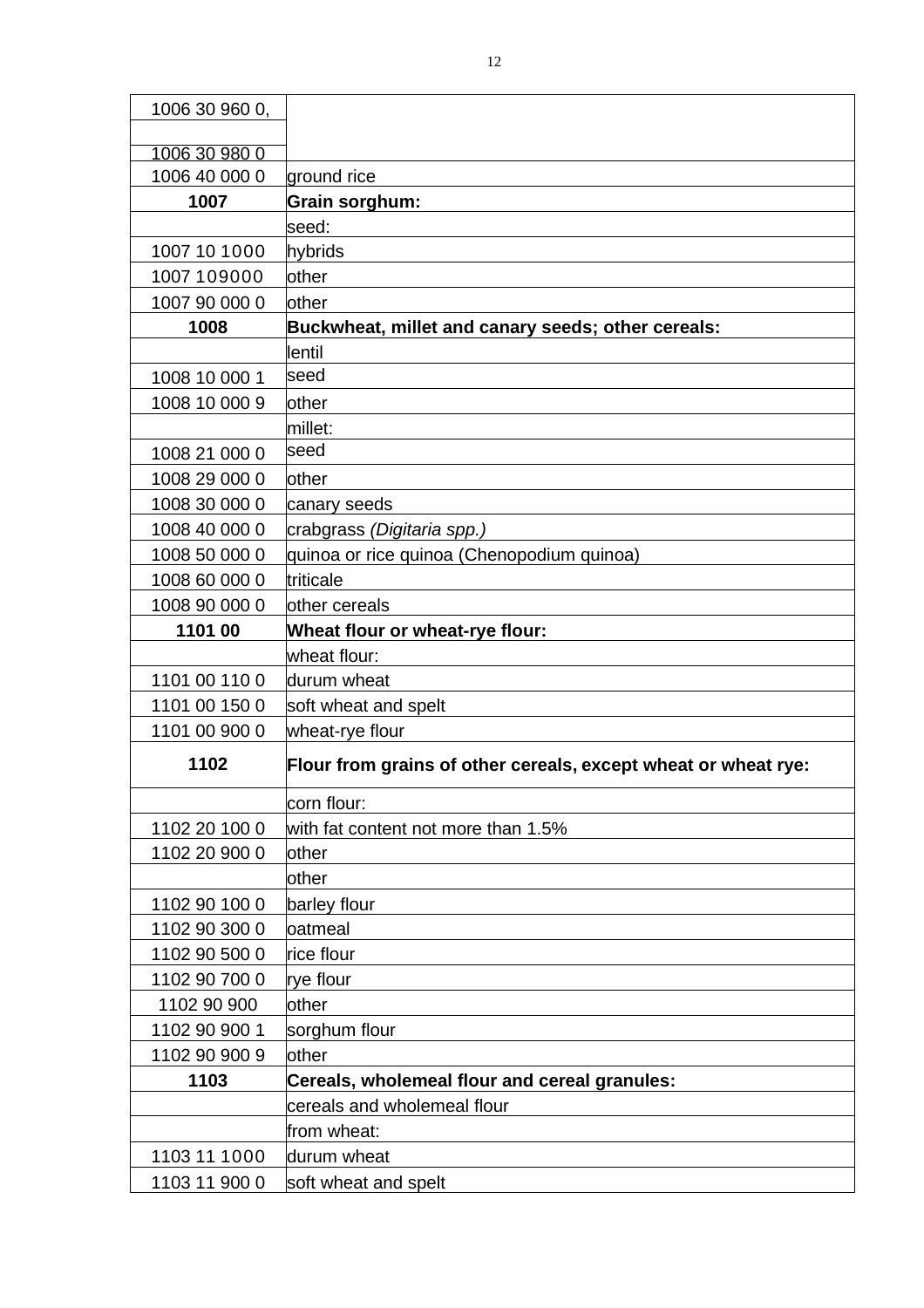|               | from corn                                                                                                                                                                                                     |
|---------------|---------------------------------------------------------------------------------------------------------------------------------------------------------------------------------------------------------------|
| 1103 13 100 0 | with a fat content of not more than 1.5%                                                                                                                                                                      |
| 1103 13 900 0 | other                                                                                                                                                                                                         |
|               | from grains of other cereals:                                                                                                                                                                                 |
| 1103 19 200 0 | from rye or barley                                                                                                                                                                                            |
| 1103 19 400 0 | from oats                                                                                                                                                                                                     |
| 1103 19 500 0 | from rice                                                                                                                                                                                                     |
|               | <b>lothers</b>                                                                                                                                                                                                |
| 1103 19 900 1 | from sorghum                                                                                                                                                                                                  |
| 1103 19 900 9 | other                                                                                                                                                                                                         |
|               | granules:                                                                                                                                                                                                     |
| 1103 20 250 0 | from rye or barley                                                                                                                                                                                            |
| 1103 20 300 0 | from oats                                                                                                                                                                                                     |
| 1103 20 400 0 | from corn                                                                                                                                                                                                     |
| 1103 20 500 0 | from rice                                                                                                                                                                                                     |
| 1103 20 600 0 | from wheat                                                                                                                                                                                                    |
| 1103 20 900 0 | <b>lothers</b>                                                                                                                                                                                                |
| 1104          | Cereal grains processed in other ways (e.g. hulled, squashed,<br>flaked, hulled, in chop view or crushed), except for item rice;<br>cereal grain germs, whole, flattened, in the form of flakes or<br>ground: |
|               | grain, flattened or processed into flakes:                                                                                                                                                                    |
|               |                                                                                                                                                                                                               |
|               | oats:                                                                                                                                                                                                         |
| 1104 12 100 0 | flattened                                                                                                                                                                                                     |
| 1104 12 900 0 | processed into flakes                                                                                                                                                                                         |
|               | lother cereals:                                                                                                                                                                                               |
| 1104 19 100 0 | wheat                                                                                                                                                                                                         |
| 1104 19 300 0 | rye                                                                                                                                                                                                           |
| 1104 19 500 0 | corn                                                                                                                                                                                                          |
|               | barley:                                                                                                                                                                                                       |
| 1104 19 610 0 | flattened                                                                                                                                                                                                     |
| 1104 19 690 0 | processed into flakes                                                                                                                                                                                         |
|               | other                                                                                                                                                                                                         |
| 1104 19 910 0 | rice flakes                                                                                                                                                                                                   |
| 1104 19 990 0 | <b>lother</b>                                                                                                                                                                                                 |
|               | other processed grain (for example, peeled, crushed, as chaff or<br>crushed):                                                                                                                                 |
|               | oats:                                                                                                                                                                                                         |
| 1104 22 400 0 | peeled, processed into chaff or unprocessed, crushed or not crushed                                                                                                                                           |
| 1104 22 500 0 | crushed                                                                                                                                                                                                       |
| 1104 22 950 0 | other                                                                                                                                                                                                         |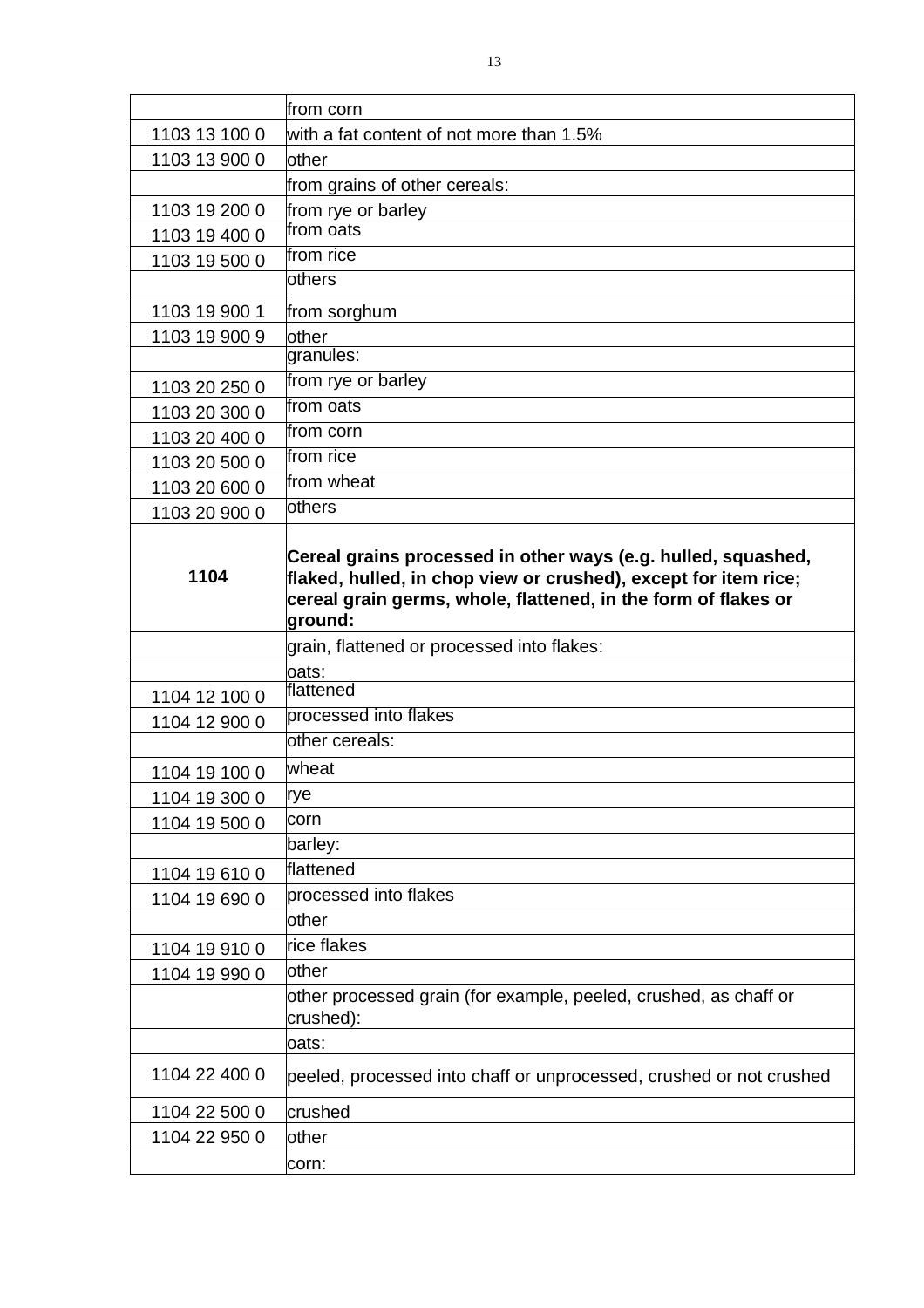| 1104 23 400 0 | shelled, recycled in chaff or unprocessed, crushed or not crushed;<br>collapsed                                                                                                                                                                                                                                                                                                                                                                                                                                                                                 |
|---------------|-----------------------------------------------------------------------------------------------------------------------------------------------------------------------------------------------------------------------------------------------------------------------------------------------------------------------------------------------------------------------------------------------------------------------------------------------------------------------------------------------------------------------------------------------------------------|
| 1104 23 980 0 | other                                                                                                                                                                                                                                                                                                                                                                                                                                                                                                                                                           |
|               | other barley cereals:                                                                                                                                                                                                                                                                                                                                                                                                                                                                                                                                           |
|               |                                                                                                                                                                                                                                                                                                                                                                                                                                                                                                                                                                 |
| 1104 29 040 0 | shelled, recycled in chaff or unprocessed, crushed or not crushed                                                                                                                                                                                                                                                                                                                                                                                                                                                                                               |
| 1104 29 050 0 | collapsed                                                                                                                                                                                                                                                                                                                                                                                                                                                                                                                                                       |
| 1104 29 080 0 | other                                                                                                                                                                                                                                                                                                                                                                                                                                                                                                                                                           |
|               | other                                                                                                                                                                                                                                                                                                                                                                                                                                                                                                                                                           |
| 1104 29 170 0 | shelled, recycled in chaff or unprocessed, whether or not broken                                                                                                                                                                                                                                                                                                                                                                                                                                                                                                |
| 1104 29 300 0 | collapsed                                                                                                                                                                                                                                                                                                                                                                                                                                                                                                                                                       |
|               | crushed without any other processing:                                                                                                                                                                                                                                                                                                                                                                                                                                                                                                                           |
| 1104 29 510 0 | wheat                                                                                                                                                                                                                                                                                                                                                                                                                                                                                                                                                           |
| 1104 29 550 0 | rye                                                                                                                                                                                                                                                                                                                                                                                                                                                                                                                                                             |
| 1104 29 590 0 | lother                                                                                                                                                                                                                                                                                                                                                                                                                                                                                                                                                          |
|               | lother                                                                                                                                                                                                                                                                                                                                                                                                                                                                                                                                                          |
| 1104 29 810 0 | wheat                                                                                                                                                                                                                                                                                                                                                                                                                                                                                                                                                           |
| 1104 29 850 0 | rye                                                                                                                                                                                                                                                                                                                                                                                                                                                                                                                                                             |
| 1104 29 890 0 | lother                                                                                                                                                                                                                                                                                                                                                                                                                                                                                                                                                          |
|               | cereal grain germs, whole, flattened, in the form of flakes or ground                                                                                                                                                                                                                                                                                                                                                                                                                                                                                           |
| 1104 30 100 0 | wheat                                                                                                                                                                                                                                                                                                                                                                                                                                                                                                                                                           |
| 1104 30 900 0 | other cereals                                                                                                                                                                                                                                                                                                                                                                                                                                                                                                                                                   |
| 1106          | Fine and coarse flour and powder from dried legume vegetables of<br>commercial position 0713 (Dried legume vegetables, hulled, seeded or<br>unpeeled, split or not split), from the heart of the sago palm, from root<br>crops or tubers of commodity position 0714 (Cassava, maranta, salep,<br>ground pear, or Jerusalem artichoke, sweet potato or batata, and<br>similar root vegetables and tubers with high starch or inulin content,<br>fresh, chilled, frozen or dried, whole or cut into slices or in the form of<br>granules; heart of the sago palm) |
| 1106 10 000 0 | of dried leguminous vegetables of commercial position,                                                                                                                                                                                                                                                                                                                                                                                                                                                                                                          |
|               | from the heart of the sago palm, from root crops or tubers (cassava,<br>maranta, salep, ground pear, or Jerusalem artichoke, sweet potato or<br>batata, and similar root crops and tubers with high starch or inulin<br>content)                                                                                                                                                                                                                                                                                                                                |
| 1107          | Malt, toasted or unroasted:                                                                                                                                                                                                                                                                                                                                                                                                                                                                                                                                     |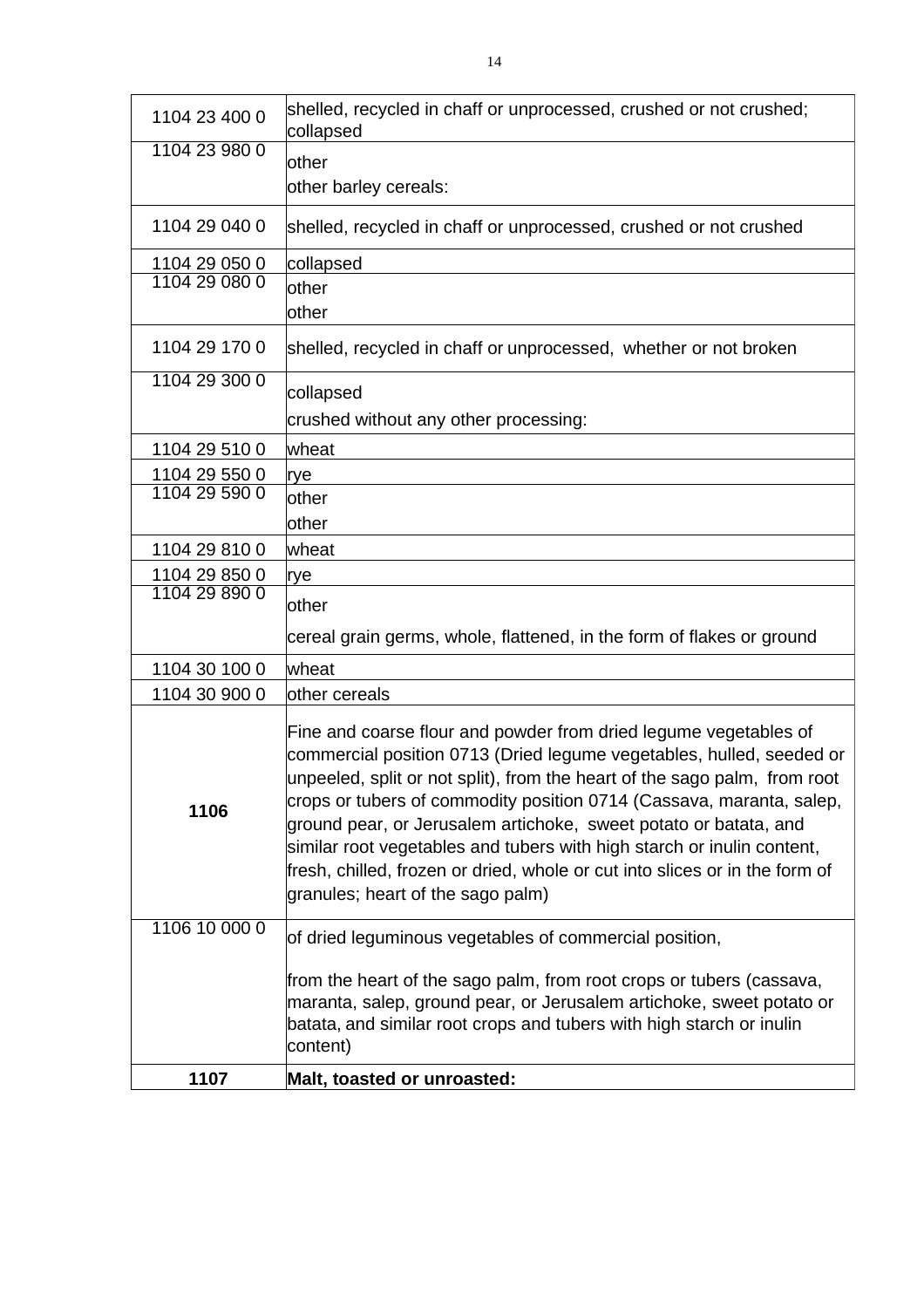|               | unroasted:                                                                                 |
|---------------|--------------------------------------------------------------------------------------------|
|               | from wheat:                                                                                |
| 1107 10 1100  | in the form of flour                                                                       |
| 1107 10 1900  | lother                                                                                     |
|               | other                                                                                      |
| 1107 10 910 0 | in the form of flour                                                                       |
| 1107 10 990 0 | <b>lother</b>                                                                              |
| 1107 20 000 0 | toasted                                                                                    |
| 1201          | Soybeans, whether or not broken:                                                           |
| 1201 10 000 0 | seed                                                                                       |
| 1201 90 000 0 | other                                                                                      |
| 1202          | Peanuts, not roasted or otherwise prepared, peeled or unshelled,<br>whether or not broken: |
| 1202 30 000 0 | seed                                                                                       |
|               | other                                                                                      |
| 1202 41 000 0 | unshelled                                                                                  |
| 1202 42 000 0 | shelled, whether or not broken                                                             |
| 1203 00 000 0 | Copra                                                                                      |
| 1204 00       | Flax seeds, whether or not broken:                                                         |
|               | for sowing                                                                                 |
| 1204 00 100 1 | fiber flax                                                                                 |
| 1204 00 100 9 | curly flax                                                                                 |
| 1204 00 900 0 | lother                                                                                     |
| 1205          | Rape seeds, or colza seeds, whether or not broken:                                         |
|               | - rape seeds, or colza, with low content of evrucacid:                                     |
| 1205 10 100 0 | for sowing                                                                                 |
| 1205 10 900 0 | <b>lothers</b>                                                                             |
|               | others                                                                                     |
| 1205 90000 1  | for sowing                                                                                 |
| 1205 90000 9  | others                                                                                     |
| 1206 00       | Sunflower seeds, whether or not broken:                                                    |
| 1206 00 100 0 | for sowing                                                                                 |
| 1206 00 910 0 | shelled; in a husk of gray color and with white stripes                                    |
| 1206 00 990 0 | others                                                                                     |
| 1207          | Other oil seeds and oleaginous fruits, whether or not broken                               |
| 1207 10 000 0 | palm nuts and kernels                                                                      |
|               | cotton seeds:                                                                              |
| 1207 21000 0  | seed                                                                                       |
| 1207 29 000 0 | others                                                                                     |
| 1207 30 000 0 | castor bean seeds                                                                          |

sesame seeds

1207 40 100 0 seed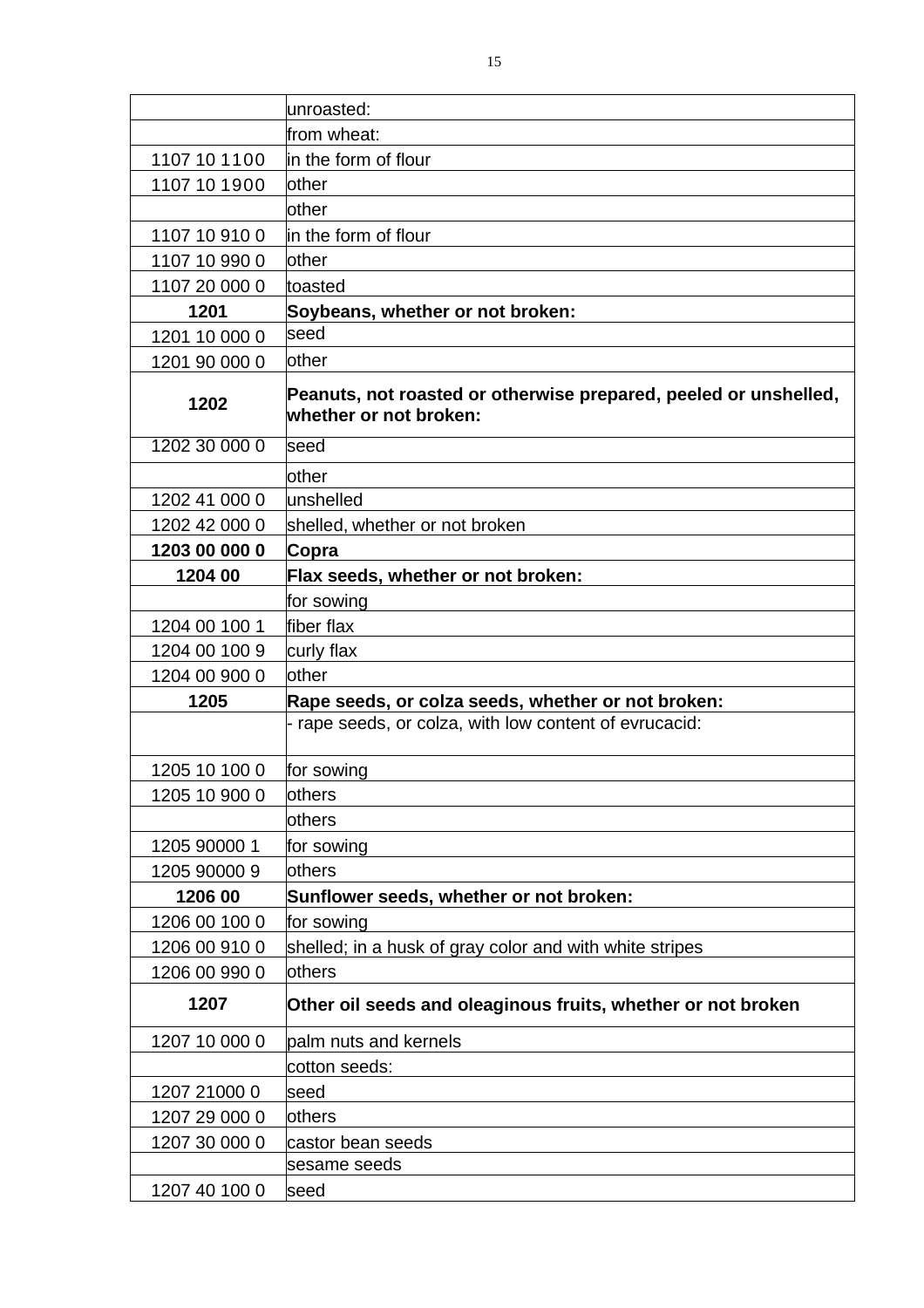| 1207 40 900 0 | <b>lothers</b>                                                              |
|---------------|-----------------------------------------------------------------------------|
|               | mustard seeds:                                                              |
| 1207 50 100 0 | seed                                                                        |
| 1207 50 900 0 | <b>lothers</b>                                                              |
| 1207 60 000 0 | safflower seeds (Carthamus tinctorius)                                      |
| 1207 70 000 0 | melon seeds                                                                 |
|               | <b>lothers</b>                                                              |
|               | poppy seeds                                                                 |
| 1207 91 100 0 | poppy seeds                                                                 |
| 1207 91 900 0 | others                                                                      |
|               | lothers                                                                     |
| 1207 99 200 0 | seed                                                                        |
|               | lothers                                                                     |
| 1207 99 910 0 | hemp seeds                                                                  |
| 1207 99 960 0 | lothers                                                                     |
| 1208          | Flour of fine and coarse milling from seeds or fruits of oilseeds,          |
|               | except mustard seeds:                                                       |
| 1208 10 000 0 | flours and meals of soya beans                                              |
| 1208 90 000 0 | other flours and meals                                                      |
| 1209          | seeds, fruit and spores, of a kind used for sowing                          |
| 1209 10 000 0 | sugar beet seed of a kind used for sowing                                   |
|               |                                                                             |
| 1209 21 000 0 | lucerne (alfalfa) seed of forage plants                                     |
|               |                                                                             |
| 1209 22 100 0 | meadow clover (Trifolium pratense L.)                                       |
| 1209 22 800 0 | other                                                                       |
|               | oatmeal seeds:                                                              |
| 1209 23 110 0 | meadow oatmeal (Festuca pratensis Huds.)                                    |
| 1209 23 150 0 | red oatmeal (Festuca rubra L.)                                              |
| 1209 23 800 0 | lother                                                                      |
| 1209 24 000 0 | meadow mint seeds (Poa pratensis L.)                                        |
|               | raigrass seeds (Lolium multiflorum Lam., Lolium perenne L.):                |
| 1209 25 100 0 | Italian raigrass (including Westervold raigrass seeds) (Lolium              |
|               | multiflorum Lam.)                                                           |
| 1209 25 900 0 | grassland ryegrass (Lolium perenne L.)                                      |
|               | other<br>seeds of meadow timothy; vetch seeds; seeds of plants of the genus |
| 1209 29 450 0 | Poa (Poa palustris L., Poa trivialis L.); hedgehogs of the national team    |
|               | (Dactylis glomerata L.); voles (Agrostis)                                   |
| 1209 29 500 0 | lupine seeds                                                                |
| 1209 29 600 0 | fodder beet seeds (Beta vulgaris var. alba)                                 |
| 1209 29 800 0 | other                                                                       |
| 1209 30 000 0 |                                                                             |
|               | seeds of herbaceous plants grown mainly for flowers                         |
|               | other                                                                       |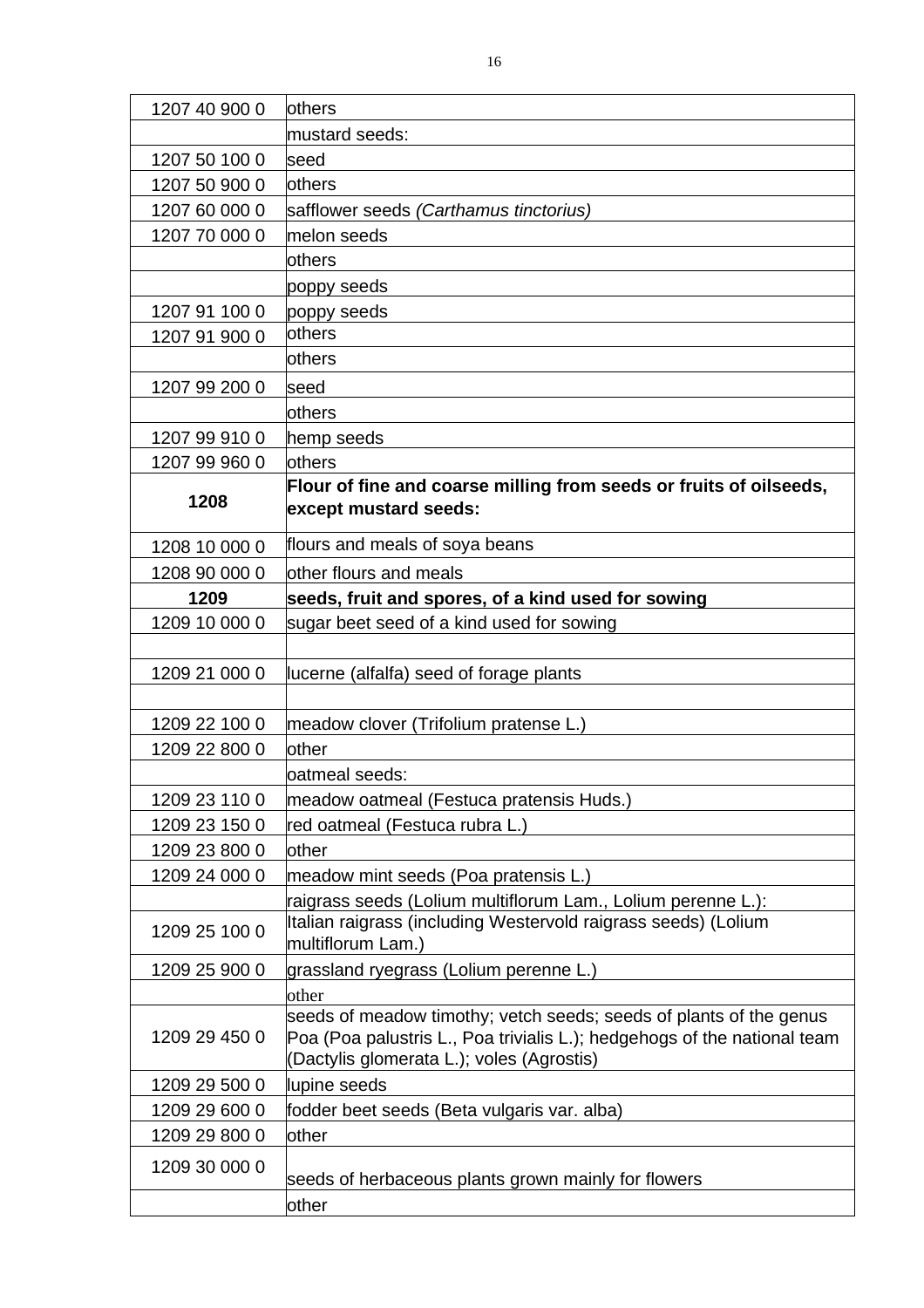|               | vegetable seeds:                                                                                                                                                                                                                                                                                                                             |
|---------------|----------------------------------------------------------------------------------------------------------------------------------------------------------------------------------------------------------------------------------------------------------------------------------------------------------------------------------------------|
| 1209 91 3000  | seeds of lettuce beet or leaf beet (Beta vulgaris var. conditiva)                                                                                                                                                                                                                                                                            |
| 1209 91 8000  | <b>lother</b>                                                                                                                                                                                                                                                                                                                                |
|               | other                                                                                                                                                                                                                                                                                                                                        |
|               | seeds of forest trees:                                                                                                                                                                                                                                                                                                                       |
| 1209 99 101 0 | Caucasian fir (Abies nordmanniana (Stev.) Spach)                                                                                                                                                                                                                                                                                             |
| 1209 99 109 0 | other                                                                                                                                                                                                                                                                                                                                        |
|               | other:                                                                                                                                                                                                                                                                                                                                       |
| 1209 99 910 0 | seeds of plants grown mainly for the production of flowers, other than<br>those named in subheading 1209 30 000 0                                                                                                                                                                                                                            |
| 1209 99 990 0 | other                                                                                                                                                                                                                                                                                                                                        |
| 1211          | Plants and their parts (including seeds and fruits) used primarily<br>in perfumery, pharmacy or insecticidal, fungicidal or similar<br>purposes, fresh, chilled, frozen or dried, whole or crushed,<br>crushed or ground:                                                                                                                    |
| 1211 20 000 0 | ginseng roots                                                                                                                                                                                                                                                                                                                                |
| 1211 500000   |                                                                                                                                                                                                                                                                                                                                              |
|               | ephedra, or conifer other                                                                                                                                                                                                                                                                                                                    |
| 1211 90 400 0 | tonka beans, or english bean                                                                                                                                                                                                                                                                                                                 |
| 121 190 860   | other<br>licorice roots:                                                                                                                                                                                                                                                                                                                     |
| 1211 90860 1  | peeled from the bark                                                                                                                                                                                                                                                                                                                         |
| 1211 908603   | cut into petals with a thickness of no more than 5 mm                                                                                                                                                                                                                                                                                        |
| 1211 908605   | crushed or ground                                                                                                                                                                                                                                                                                                                            |
| 1211 908607   | licorice root bark                                                                                                                                                                                                                                                                                                                           |
| 1211 908608   | Other                                                                                                                                                                                                                                                                                                                                        |
| 1211 908609   | other                                                                                                                                                                                                                                                                                                                                        |
| 1212          | Carob fruits, marine and other algae, sugar beet and sugar cane,<br>fresh, chilled, frozen or dried, crushed or unbroken; fruit bones<br>and their kernels, other vegetable products (including unroasted<br>chicory roots of the species Cichorium intybus sativum), used<br>mainly for food purposes, not elsewhere named or not included: |
| 121291        | sugar beets:                                                                                                                                                                                                                                                                                                                                 |
| 1212 91 200 0 | dried, ground or non-ground                                                                                                                                                                                                                                                                                                                  |
| 1212 91 800 0 | other                                                                                                                                                                                                                                                                                                                                        |
| 1212 92 000 0 | fruits of the horn tree (ceratonia)                                                                                                                                                                                                                                                                                                          |
| 1212 94 000 0 |                                                                                                                                                                                                                                                                                                                                              |
|               | chicory roots other                                                                                                                                                                                                                                                                                                                          |
|               | hornbeam seeds:                                                                                                                                                                                                                                                                                                                              |
| 1212 99 410 0 | uncleaned, undersized or unmollified                                                                                                                                                                                                                                                                                                         |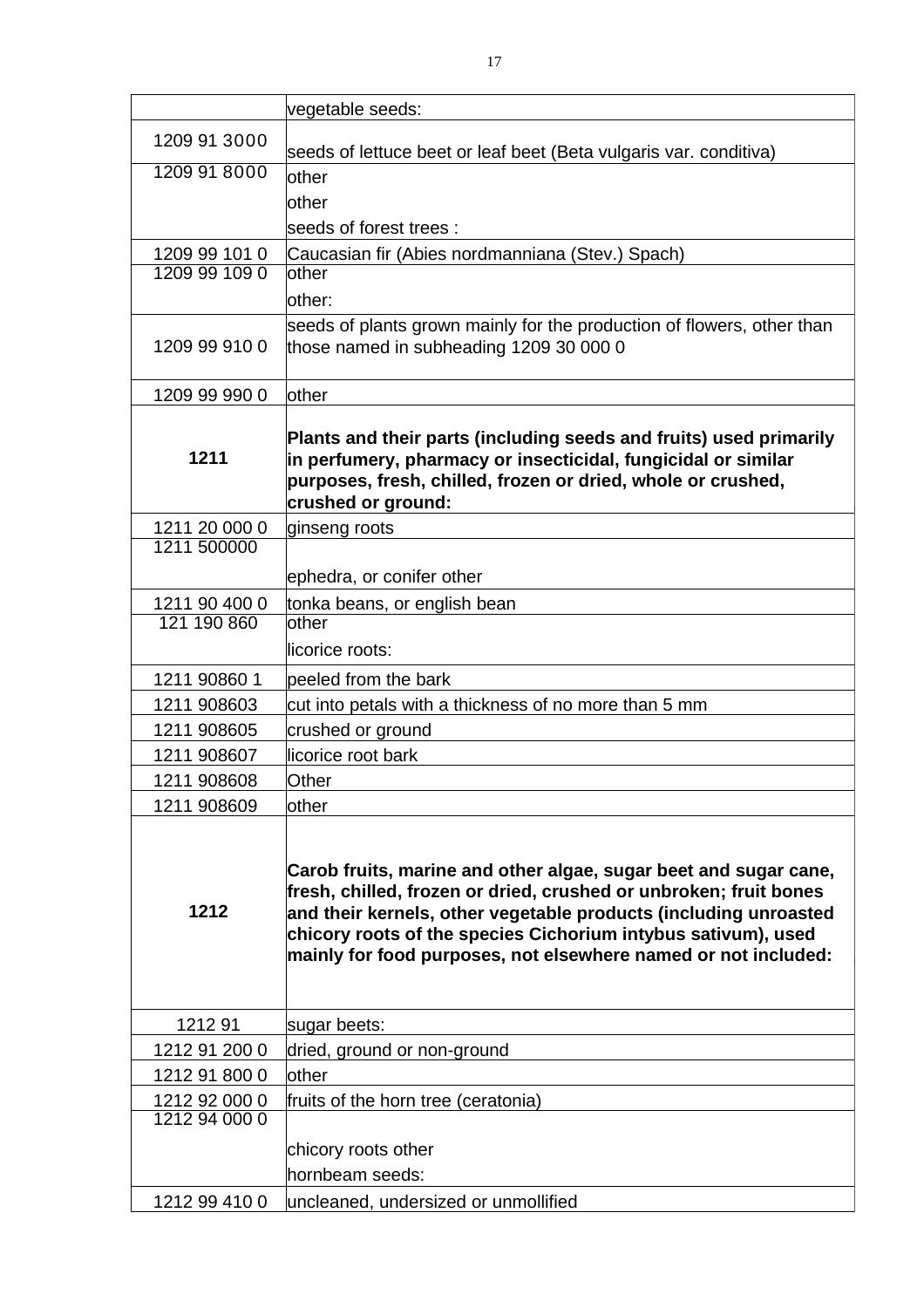| 1212 99 490 0 | Other                                                                                                                                                                                                                                                           |
|---------------|-----------------------------------------------------------------------------------------------------------------------------------------------------------------------------------------------------------------------------------------------------------------|
| 1212 99 950 0 | Other                                                                                                                                                                                                                                                           |
| 1213 00 000 0 | Straw and chaff grain, raw, crushed or not crushed, ground or not<br>ground, pressed or in the form of granules                                                                                                                                                 |
| 1214          | Rutabaga, leaf beets (mangold), fodder root crops, hay, alfalfa,<br>clover, esparcete, fodder cabbage, lupine, wick and similar fodder<br>products granulated or non-granulated:                                                                                |
| 1214 10 000 0 |                                                                                                                                                                                                                                                                 |
|               | coarse flour and alfalfa granules                                                                                                                                                                                                                               |
|               | прочие:                                                                                                                                                                                                                                                         |
| 1214 90 100 0 | leaf beets (mangold), rutabaga and other stern root crops                                                                                                                                                                                                       |
| 1214 90 900 0 | <b>lother</b>                                                                                                                                                                                                                                                   |
|               |                                                                                                                                                                                                                                                                 |
| 1401          | Plant-derived materials used mainly for weaving (e.g., bamboo,<br>rotang, reed, sitnic, willow, raphia, purified, bleached or colored<br>cereal straw and linden bark):                                                                                         |
| 1401 90 000 0 | <b>lother</b>                                                                                                                                                                                                                                                   |
| 1404          | Plant-based materials other than named or not included:                                                                                                                                                                                                         |
| 1404 90 000 0 | other, wood bark                                                                                                                                                                                                                                                |
| 1801 00 000 0 | Cocoa beans, whole or crushed, raw or fried                                                                                                                                                                                                                     |
| 1802 00 000 0 | Husks, shells, skin and other cocoa waste                                                                                                                                                                                                                       |
|               |                                                                                                                                                                                                                                                                 |
| 2302          | Cuts, sowing, seeds and other residues from sifting, grinding or<br>other methods of processing cereal grains or legumes, non-<br>granulated or granulated:                                                                                                     |
|               | corn:                                                                                                                                                                                                                                                           |
| 2302 10 100 0 | with a starch content of not more than 35%                                                                                                                                                                                                                      |
| 2302 10 900 0 | other                                                                                                                                                                                                                                                           |
|               | lwheat:                                                                                                                                                                                                                                                         |
| 2302 30 100 0 | with a starch content of not more than 28% and in which the fraction<br>passed through a sieve with a cell size of 0.2 mm does not exceed<br>10% or in which the proportion passed through this sieve has ash<br>content in terms of dry matter of 1.5% or more |
| 2302 30 900 0 |                                                                                                                                                                                                                                                                 |
|               | other                                                                                                                                                                                                                                                           |
|               | other cereals: rice:                                                                                                                                                                                                                                            |
| 2302 40 020 0 | with a starch content of not more than 35%                                                                                                                                                                                                                      |
| 2302 40 080 0 | lother                                                                                                                                                                                                                                                          |
|               | lother:                                                                                                                                                                                                                                                         |
| 2302 40 100 0 | with a starch content of not more than 28% and in which the fraction<br>passed through a sieve with a cell size of 0.2 mm does not exceed<br>10% or in which the proportion passed through                                                                      |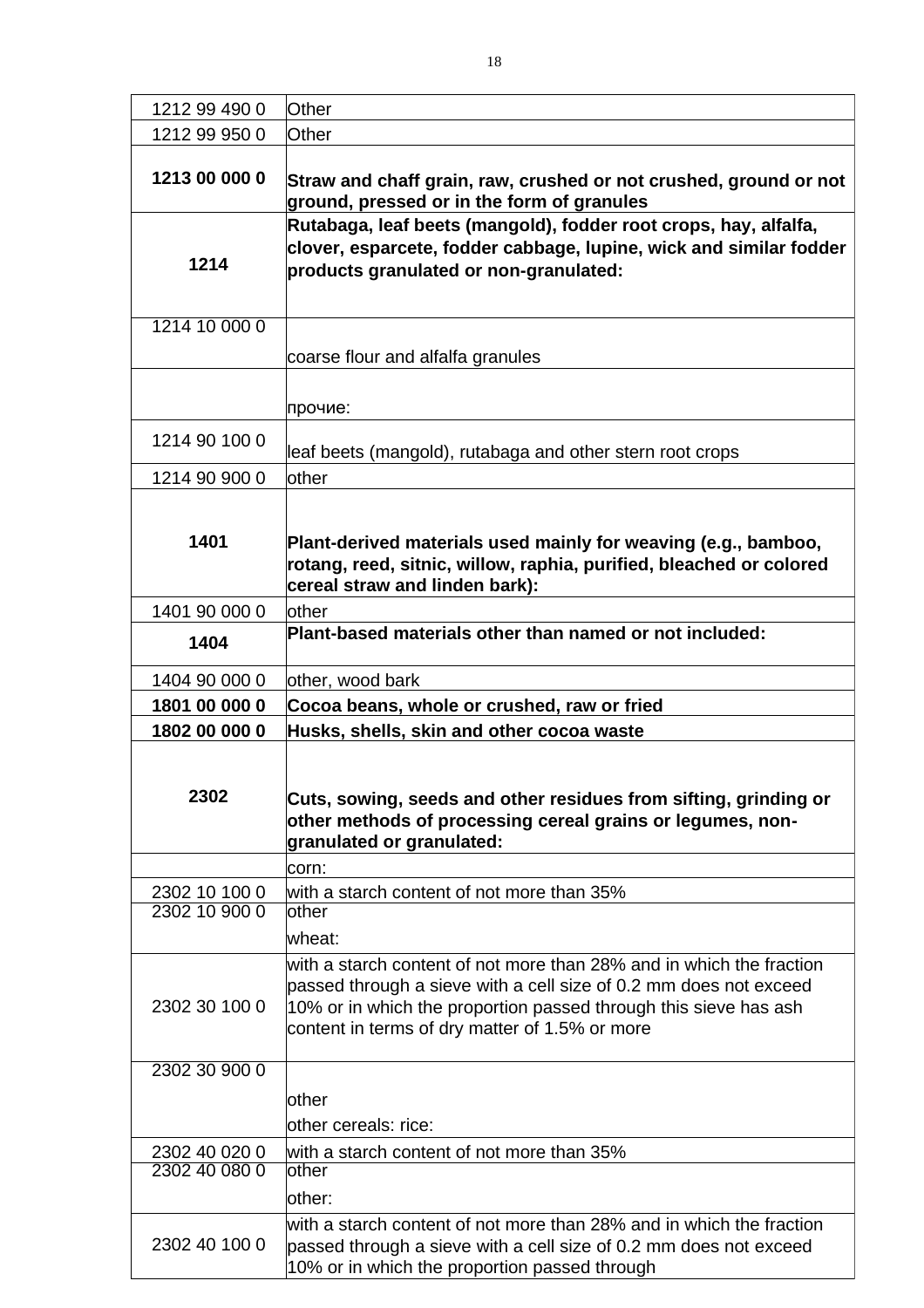|               | this sieve has ash content in terms of dry substance of 1.5 wt% or more                                                                                                                                                |
|---------------|------------------------------------------------------------------------------------------------------------------------------------------------------------------------------------------------------------------------|
| 2302 40 900 0 | Other                                                                                                                                                                                                                  |
| 2302 50 000 0 | legume crops                                                                                                                                                                                                           |
| 2304 00 000   | Slurry and other solid residues obtained by recovery of soybean<br>oil, non-ground or ground, non-granulated or granulated                                                                                             |
| 2304 00 000 1 | soy cake                                                                                                                                                                                                               |
| 2304 00 000 9 | other                                                                                                                                                                                                                  |
| 2305 00 000 0 | Peanut oil recovery cake and other solid residues, non-ground or<br>ground, non-granulated or granulated                                                                                                               |
| 2306          | Puddles and other solid residues obtained by the extraction of<br>vegetable fats or oils other than those indicated in commercial<br>reference 2304 or 2305 are non-ground or ground, non-granulated<br>or granulated: |
| 2306 10 000 0 | from cotton seeds                                                                                                                                                                                                      |
| 2306 20 000 0 | from flax seeds                                                                                                                                                                                                        |
| 2306 30 000 0 |                                                                                                                                                                                                                        |
|               | from sunflower seeds from rapeseed, or colza seeds:                                                                                                                                                                    |
| 2306 41 000 0 | from the seeds of rapeseed, or colza, with a low content of erucic acid                                                                                                                                                |
| 2306 49 000 0 | Other                                                                                                                                                                                                                  |
| 2306 50 000 0 | from coconut or copra                                                                                                                                                                                                  |
| 2306 60 000 0 |                                                                                                                                                                                                                        |
|               | from pericarp or butter palm nut kernel others                                                                                                                                                                         |
| 2306 90 050 0 |                                                                                                                                                                                                                        |
|               |                                                                                                                                                                                                                        |
|               | from corn grain embryos other:                                                                                                                                                                                         |
|               | crushes and other residues obtained from the extraction of olive oil:                                                                                                                                                  |
| 2306 90 110 0 | containing 3% or less olive oil                                                                                                                                                                                        |
| 2306 90 190 0 | containing more than 3% olive oil                                                                                                                                                                                      |
| 2306 90 900 0 | Other                                                                                                                                                                                                                  |
| 2530 90 000 9 | Other                                                                                                                                                                                                                  |
| 2703 00 000 0 | Peat (including peat chips), agglomerated or non-agglomerated                                                                                                                                                          |
| 3002 90 500 0 | microorganism culture                                                                                                                                                                                                  |
| 3002 90 900 0 | living phytopathogenic bacteria, viruses only for scientific and research<br>purposes                                                                                                                                  |
|               |                                                                                                                                                                                                                        |
| 3101 00 000 0 | Animal or plant fertilizers, mixed or unmixed, chemically treated or<br>untreated; fertilizers obtained by mixing or chemical treatment of<br>products of vegetable or animal origin                                   |
| 3824 99 960 9 | Other, soil and soils                                                                                                                                                                                                  |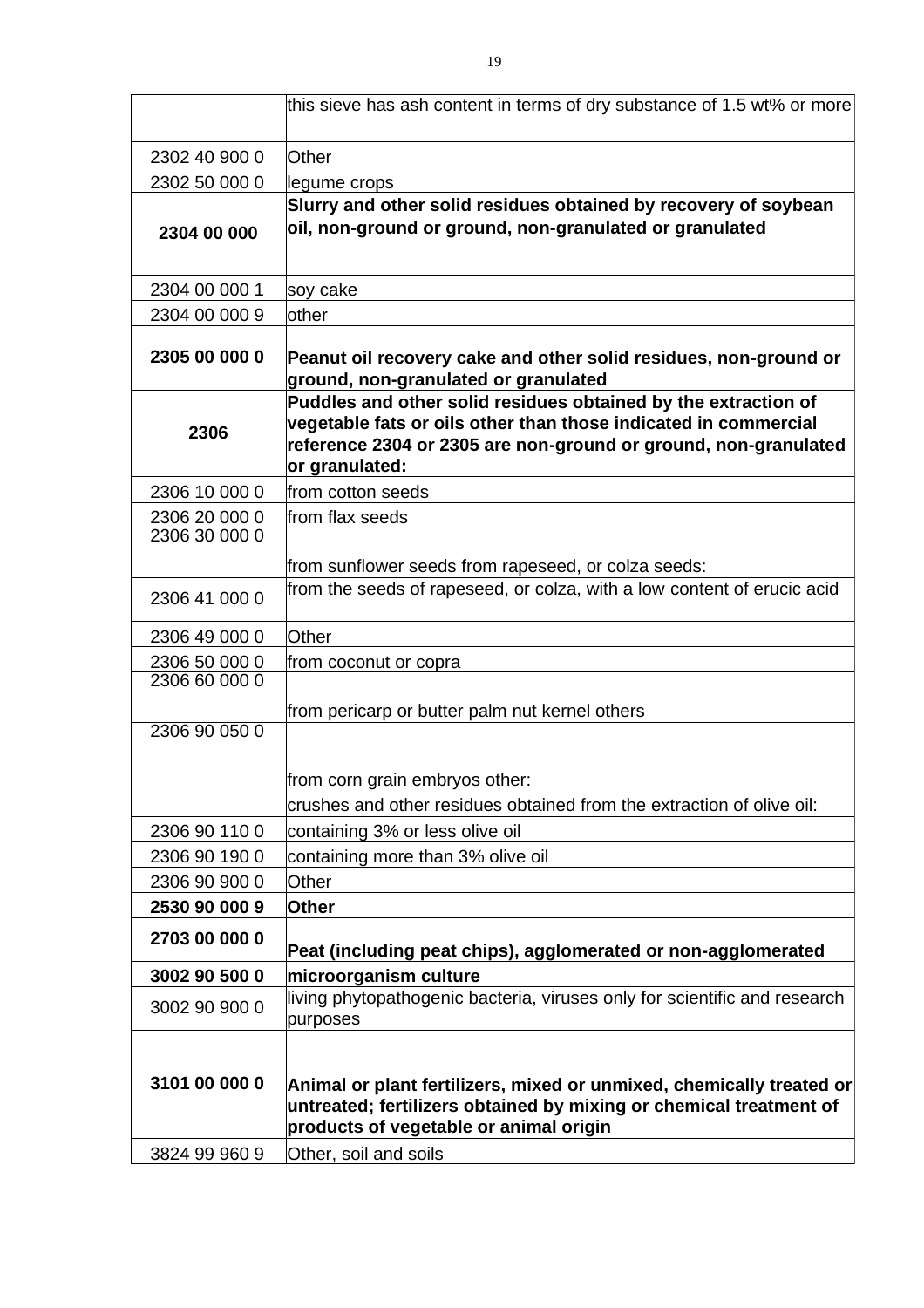| 4401          |                                                                                                                                                        |
|---------------|--------------------------------------------------------------------------------------------------------------------------------------------------------|
|               |                                                                                                                                                        |
|               | Wood fuel in the form of logs, logs, branches, faggots or in similar                                                                                   |
|               | types; wood in the form of chips or chips; the sawdust and wood                                                                                        |
|               | waste and the scrap which isn't agglomerated or agglomerated in                                                                                        |
|               | the form of logs, briquettes, granules or in similar types: wood                                                                                       |
|               | fuel in the form of logs, logs, branches, faggots or in similar<br>types: coniferous breeds:                                                           |
|               |                                                                                                                                                        |
| 4401 11 000 1 | fuel wood in the form of logs less than 1 m long or split logs and logs                                                                                |
| 4401 11 000 9 | other                                                                                                                                                  |
|               | hardwood                                                                                                                                               |
| 4401 12 000   |                                                                                                                                                        |
|               | fuel wood in the form of logs less than 1 m long or split logs and hollow                                                                              |
|               | wood in the form of chips or chips:                                                                                                                    |
| 4401 21 000 0 | conifers                                                                                                                                               |
| 4401 22 000 0 | keng bargley darachtlardan                                                                                                                             |
|               | sawdust, wood waste and scrap agglomerated in the form of logs,<br>briquettes, granules or in similar forms:                                           |
| 4401 31 000 0 | wood granules                                                                                                                                          |
|               | Other                                                                                                                                                  |
| 4401 39 000 0 |                                                                                                                                                        |
| 4401 40       |                                                                                                                                                        |
| 4401 40 900 0 | Wood fuel in the form of logs, logs, branches, faggots in similar types;<br>decoration with shared way struck could to advanced waste and<br>wood bark |
| 4403          | Unprocessed, with removed or unsalted bark or sickness or<br>coarsely edged or non-edged: (except 4403 11 000, 4403 12 000)                            |
| 4403 21 110 0 | booms                                                                                                                                                  |
| 4403 21 190 0 |                                                                                                                                                        |
|               | other pine, other:                                                                                                                                     |
| 4403 21 910   | booms                                                                                                                                                  |
| 4403 21 990   | Other                                                                                                                                                  |
| 4403 22       | from pine (Pinus spp.), others:                                                                                                                        |
| 4403 22 100   | common pine "Pinus sylvestris L."                                                                                                                      |
| 4403 22 900   | other pine                                                                                                                                             |
| 4403 23       | from fir (Abies spp.) and spruce (Picea spp.), with the largest cross                                                                                  |
|               | section size of 15 cm or more: spruce of the common species                                                                                            |
|               | "PiceaabiesKarst." or fir of the white European species "Abies alba                                                                                    |
|               | Mill.":                                                                                                                                                |
| 4403 23110 0  | booms                                                                                                                                                  |
| 4403 23190 0  | other                                                                                                                                                  |
|               | spruce of other or fir of other:                                                                                                                       |
| 4403 23 910   | booms                                                                                                                                                  |
| 4403 23 990   | others                                                                                                                                                 |
| 4403 24       | from fir (Abies spp.) and spruce (Picea spp.), others:                                                                                                 |
| 4403 24 100   | spruce common species "Picea abies Karst." or fir white European<br>species "Abies alba Mill."                                                         |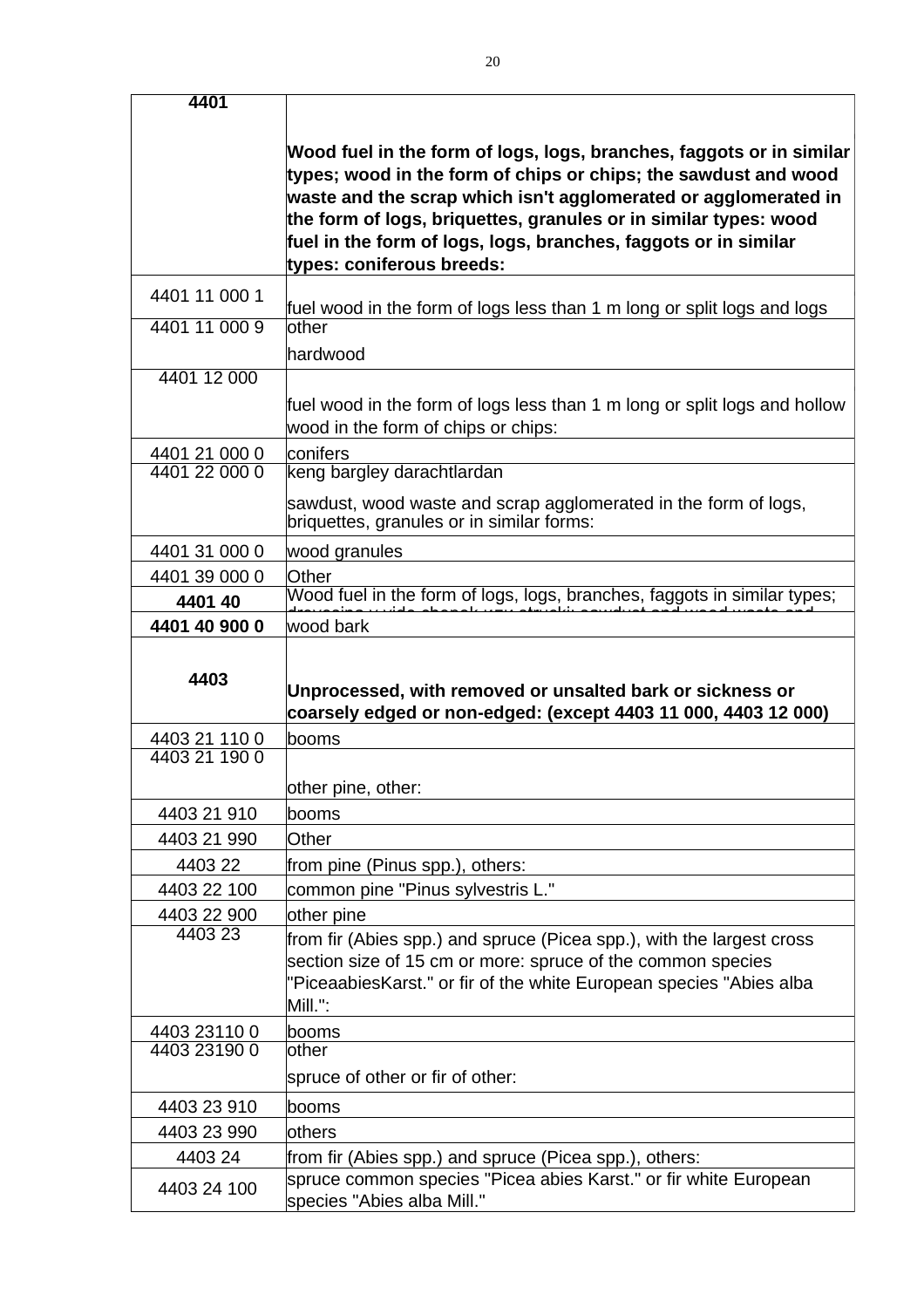| 4403 24 900            | spruce other or fir other                                                                                                                                                                                                                                                                      |
|------------------------|------------------------------------------------------------------------------------------------------------------------------------------------------------------------------------------------------------------------------------------------------------------------------------------------|
| 4403 25                | others, with the largest cross-section size of 15 cm or more:                                                                                                                                                                                                                                  |
| 4403 25 910            | booms                                                                                                                                                                                                                                                                                          |
| 4403 25 990            | Other                                                                                                                                                                                                                                                                                          |
| 4403 26 000 0          | other                                                                                                                                                                                                                                                                                          |
|                        | Other tropical wood:                                                                                                                                                                                                                                                                           |
| 4403 41 000            | shorea with dark red wood, shorea with pale red wood and<br>shoreabakau                                                                                                                                                                                                                        |
| 440349                 | other:                                                                                                                                                                                                                                                                                         |
|                        | other:                                                                                                                                                                                                                                                                                         |
| 440391                 | from oak (Quercus spp.):                                                                                                                                                                                                                                                                       |
| 440393                 | from beech (Fagus spp.), with the largest cross section size of 15 cm or<br>more:                                                                                                                                                                                                              |
| 4403 94 000            | from beech (Fagus spp.),                                                                                                                                                                                                                                                                       |
| 4403 95 000            | from birch (Betula spp.), with the largest cross section size of 15 cm or<br>more:                                                                                                                                                                                                             |
| 4403 96 000            | from birch (Betula spp.), others:                                                                                                                                                                                                                                                              |
| 4403 97 000            | from poplar and aspen (Populus spp.):                                                                                                                                                                                                                                                          |
| 4403 98000 0           | from eucalyptus (Eucalyptus spp.)                                                                                                                                                                                                                                                              |
| 4403 99 000            | Other                                                                                                                                                                                                                                                                                          |
| 4404                   | Cooperage wood; split logs; piles, stakes and poles made of<br>wood, pointed, but not sawn lengthwise; timber, roughly hewn,<br>but not turned, bent or otherwise processed, used for the<br>production of canes, umbrellas, tool handles or similar products;<br>wood chips and similar wood: |
| 4404 10 000 0          | coniferous species                                                                                                                                                                                                                                                                             |
| 4404 20 000 0 hardwood |                                                                                                                                                                                                                                                                                                |
| 4406                   | Wooden sleepers for railway or tram tracks: unprocessed:                                                                                                                                                                                                                                       |
| 4406 11000 0           |                                                                                                                                                                                                                                                                                                |
| 4406 12000 0           |                                                                                                                                                                                                                                                                                                |
| 4406 26 000 0          | coniferous species<br>hardwood                                                                                                                                                                                                                                                                 |
|                        |                                                                                                                                                                                                                                                                                                |
|                        | other                                                                                                                                                                                                                                                                                          |
| 4406 91000 0           | conifers                                                                                                                                                                                                                                                                                       |
| 4406 92000 0<br>4407   | hardwood<br>Timber obtained by sawing or splitting lengthwise, planing or<br>peeling, untreated or processed by planing, grinding, having or<br>not having end joints, with a thickness of more than 6 mm:<br>coniferous                                                                       |
| 4407 11                | from pine (Pinus spp.):                                                                                                                                                                                                                                                                        |
| 440712                 | from fir (Abiesspp.) and spruce (Piceaspp.):                                                                                                                                                                                                                                                   |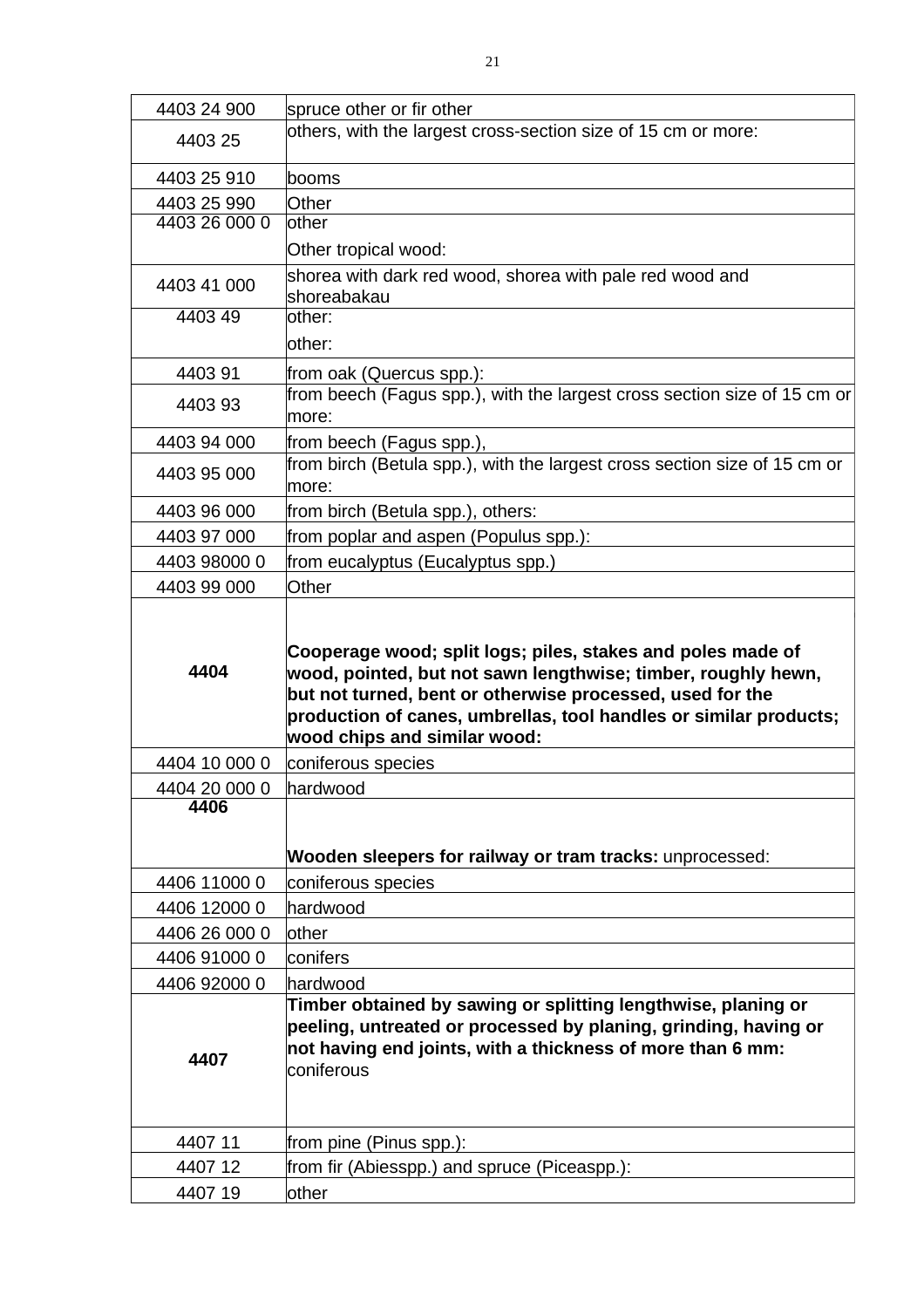|               | Tropical wood:                                                                                                                                                                                                                                          |
|---------------|---------------------------------------------------------------------------------------------------------------------------------------------------------------------------------------------------------------------------------------------------------|
| 440721        | mahogony tree (Swieteniaspp.):                                                                                                                                                                                                                          |
| 440722        | Surinamese virola, porous pheba and balsa:                                                                                                                                                                                                              |
| 4407 25       | shorea with dark red wood, shorea with pale red wood and<br>shoreabakau:                                                                                                                                                                                |
| 440726        | wood of various types of shorea, parashorea, pentacme, marshwood of<br>all types of shorea, parashorea, shoreyafagucin and other types of<br>shorea and fragrant fragrance:                                                                             |
| 440727        | cylindrical entandrogram:                                                                                                                                                                                                                               |
| 440728        | chlorophore tall, or African teak tree:                                                                                                                                                                                                                 |
| 440729        | lother<br>lother                                                                                                                                                                                                                                        |
| 440791        | from oak (Quercus spp.):                                                                                                                                                                                                                                |
| 4407 92 000   | from beech (Fagus spp.)                                                                                                                                                                                                                                 |
| 440793        | from maple (Acer spp.):                                                                                                                                                                                                                                 |
| 440794        | from cherries (Prunus spp.)                                                                                                                                                                                                                             |
| 4407 95       | from ash (Fraxinus spp.):                                                                                                                                                                                                                               |
| 4407 96       | from birch (Betula spp.):                                                                                                                                                                                                                               |
| 440797        | from poplar and aspen (Populus spp.):                                                                                                                                                                                                                   |
| 440799        | lother                                                                                                                                                                                                                                                  |
| 4409          | grooves, dotted, with constrained edges, with a connection in the<br>form of a semicircular heel, shaped, rounded or similar) on any of<br>the edges, ends or planes, not treated or treated by construction,<br>grinding, having or not having a torus |
|               | conifers:<br>baguette for making frames for paintings, photographs, mirrors or                                                                                                                                                                          |
| 4409 10 1100  | similar objects                                                                                                                                                                                                                                         |
| 4409 10 180 0 | lother<br>hardwood:                                                                                                                                                                                                                                     |
| 4409 21 000 0 | from bamboo                                                                                                                                                                                                                                             |
| 4409 22 000 0 | from tropical wood other                                                                                                                                                                                                                                |
| 4409 29 150 0 | baguette for making frames for paintings, photographs, mirrors<br>lor similar items<br>lother:                                                                                                                                                          |
| 4409 29 920 0 | bars, bars and frieze for parquet or wooden flooring, unassembled                                                                                                                                                                                       |
| 4409 29 980 0 | <b>lother</b>                                                                                                                                                                                                                                           |
| 4415          | Boxes, boxes, packing stands or baskets, drums and similar<br>packagings made of wood; wooden cable drums; pallets, pallets<br>and other loading boards, wooden; wooden shells:                                                                         |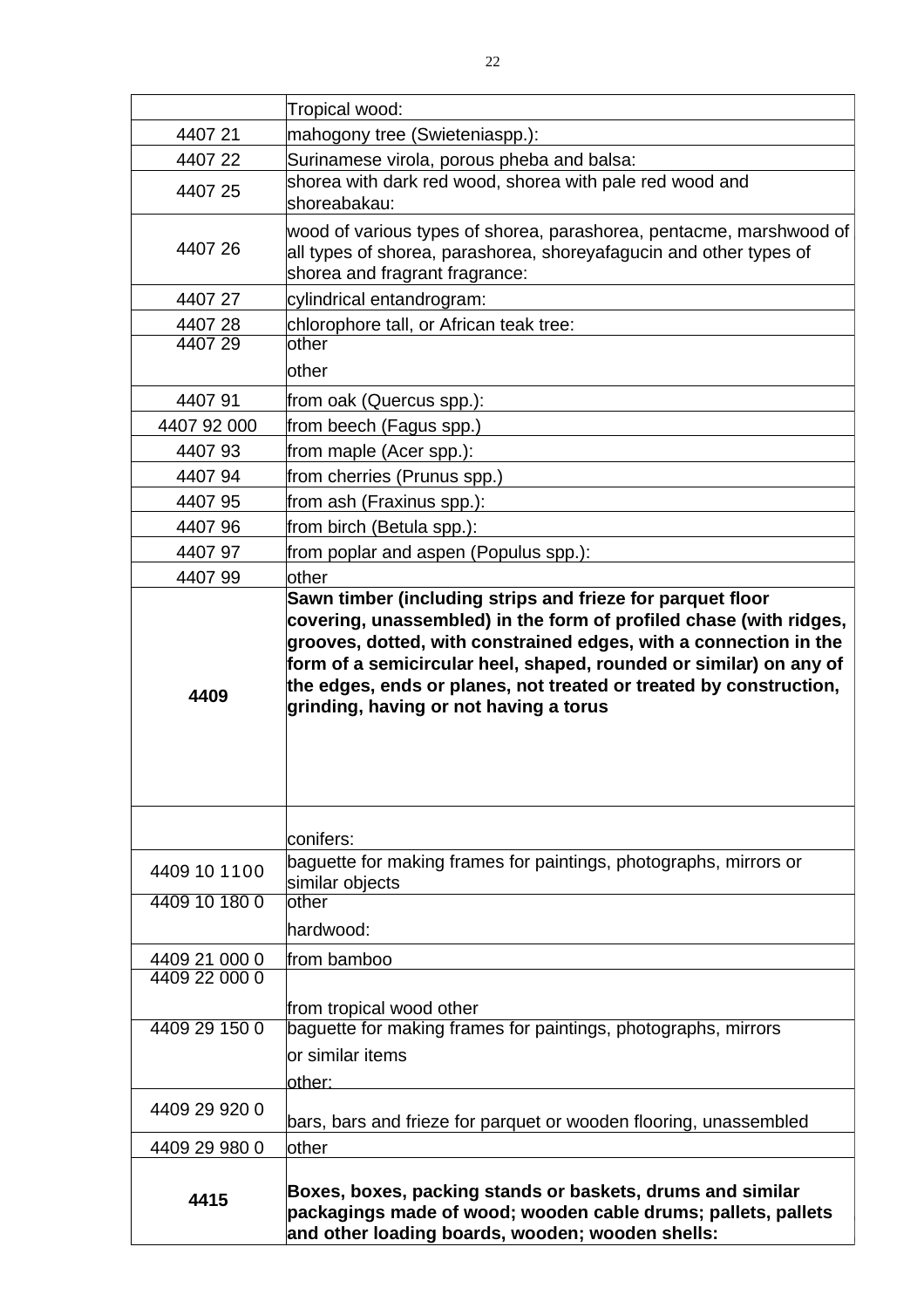|               | boxes, boxes, packing crates or baskets, drums and similar container;<br>cable drums:                                                                                                                                                                     |
|---------------|-----------------------------------------------------------------------------------------------------------------------------------------------------------------------------------------------------------------------------------------------------------|
| 4415 10 100 0 | boxes, boxes, packing crates or baskets, drums and similar container                                                                                                                                                                                      |
| 4415 10 900 0 | cable reels                                                                                                                                                                                                                                               |
| 4415 20       | pallets, pallets and other loading panels; shells:                                                                                                                                                                                                        |
| 4415 20 200 0 | pallets or pallets are flat; feedwells                                                                                                                                                                                                                    |
| 4415 20 900 0 | <b>lother</b>                                                                                                                                                                                                                                             |
| 4418          | Carpentry and carpentry products, wooden, construction,<br>including cellular wooden panels, floor panels assembled, gont<br>and roofing drank:                                                                                                           |
| 4418 40 000 0 | formwork for concreting                                                                                                                                                                                                                                   |
| 9705 00 000 0 | Collections and collectibles in zoology, botany, mineralogy,<br>anatomy, history, archeology, paleontology, ethnography or<br>numismatics                                                                                                                 |
|               | II. Quarantine products with low phytosanitary risk.                                                                                                                                                                                                      |
|               |                                                                                                                                                                                                                                                           |
| 0505          | Skins and other parts of birds with feathers or fluff, feathers and parts<br>of feathers (with cut or uncut edges) and fluff, cleaned, disinfected or<br>treated for storage, but not further processed; powder and wastes of<br>feathers or their parts: |
| 0505 90 000 0 | <b>lother</b>                                                                                                                                                                                                                                             |
| 0506          | Bones and cornea, untreated, fat-free, subjected to primary processing<br>(without shaping), treated with acid or dezhelatinized; powder and<br>waste of these products:                                                                                  |
| 0506 90 000 0 | other                                                                                                                                                                                                                                                     |
| 0712          | Dried, whole vegetables, cut into chunks, slices, crushed or in<br>powder form, but not further processed:                                                                                                                                                |
| 0712 20 000 0 | bulb onions                                                                                                                                                                                                                                               |
|               | mushrooms, woody ears, or auricularia (Auricularia spp.), dummy<br>mushrooms (Tremella spp.) and truffles:                                                                                                                                                |
| 0712 31 000 0 | mushrooms of the genus Agaricus                                                                                                                                                                                                                           |
| 0712 32 000 0 | woody ears, or auricularia (Auricularia spp.)                                                                                                                                                                                                             |
| 0712 33 000 0 | pathogens (Tremella spp.)                                                                                                                                                                                                                                 |
| 0712 39 000 0 | other                                                                                                                                                                                                                                                     |
|               | other vegetables; vegetable mixtures                                                                                                                                                                                                                      |
| 0712 90 050 0 |                                                                                                                                                                                                                                                           |
|               | whole or sliced potatoes but not further treated with sugar corn (Zea<br>mays var. saccharata):                                                                                                                                                           |
| 0712 90 190 0 | other                                                                                                                                                                                                                                                     |
| 0712 90 300 0 | tomatoes                                                                                                                                                                                                                                                  |
| 0712 90 500 0 | carrots                                                                                                                                                                                                                                                   |
|               |                                                                                                                                                                                                                                                           |
| 0712 90 900 0 | other                                                                                                                                                                                                                                                     |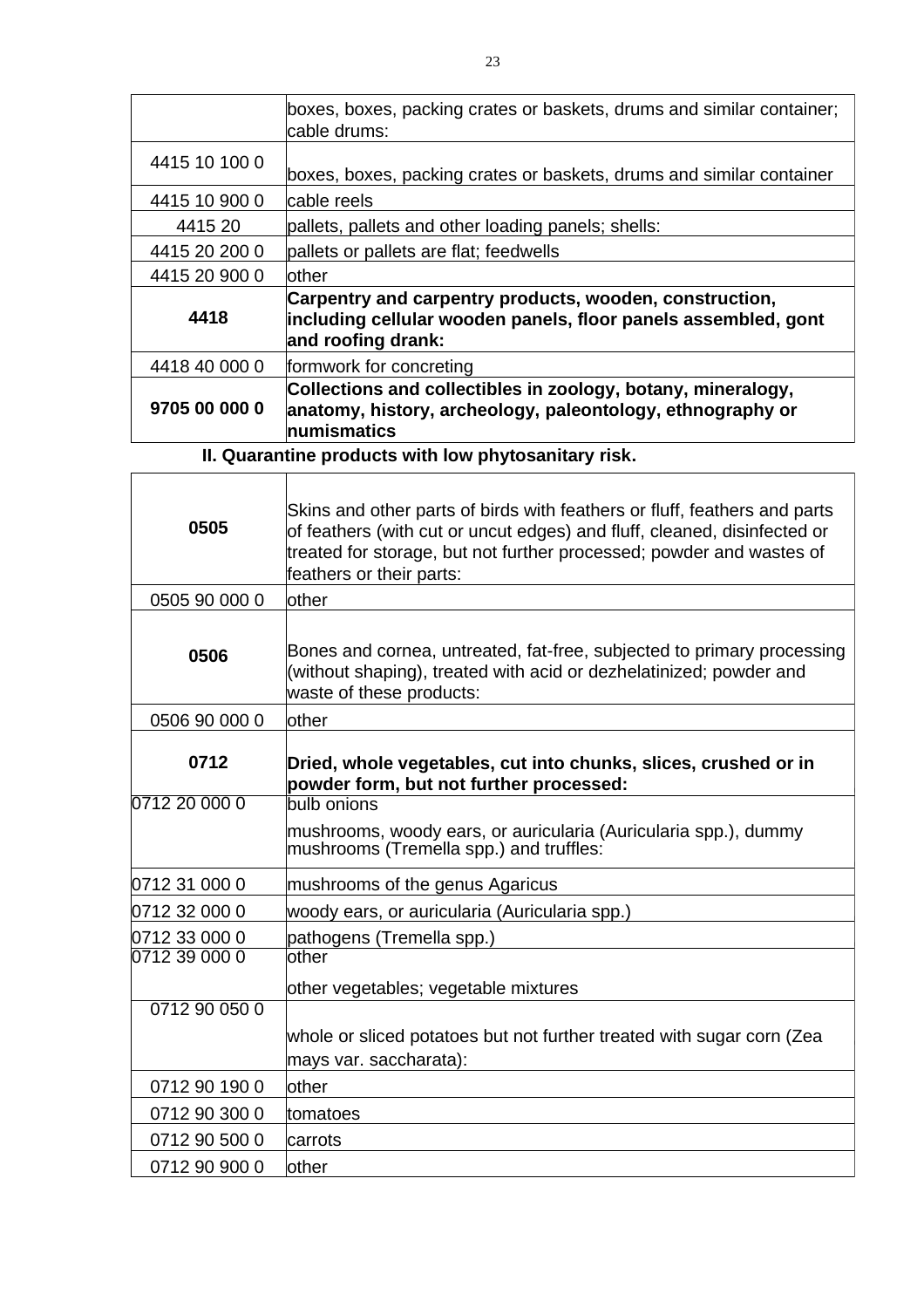|                     | Coffee, fried or non-fried, caffeinated or decaffeinated; coffee                                           |
|---------------------|------------------------------------------------------------------------------------------------------------|
| 0901                | husks and coffee bean shells; coffee substitutes containing coffee                                         |
|                     | in any proportion:                                                                                         |
|                     | <b>Fried coffee</b>                                                                                        |
| 0901 21 000         | with caffeine *                                                                                            |
| 0901 22 000         | decaffeine *                                                                                               |
|                     | other                                                                                                      |
| 0901 90 100 0       | coffee husks and coffee bean shells                                                                        |
| 0902<br>0902 10 000 | Tea with or without flavor supplements:<br>Tea green *                                                     |
| 0902 20 000 0       | other green tea (unfermented)                                                                              |
| 0902 30 000         | Black tea *                                                                                                |
| 0902 40 000 0       | other tea is black (fermented) and partially fermented                                                     |
| 0903 00 000 0       | Mate, or Paraguayan tea *                                                                                  |
| 0904                | Peppers of the genus Piper; fruits of the genus Capsicum or<br>genus Pimenta, dried or crushed, or ground: |
|                     | Piper peppers:                                                                                             |
| 0904 11 000 0       | undersized and unmingled *                                                                                 |
| 0904 12 000 0       | crushed or ground *                                                                                        |
|                     | fruits of the genus Capsicum or the genus Pimenta:                                                         |
|                     | dried, undersized and non-ground:                                                                          |
| 0904 21 100 0       | sweet peppers *                                                                                            |
| 0904 21 900 0       | <b>lother</b>                                                                                              |
| 0904 22 000 0       | crushed or ground *                                                                                        |
|                     | vanilla                                                                                                    |
| 0905 100000         | undersized and unmingled *                                                                                 |
| 0905 20 000 0       | undersized and unmingled *                                                                                 |
| 0906                | <b>Cinnamon and cinnamon flowers:</b>                                                                      |
|                     | Unfinished and Unfinished:                                                                                 |
| 0906 11 000 0       | Cinnamon (Cinnamomum zeylanicum Blume)                                                                     |
| 0906 19 000 0       | other                                                                                                      |
| 0906 20 000 0       | crushed or ground                                                                                          |
| 0907                | Cloves (whole fruits, flowers and pedicels):                                                               |
| 0907 10 000 0       | undersized and unmingled                                                                                   |
| 0907 20 000 0       | crushed or ground                                                                                          |
| 0908                | Nutmeg, macsis and cardamom:                                                                               |
|                     | Nutmeg:                                                                                                    |
| 0908 11 000 0       | undersized and unmingled                                                                                   |
| 0908 120000         | crushed or ground                                                                                          |
|                     |                                                                                                            |
|                     | macsis:                                                                                                    |
| 0908 21 000 0       | undersized and unmingled                                                                                   |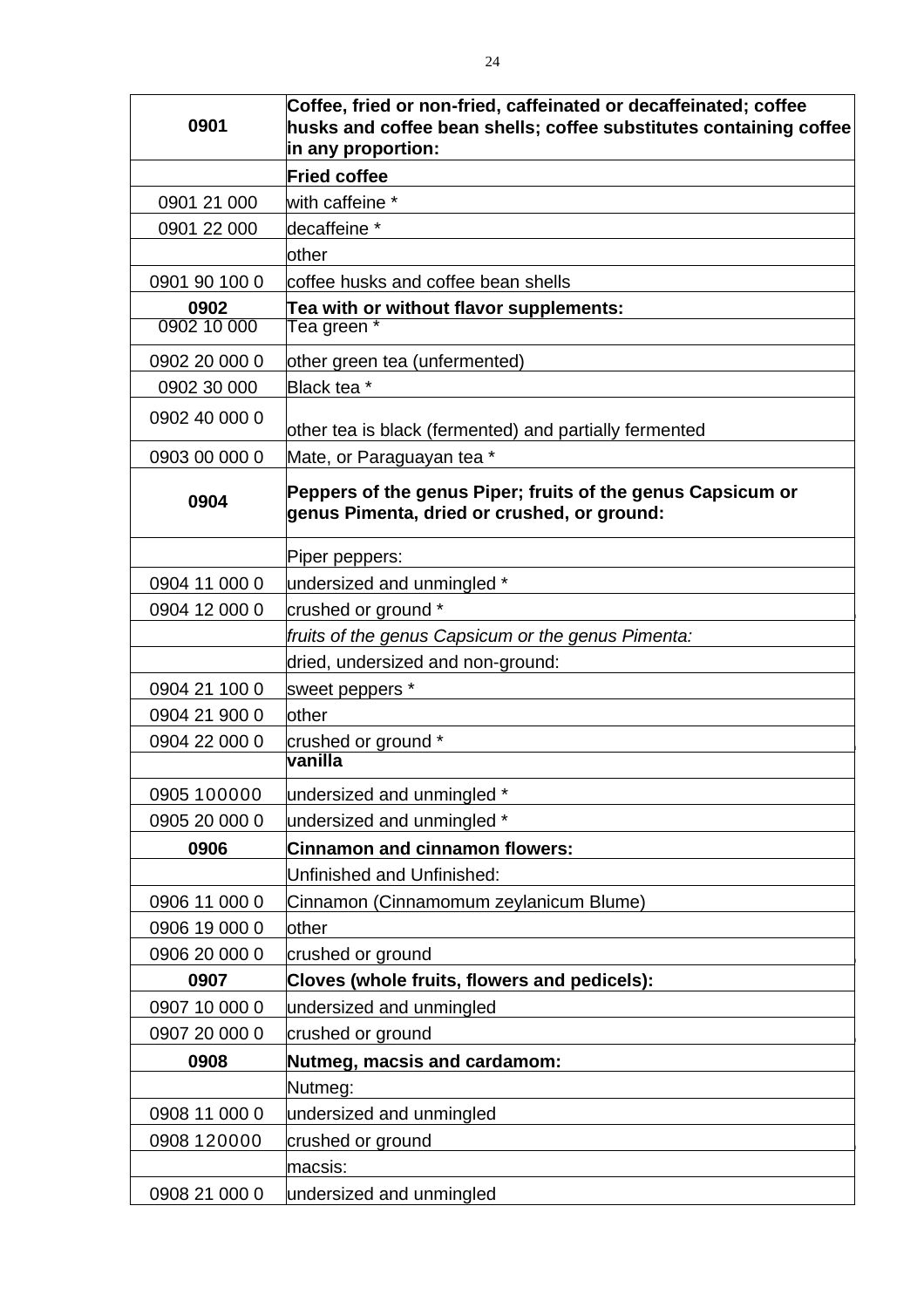| 0908 22 000 0                                                                                       | crushed or ground                                                                                         |
|-----------------------------------------------------------------------------------------------------|-----------------------------------------------------------------------------------------------------------|
|                                                                                                     | cardamom:                                                                                                 |
| 0908 31 000 0                                                                                       | undersized and unmingled                                                                                  |
| 0908 32 000 0                                                                                       | crushed or ground                                                                                         |
| 0909                                                                                                | Seeds of anise, badyan, fennel, coriander, Roman cumin, or<br>Voloshsky cumin, or cumin; juniper berries: |
|                                                                                                     | coriander seeds:                                                                                          |
| 0909 21 000 0                                                                                       | undersized and unmingled                                                                                  |
| 0909 22 000 0                                                                                       | crushed or ground                                                                                         |
|                                                                                                     | seeds of Roman cumin, or Voloshsky cumin                                                                  |
| 0909 31 000 0                                                                                       | undersized and unmingled                                                                                  |
| 0909 32 000 0                                                                                       | crushed or ground                                                                                         |
|                                                                                                     | anise, badyan, cumin or fennel seeds; juniper berries:                                                    |
| 0909 61 000 0                                                                                       | undersized and unmingled                                                                                  |
| 0909 62 000 0                                                                                       | crushed or ground                                                                                         |
| Ginger, saffron, turmeric (turmeric), thyme, or thyme, bay leaf,<br>0910<br>curry and other spices: |                                                                                                           |
|                                                                                                     | ginger:                                                                                                   |
| 0910 11 0000                                                                                        | undersized and unmingled                                                                                  |
| 0910 12 000 0                                                                                       | crushed or ground                                                                                         |
|                                                                                                     | saffron:                                                                                                  |
| 0910 20 100 0                                                                                       | undersized and unmingled                                                                                  |
| 0910 20 900 0                                                                                       | crushed or ground                                                                                         |
| 0910 30 000 0                                                                                       | turmeric (turmeric)                                                                                       |
|                                                                                                     | other spices:                                                                                             |
|                                                                                                     | Blends, blends of two or more spices                                                                      |
| 0910 91 0500                                                                                        | curry                                                                                                     |
|                                                                                                     | other:                                                                                                    |
| 0910 91 1000                                                                                        | undersized and unmingled                                                                                  |
| 0910 91 9000                                                                                        | crushed or ground                                                                                         |
|                                                                                                     | other:                                                                                                    |
| 0910 99 100 0                                                                                       | seeds of hay blanket                                                                                      |
|                                                                                                     | thyme or thyme:                                                                                           |
|                                                                                                     | Unfinished and Unfinished:                                                                                |
| 0910 99 310 0                                                                                       | thyme creeping (Thymus serpyllum)                                                                         |
| 0910 99 330 0                                                                                       | other                                                                                                     |
| 0910 99 390 0                                                                                       | crushed or ground                                                                                         |
| 0910 99 500 0                                                                                       | bay leaf                                                                                                  |
|                                                                                                     | other:                                                                                                    |
| 0910 99 910 0                                                                                       | undersized and unmingled                                                                                  |
| 0910 99 990 0                                                                                       | crushed or ground                                                                                         |
|                                                                                                     |                                                                                                           |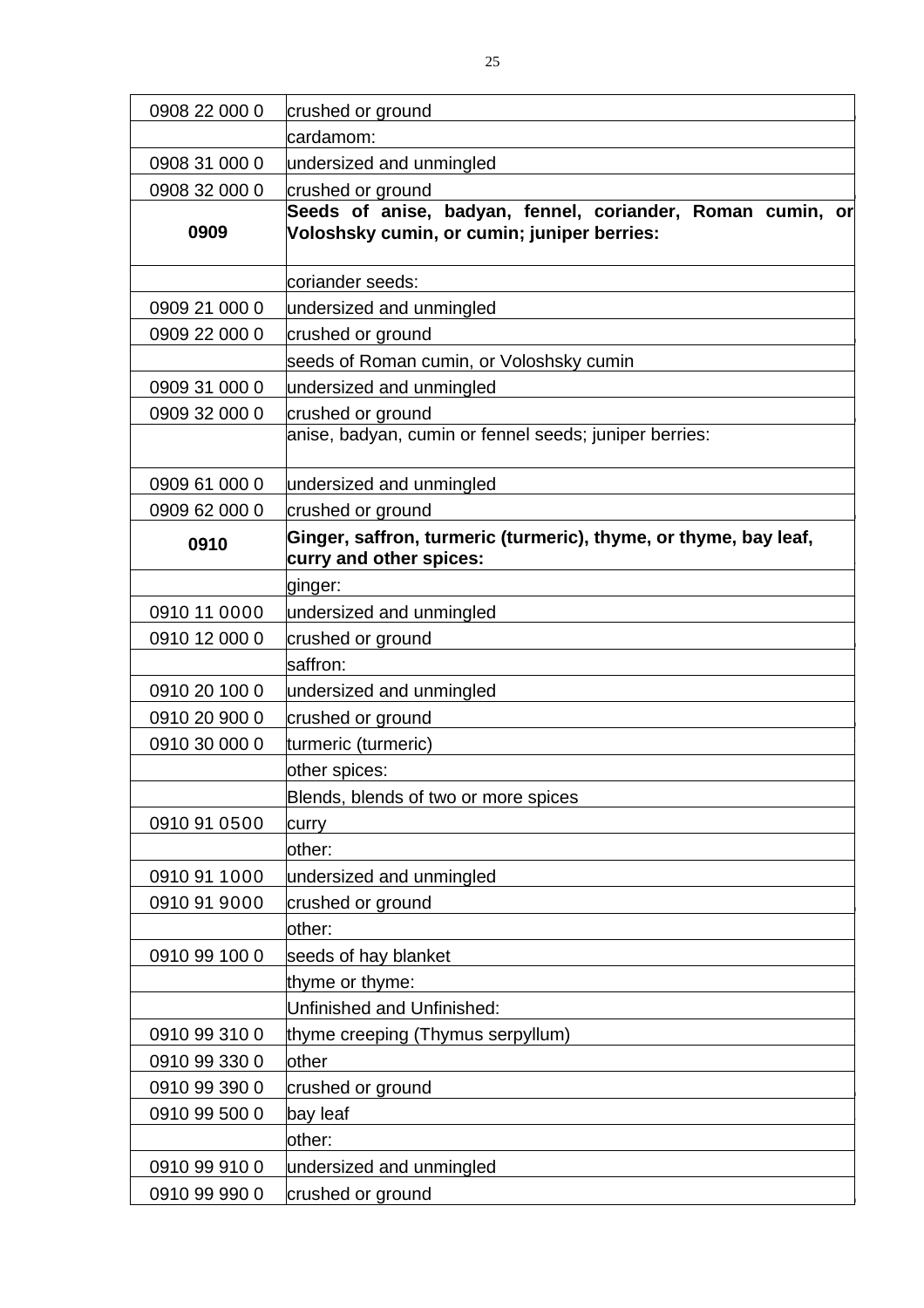| 1401                       | Plant-derived materials used mainly for weaving (e.g., bamboo,<br>rotang, reed, sitnic, willow, raphia, purified, bleached or colored<br>cereal straw and linden bark):                                                                                                                   |
|----------------------------|-------------------------------------------------------------------------------------------------------------------------------------------------------------------------------------------------------------------------------------------------------------------------------------------|
| 1401 10 000 0              | bamboo                                                                                                                                                                                                                                                                                    |
| 1401 20 000 0              | rattan                                                                                                                                                                                                                                                                                    |
| 1404                       | Plant-based materials other than named or not included:                                                                                                                                                                                                                                   |
| 1404 20 000 0              | cotton lint                                                                                                                                                                                                                                                                               |
| 1404 90 000 0              | Other                                                                                                                                                                                                                                                                                     |
| 1903 00 000 0              | The tapioca and its substitutes prepared from starch in the form of<br>flakes, granules, kernels, grains or in other similar forms                                                                                                                                                        |
| 2103                       | Sauce products and finished sauces; mixed flavours and<br>seasonings; mustard powder and finished mustard:                                                                                                                                                                                |
| 2103 90 900 9              | lother                                                                                                                                                                                                                                                                                    |
| 2308 00 400 0              | acorns and horse chestnuts; apple refuses and refuses of fruits<br>other than grapes                                                                                                                                                                                                      |
| 2309 90 960 1              | containing 49 wt% or more choline chloride, on an organic or inorganic<br>basis                                                                                                                                                                                                           |
| 2309 90 960 9              | Products used for animal feeding and other                                                                                                                                                                                                                                                |
| 2401                       | Tobacco raw materials; tobacco waste:                                                                                                                                                                                                                                                     |
|                            | tobacco with an undivided middle vein:                                                                                                                                                                                                                                                    |
|                            |                                                                                                                                                                                                                                                                                           |
| 2401 103500                | light shade drying tobacco                                                                                                                                                                                                                                                                |
| 2401 10 600 0              | tobacco type Oriental solar drying                                                                                                                                                                                                                                                        |
| 2401 107000                | dark shadow drying tobacco                                                                                                                                                                                                                                                                |
| 2401 108500<br>2401 109500 | heat drying tobacco<br>other                                                                                                                                                                                                                                                              |
|                            | tobacco with a partially or completely separated middle vein:                                                                                                                                                                                                                             |
|                            |                                                                                                                                                                                                                                                                                           |
| 2401 20 350 0              | light shade drying tobacco                                                                                                                                                                                                                                                                |
| 2401 20 600 0              | tobacco type Oriental solar drying                                                                                                                                                                                                                                                        |
| 2401 20 700 0              | dark shadow drying tobacco                                                                                                                                                                                                                                                                |
| 2401 20 850 0              | heat drying tobacco                                                                                                                                                                                                                                                                       |
| 2401 20 950 0              | other                                                                                                                                                                                                                                                                                     |
| 2401 30 000 0              | tobacco waste                                                                                                                                                                                                                                                                             |
| 3203 00 100 0              | hna va basma (not packaged in consumer packaging)                                                                                                                                                                                                                                         |
| 4101                       | Unprocessed cattle skins (including buffalo) or horse-family<br>animals (paired or salted, dried, gilded, pickled or canned by<br>another method, but not tanned, not secreted for parchment or not<br>further treated), with hair cover or without hair cover, twins or<br>non-warriors: |

٦

 $\overline{1}$ 

T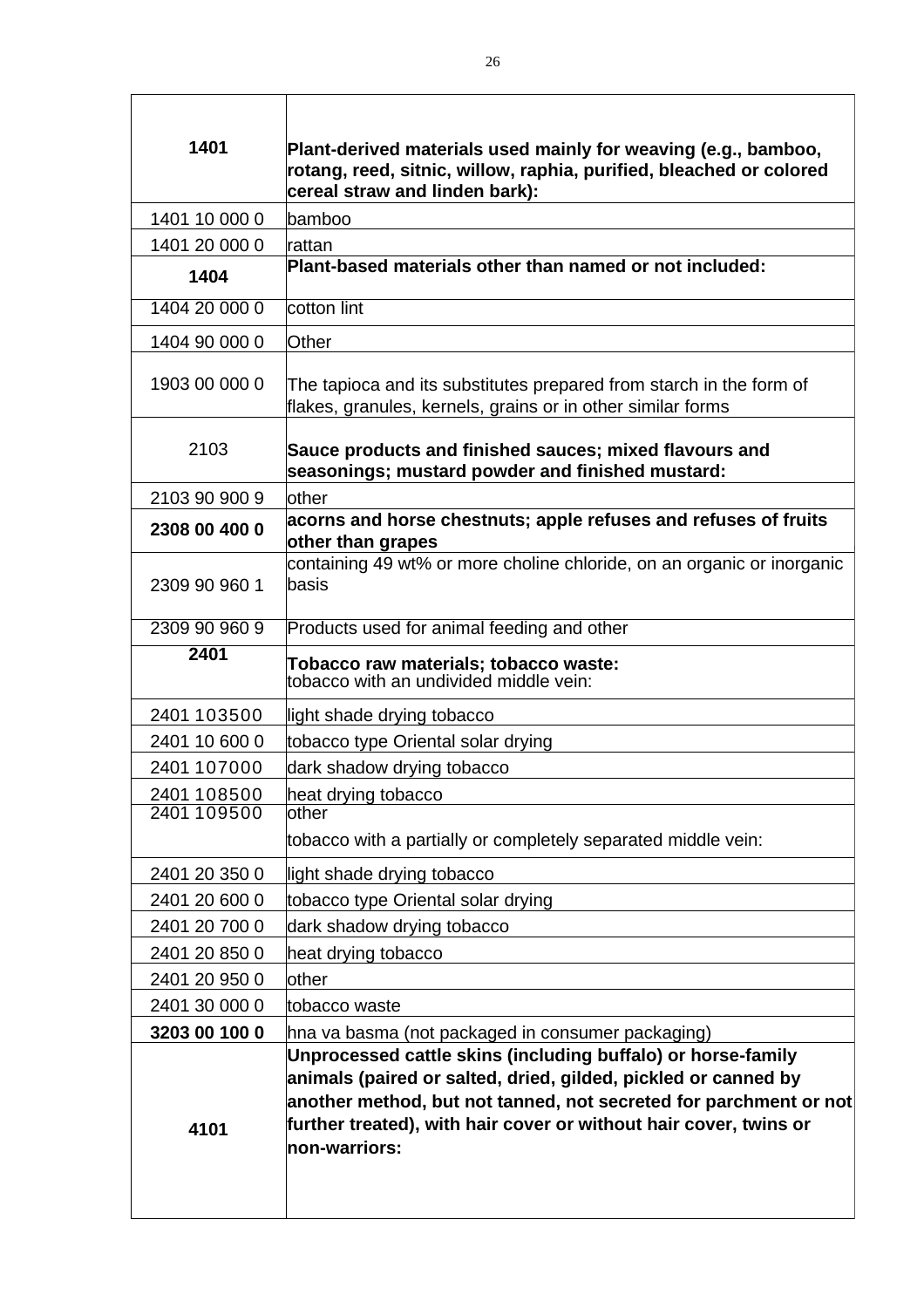|                                | whole skins, not woven, each weighing not more than 8 kg in dry state,<br>in dry salt or 16 kg in paired, wet salt or other preserved form:                                                               |
|--------------------------------|-----------------------------------------------------------------------------------------------------------------------------------------------------------------------------------------------------------|
|                                |                                                                                                                                                                                                           |
| 4101 20 100 0                  | paired                                                                                                                                                                                                    |
| 4101 20 300 0                  | wet - salted                                                                                                                                                                                              |
| 4101 20 500 0<br>4101 20 800 0 | dried or salted                                                                                                                                                                                           |
|                                | other<br>whole skins weighing more than 16 kg:                                                                                                                                                            |
| 4101 50 100 0                  | paired                                                                                                                                                                                                    |
| 4101 50 300 0                  | wet - salted                                                                                                                                                                                              |
| 4101 50 500 0                  | dried or salted                                                                                                                                                                                           |
| 4101 50 900 0                  | other                                                                                                                                                                                                     |
| 4101 90 000 0                  | other, including saddles, half-saddles and floors                                                                                                                                                         |
| 4102                           | Raw sheepskins or lambskins (fresh or salted, dried, greened,<br>pickled or otherwise preserved, but not tanned, parchment<br>dressed or further worked), with or without wool, doubled or not<br>doubled |
|                                | with woolen cover:                                                                                                                                                                                        |
| 4102 10 100 0                  | lambs                                                                                                                                                                                                     |
| 4102 10 900 0                  | other<br>without wool cover:                                                                                                                                                                              |
| 4102 21 000 0                  | pickled                                                                                                                                                                                                   |
| 4102 29 000 0                  | other                                                                                                                                                                                                     |
| 4103                           | Other raw skins (fresh or salted, dried, greened, pickled or<br>otherwise preserved, but not tanned, parchment-dressed or<br>further worked), with or without hairline, whether or not doubled            |
| 4103 20 000 0                  | reptile skins                                                                                                                                                                                             |
| 4103 30 000 0                  | pig skins                                                                                                                                                                                                 |
| 4103 90 000 0                  | other                                                                                                                                                                                                     |
|                                |                                                                                                                                                                                                           |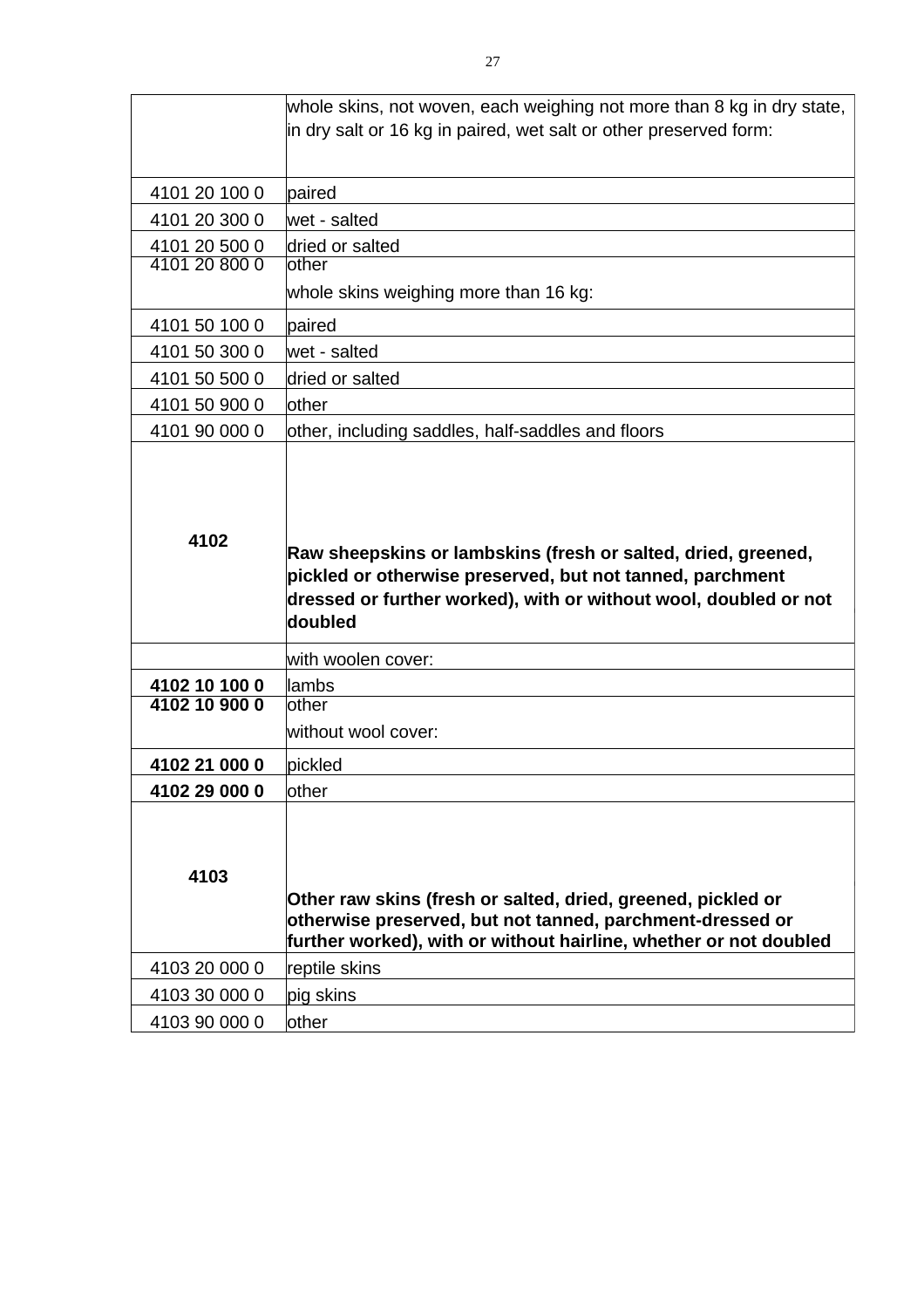| 4408                       | Sheets for cladding (including those obtained by splitting<br>laminated wood), for plywood or similar laminated wood and other<br>wood products, whether sawn or chipped lengthwise, planed or<br>peeled, unworked or planed, sanded, whether or not finger-<br>jointed, whether or not end-faced connections, not more than 6<br>mm thick: |  |
|----------------------------|---------------------------------------------------------------------------------------------------------------------------------------------------------------------------------------------------------------------------------------------------------------------------------------------------------------------------------------------|--|
| 4408 10                    | conifers:                                                                                                                                                                                                                                                                                                                                   |  |
| 4408 10 150                | processed by planing; processed by grinding;<br>having end connections, not machined or<br>processed by planing or grinding<br>sheets for cladding, obtained by separation of the layered<br>wood:<br>plywood (other than those of heading 4412):                                                                                           |  |
| 4408 10 150 1              | having at least one outer layer of hardwood                                                                                                                                                                                                                                                                                                 |  |
| 4408 10 150 2              | lothers                                                                                                                                                                                                                                                                                                                                     |  |
| 4408 10 150 3              | <b>lothers</b><br>имеющие, по крайней мере, один наружный слой из древесины<br>лиственных пород                                                                                                                                                                                                                                             |  |
| 4408 10 150 4              | прочие                                                                                                                                                                                                                                                                                                                                      |  |
| 4408 10 150 9              | прочие<br>прочие                                                                                                                                                                                                                                                                                                                            |  |
| 4408 10 910 0              | boards for making pencils                                                                                                                                                                                                                                                                                                                   |  |
| 4408 10980                 | others<br>cladding sheets obtained by splitting laminated wood:                                                                                                                                                                                                                                                                             |  |
| 4408 10980 1               | plywood (other than those of heading 44.12) having at least one outer<br>layer of hardwood other                                                                                                                                                                                                                                            |  |
| 4408 109802                | having at least one outer layer of hardwood                                                                                                                                                                                                                                                                                                 |  |
| 4408 109803<br>4408 109809 | other<br>other                                                                                                                                                                                                                                                                                                                              |  |
|                            | from tropical wood:                                                                                                                                                                                                                                                                                                                         |  |
| 4408 31                    | Shoreya with dark red wood, Shoreya with pale red wood and<br>Shoreyabakau:                                                                                                                                                                                                                                                                 |  |
| 4408 31 110                | having end connections, not finished or finished by planing or grinding<br>cladding sheets obtained by splitting laminated wood:                                                                                                                                                                                                            |  |
| 4408 31 110 1              | plywood (other than those of heading 4412) having at least one outer<br>layer of                                                                                                                                                                                                                                                            |  |

٦

 $\overline{1}$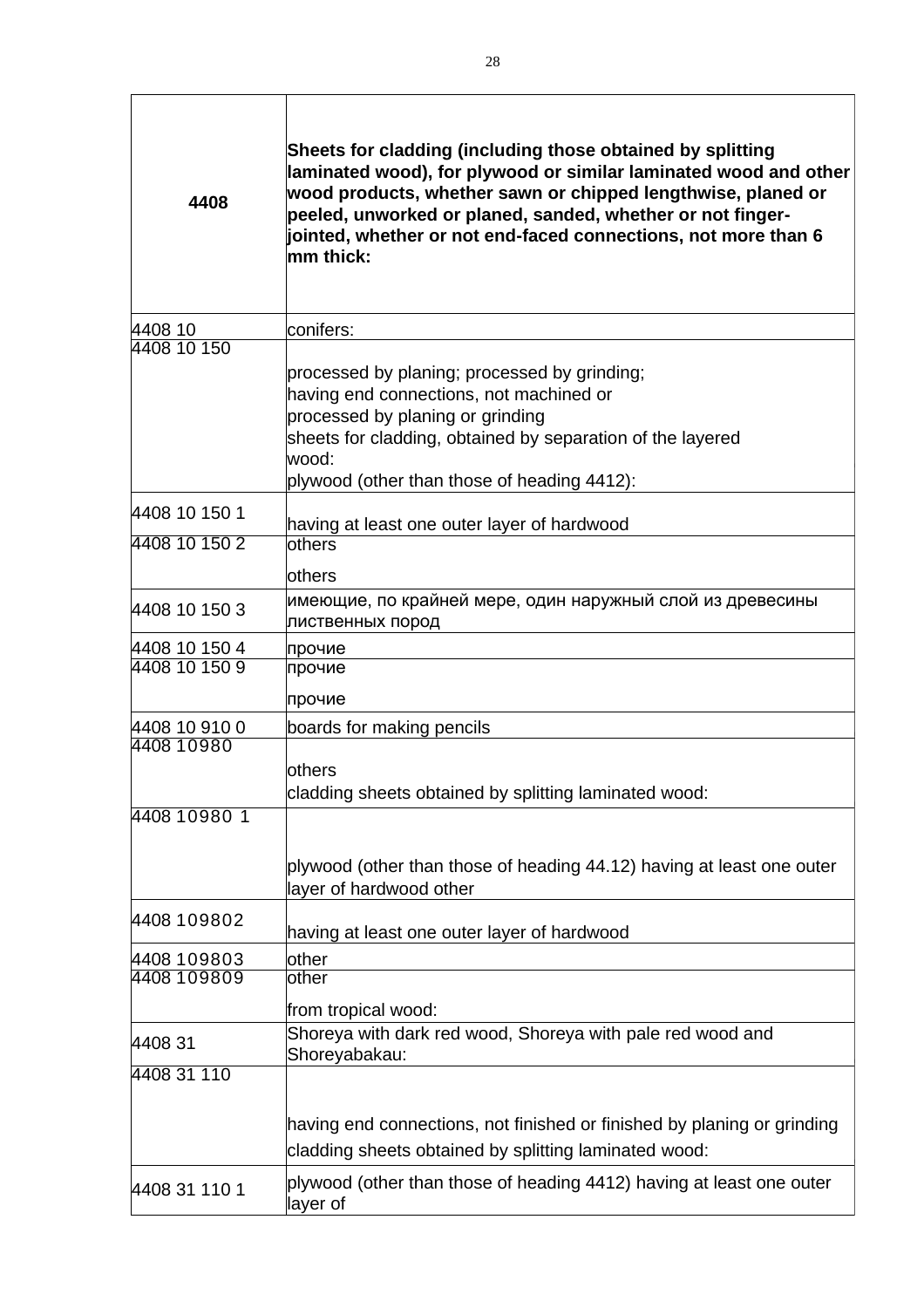|               | hardwood timber                                                                                                                                                                                                                                                                                        |
|---------------|--------------------------------------------------------------------------------------------------------------------------------------------------------------------------------------------------------------------------------------------------------------------------------------------------------|
|               |                                                                                                                                                                                                                                                                                                        |
| 4408 31 1102  | other                                                                                                                                                                                                                                                                                                  |
| 4408 31 1109  | other                                                                                                                                                                                                                                                                                                  |
|               | other                                                                                                                                                                                                                                                                                                  |
| 4408 31 210   |                                                                                                                                                                                                                                                                                                        |
|               | processed by planing:                                                                                                                                                                                                                                                                                  |
|               | cladding sheets obtained by splitting laminated wood:                                                                                                                                                                                                                                                  |
| 4408 31 210 1 | plywood (other than those of heading 4412) having at least one outer<br>layer of wood of subheading 4408 31                                                                                                                                                                                            |
| 4408 31 210 2 | other                                                                                                                                                                                                                                                                                                  |
| 4408 31 210 9 | other                                                                                                                                                                                                                                                                                                  |
| 4408 31 250   |                                                                                                                                                                                                                                                                                                        |
|               | processed by grinding:<br>cladding sheets obtained by splitting laminated wood:                                                                                                                                                                                                                        |
| 4408 31 250 1 | plywood (other than those of heading 4412) having at least one outer<br>layer of wood of subheading 4408 31                                                                                                                                                                                            |
| 4408 31 250 2 | other                                                                                                                                                                                                                                                                                                  |
| 4408 31 250 9 | other                                                                                                                                                                                                                                                                                                  |
| 4408 31 300   |                                                                                                                                                                                                                                                                                                        |
|               | others<br>cladding sheets obtained by splitting laminated wood:                                                                                                                                                                                                                                        |
| 4408 31 300 1 | plywood (other than those of heading 4412) having at least one outer<br>layer of wood of subheading 4408 31                                                                                                                                                                                            |
| 4408 31 300 2 | other                                                                                                                                                                                                                                                                                                  |
| 4408 31 300 9 | other                                                                                                                                                                                                                                                                                                  |
| 4408 39       |                                                                                                                                                                                                                                                                                                        |
|               | others                                                                                                                                                                                                                                                                                                 |
|               | wood of various types of Shorea, Parashorea, Pentacme, Useful<br>Entandrophragma, Lush Terminalia, Klein's Aukumea, Hard Resin<br>Triplochiton, Kaiivorensis, Cylindrical Entandrophragm, Surinamese<br>Virola, Mahogany Tree (Swietenia spp.), Rio Rosewood, Para<br>Rosewood and Brazilian Rosewood: |
| 4408 39 150   |                                                                                                                                                                                                                                                                                                        |
|               | processed by grinding; having end connections, not finished or finished<br>by planing or grinding<br>cladding sheets obtained by splitting laminated wood:                                                                                                                                             |
| 4408 39 150 1 | plywood (other than those of heading 4412) having at least one outer<br>layer of the wood mentioned in the three-hyphen subheading after<br>subheading 4408 39                                                                                                                                         |
| 4408 39 150 2 | other                                                                                                                                                                                                                                                                                                  |
| 4408 39 150 9 | other                                                                                                                                                                                                                                                                                                  |
|               | other                                                                                                                                                                                                                                                                                                  |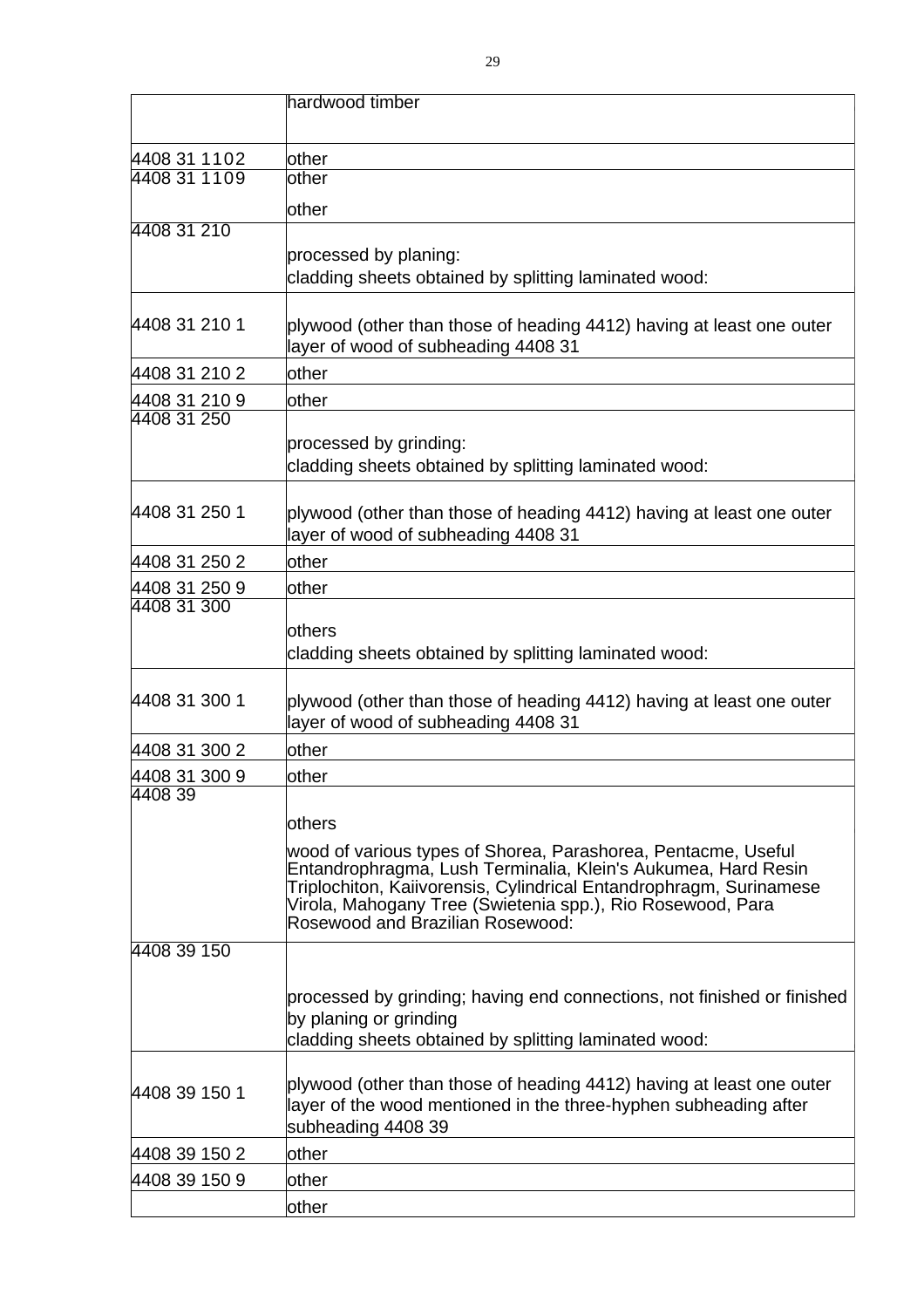| 440839210     |                                                                                                                                                    |  |
|---------------|----------------------------------------------------------------------------------------------------------------------------------------------------|--|
|               | processed by planing:                                                                                                                              |  |
|               | cladding sheets obtained by splitting laminated wood:                                                                                              |  |
|               |                                                                                                                                                    |  |
| 4408 39 210 1 | plywood (other than those of heading 4412) having at least one outer                                                                               |  |
|               | layer of the wood mentioned in the three-hyphen subheading after                                                                                   |  |
|               | subheading 4408 39                                                                                                                                 |  |
| 4408 39 210 2 | other                                                                                                                                              |  |
| 4408 39 210 9 | other                                                                                                                                              |  |
| 4408 39 300   | others:                                                                                                                                            |  |
|               | not more than 1 mm thick:                                                                                                                          |  |
|               |                                                                                                                                                    |  |
|               | cladding sheets obtained by splitting laminated wood:                                                                                              |  |
|               |                                                                                                                                                    |  |
| 4408 39 300 1 | plywood (other than those of heading 4412) having at least one outer                                                                               |  |
|               | layer of the wood mentioned in the three-hyphen subheading after<br>subheading 4408 39                                                             |  |
| 4408 39 300 2 | other                                                                                                                                              |  |
| 4408 39 300 3 |                                                                                                                                                    |  |
|               | <b>lothers</b>                                                                                                                                     |  |
|               | thicker than 1 mm:                                                                                                                                 |  |
|               | cladding sheets obtained by splitting laminated wood:                                                                                              |  |
|               |                                                                                                                                                    |  |
| 4408 39 300 4 | plywood (other than those of heading 4412) having at least one outer                                                                               |  |
|               | layer of the wood mentioned in the three-hyphen subheading after                                                                                   |  |
|               | subheading 4408 39                                                                                                                                 |  |
| 4408 39 300 5 | other                                                                                                                                              |  |
| 4408 39 300 9 | other                                                                                                                                              |  |
| 4408 39 550   |                                                                                                                                                    |  |
|               |                                                                                                                                                    |  |
|               |                                                                                                                                                    |  |
|               | others:                                                                                                                                            |  |
|               | processed by planing; processed by grinding; end-jointed, not finished<br>or finished by planing or sanding: cladding sheets obtained by splitting |  |
|               | laminated wood:                                                                                                                                    |  |
|               | plywood (other than those of heading 4412):                                                                                                        |  |
| 4408 39 550 2 |                                                                                                                                                    |  |
|               | having at least one outer layer of tropical wood                                                                                                   |  |
| 4408 39 550 4 | other                                                                                                                                              |  |
|               | other                                                                                                                                              |  |
| 4408 39 550 6 |                                                                                                                                                    |  |
|               | having at least one outer layer of tropical wood                                                                                                   |  |
| 4408 39 550 7 | other                                                                                                                                              |  |
| 4408 39 550 9 | other                                                                                                                                              |  |
|               | other:                                                                                                                                             |  |
| 4408 39 700 0 | boards for making pencils                                                                                                                          |  |
|               | other:                                                                                                                                             |  |
|               |                                                                                                                                                    |  |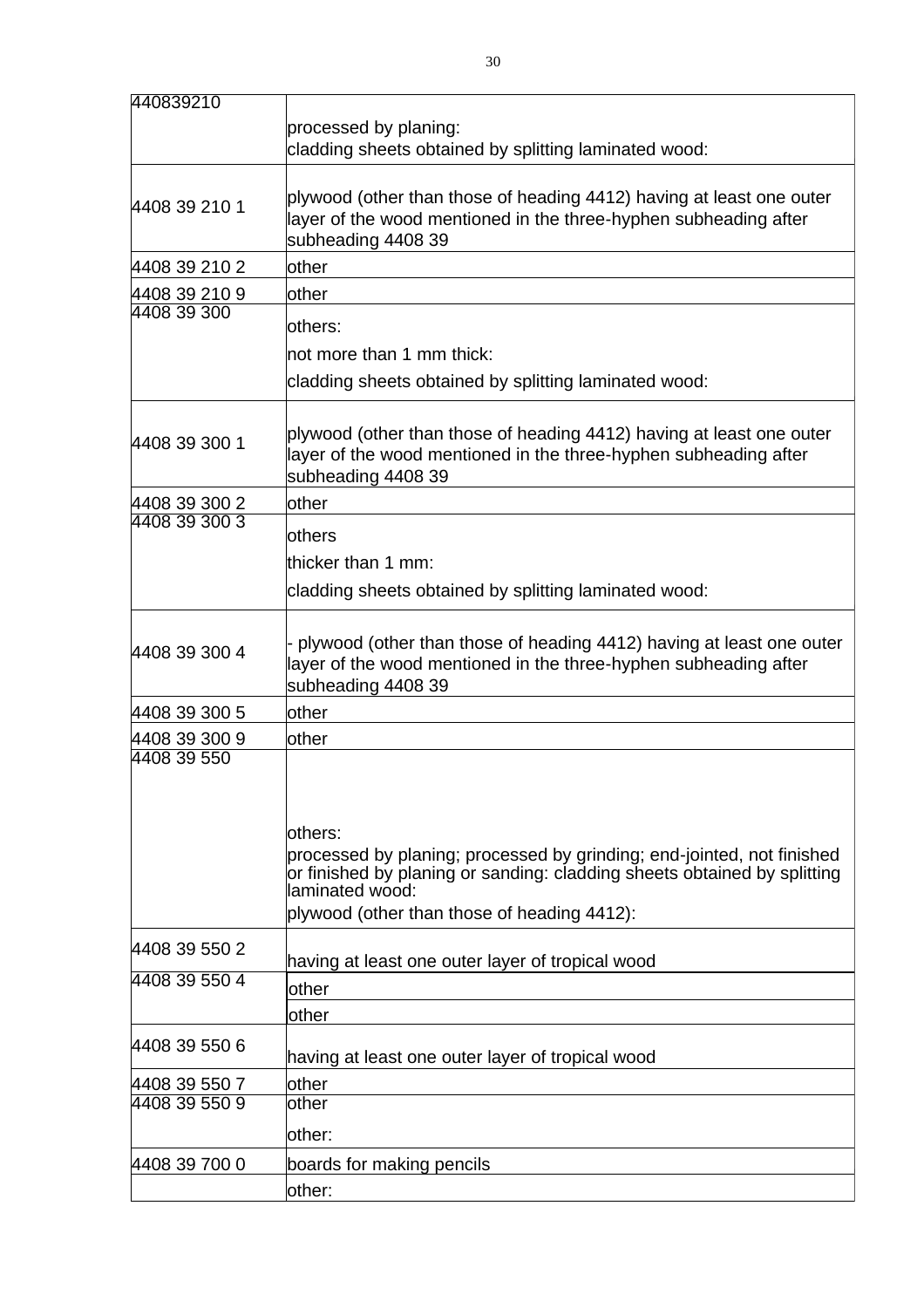| 4408 39 850                                      |                                                                                                                                                                                                                                                                      |
|--------------------------------------------------|----------------------------------------------------------------------------------------------------------------------------------------------------------------------------------------------------------------------------------------------------------------------|
|                                                  | not more than 1 mm thick:<br>cladding sheets obtained by splitting laminated wood:<br>plywood (other than those of heading 4412):                                                                                                                                    |
| 4408 39 850 2                                    |                                                                                                                                                                                                                                                                      |
|                                                  | having at least one outer layer of tropical wood                                                                                                                                                                                                                     |
| 4408 39 850 4                                    | other<br>other:                                                                                                                                                                                                                                                      |
| 4408 39 850 6                                    |                                                                                                                                                                                                                                                                      |
|                                                  | having at least one outer layer of tropical wood                                                                                                                                                                                                                     |
| 4408 39 850 7                                    |                                                                                                                                                                                                                                                                      |
|                                                  | Other:                                                                                                                                                                                                                                                               |
| 4408 39 850 9                                    | tropical timber                                                                                                                                                                                                                                                      |
| 4408 39 950                                      |                                                                                                                                                                                                                                                                      |
|                                                  | thicker than 1 mm:                                                                                                                                                                                                                                                   |
|                                                  | cladding sheets obtained by splitting laminated wood:                                                                                                                                                                                                                |
|                                                  | plywood (other than those of heading 4412):                                                                                                                                                                                                                          |
| 4408 39 950 2                                    |                                                                                                                                                                                                                                                                      |
| having at least one outer layer of tropical wood |                                                                                                                                                                                                                                                                      |
| 4408 39 950 4                                    | other                                                                                                                                                                                                                                                                |
|                                                  | other:                                                                                                                                                                                                                                                               |
| 4408 39 950 6                                    | having at least one outer layer of tropical wood                                                                                                                                                                                                                     |
| 4408 39 950 7                                    | other                                                                                                                                                                                                                                                                |
|                                                  | other                                                                                                                                                                                                                                                                |
| 4408 39 950 9                                    | other                                                                                                                                                                                                                                                                |
| 4408 90<br>4408 90 150                           |                                                                                                                                                                                                                                                                      |
|                                                  | processed by planing; processed by grinding; end-jointed, not finished<br>or finished by planing or sanding: cladding sheets obtained by splitting<br>laminated wood:<br>plywood (other than those of heading 4412):<br>having at least one outer layer of hardwood: |
| 4408 90 150 1                                    | having at least one layer of oak, beech or ash wood                                                                                                                                                                                                                  |
| 4408 90 150 2                                    | other                                                                                                                                                                                                                                                                |
|                                                  | other:                                                                                                                                                                                                                                                               |
| 4408 90 150 3                                    | having at least one layer of oak, beech or ash wood                                                                                                                                                                                                                  |
| 4408 90 150 4                                    | other:                                                                                                                                                                                                                                                               |
|                                                  | other:                                                                                                                                                                                                                                                               |
|                                                  | having at least one outer layer of hardwood:                                                                                                                                                                                                                         |
| 4408 90 150 5                                    | having at least one layer of oak, beech or ash wood                                                                                                                                                                                                                  |
|                                                  |                                                                                                                                                                                                                                                                      |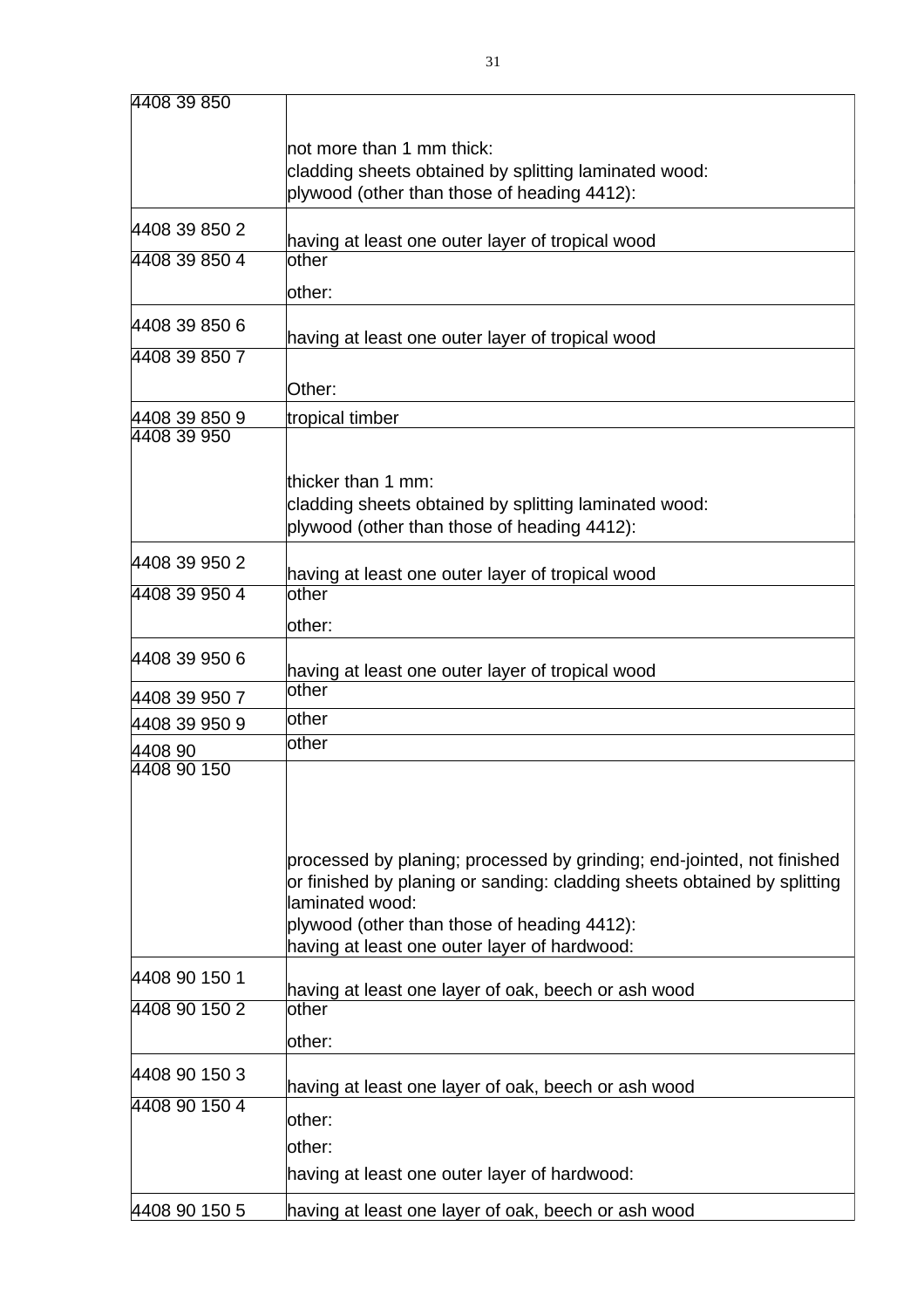|                                 | beech or ash                                          |
|---------------------------------|-------------------------------------------------------|
| 4408 90 150 6                   | other                                                 |
|                                 | other                                                 |
| 4408 90 150 7                   | having at least one layer of oak, beech or ash wood   |
| 4408 90 150 8                   | other                                                 |
| 4408 90 150 9                   | other                                                 |
|                                 | other                                                 |
| 4408 90 350                     | boards for making pencils:                            |
| 4408 90 350 1                   | made of oak, beech or ash                             |
| 4408 90 350 8                   | other                                                 |
|                                 | other                                                 |
| 4408 90 850                     | not more than 1 mm thick:                             |
|                                 | cladding sheets obtained by splitting laminated wood: |
|                                 | plywood (other than those of heading 4412):           |
|                                 | having at least one outer layer of hardwood:          |
| 4408 90 850 1                   | having at least one layer of oak, beech or ash wood   |
| 4408 90 850 2                   | other                                                 |
|                                 | other                                                 |
| 4408 90 850 3                   | having at least one layer of oak, beech or ash wood   |
| 4408 90 850 4                   | other                                                 |
|                                 | other                                                 |
|                                 | having at least one outer layer of hardwood:          |
| 4408 90 850 5                   | having at least one layer of oak, beech or ash wood   |
| 4408 90 850 6                   | other                                                 |
|                                 | other                                                 |
| 4408 90 850 7                   | having at least one layer of oak, beech or ash wood   |
| 4408 90 850 8                   | other                                                 |
| 4408 90 850 9                   | other                                                 |
| 4408 90 950<br>over 1 mm thick: |                                                       |
|                                 | cladding sheets obtained by splitting laminated wood: |
|                                 | plywood (other than those of heading 4412):           |
|                                 | having at least one outer layer of hardwood:          |
| 4408 90 950 1                   | having at least one layer of oak, beech or ash wood   |
| 4408 90 950 2                   | other                                                 |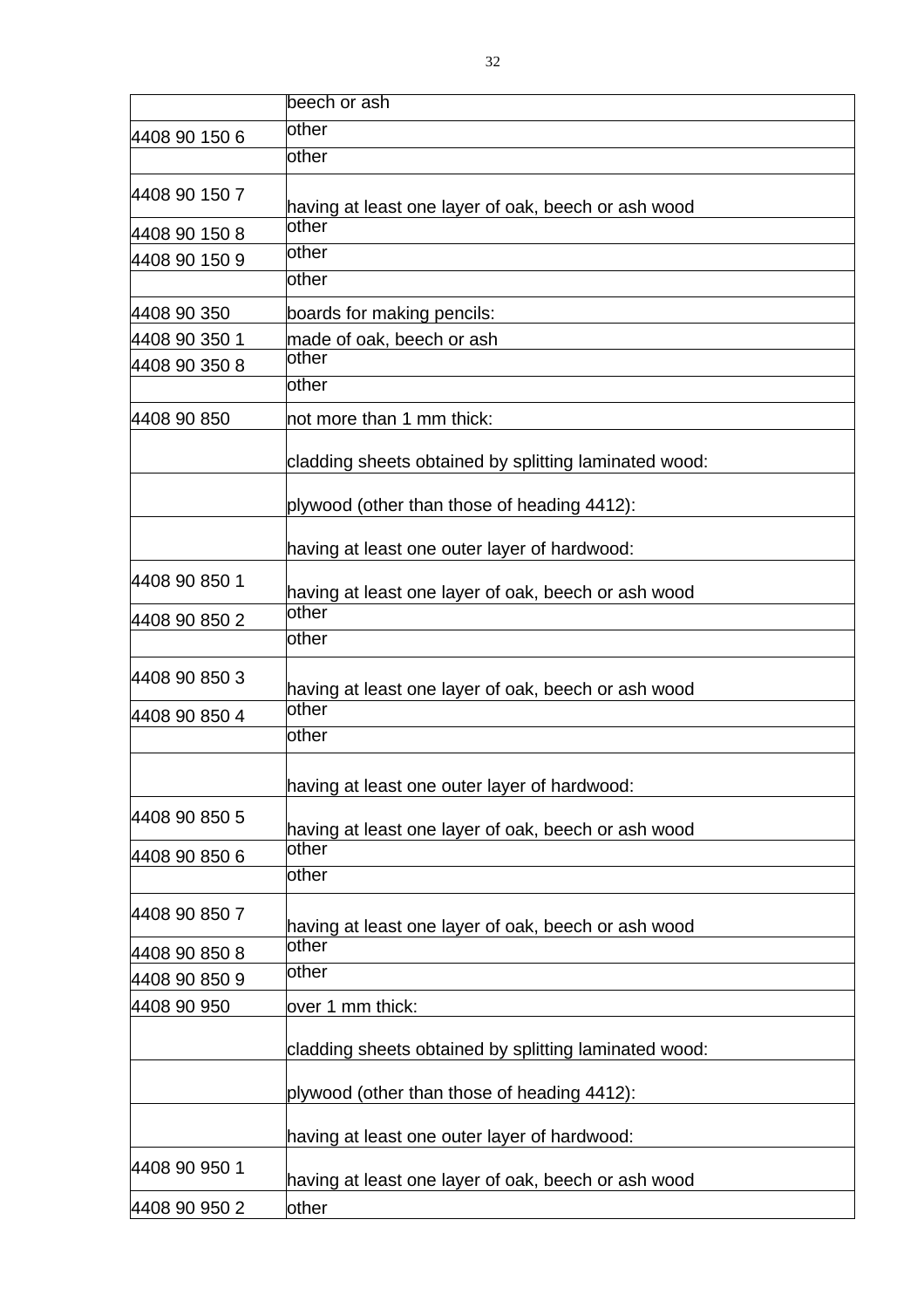|               | other                                                                                                                                                                                                                                                                                                   |  |
|---------------|---------------------------------------------------------------------------------------------------------------------------------------------------------------------------------------------------------------------------------------------------------------------------------------------------------|--|
| 4408 90 950 3 | having at least one layer of oak, beech or ash wood                                                                                                                                                                                                                                                     |  |
| 4408 90 950 4 | Other                                                                                                                                                                                                                                                                                                   |  |
|               | Other                                                                                                                                                                                                                                                                                                   |  |
|               | having at least one outer layer of hardwood:                                                                                                                                                                                                                                                            |  |
|               |                                                                                                                                                                                                                                                                                                         |  |
| 440890 950 5  | having at least one layer of oak, beech or ash wood                                                                                                                                                                                                                                                     |  |
| 4408 90 950 6 | other                                                                                                                                                                                                                                                                                                   |  |
|               | other:                                                                                                                                                                                                                                                                                                  |  |
| 4408 90 950 7 |                                                                                                                                                                                                                                                                                                         |  |
|               | having at least one layer of oak, beech or ash wood                                                                                                                                                                                                                                                     |  |
| 4408 90 950 8 | other                                                                                                                                                                                                                                                                                                   |  |
| 4408 90 950 9 | other                                                                                                                                                                                                                                                                                                   |  |
| 4416 00 000 0 | Barrels, barrels, vats, tubs and other cooperage products and<br>parts thereof, of wood, including staves                                                                                                                                                                                               |  |
| 4418          | Joinery and carpentry products, wooden, building, including<br>cellular wooden panels, assembled floor panels, shingles and<br>shingles for roofing:<br>windows, balcony doors and their frames:                                                                                                        |  |
| 4418 10 100 0 | of tropical wood, as specified in Supplementary Note 2 to this Chapter                                                                                                                                                                                                                                  |  |
| 4418 10 500 0 | from softwood                                                                                                                                                                                                                                                                                           |  |
| 4418 10 900 0 | <b>lothers</b>                                                                                                                                                                                                                                                                                          |  |
|               | doors and their frames and thresholds:                                                                                                                                                                                                                                                                  |  |
| 4418 20 100 0 |                                                                                                                                                                                                                                                                                                         |  |
|               | of tropical wood, as specified in Supplementary Note 2 to this Chapter                                                                                                                                                                                                                                  |  |
| 4418 20 500 0 | from softwood                                                                                                                                                                                                                                                                                           |  |
| 4418 20 800 0 | from wood of other species                                                                                                                                                                                                                                                                              |  |
| 4418 50 000 0 | formwork for concreting                                                                                                                                                                                                                                                                                 |  |
| 4601          | Wicker and similar articles of plaiting materials, whether or not<br>joined into strips or strips; plaiting materials, wickerwork and<br>similar articles of plaiting materials, knitted in parallel strands or<br>woven, in the form of sheets, whether or not finished (e.g. rugs,<br>mats, screens): |  |
|               | Rugs, mats and screens, of vegetable materials: of bamboo:                                                                                                                                                                                                                                              |  |
| 4601 21 100 0 | of wickerwork or similar articles of plaiting materials                                                                                                                                                                                                                                                 |  |
| 4601 21 900 0 |                                                                                                                                                                                                                                                                                                         |  |
|               | other rattan                                                                                                                                                                                                                                                                                            |  |
| 4601 22 100 0 | of wickerwork or similar articles of plaiting materials                                                                                                                                                                                                                                                 |  |
| 4601 22 900 0 | Other                                                                                                                                                                                                                                                                                                   |  |
|               | Other                                                                                                                                                                                                                                                                                                   |  |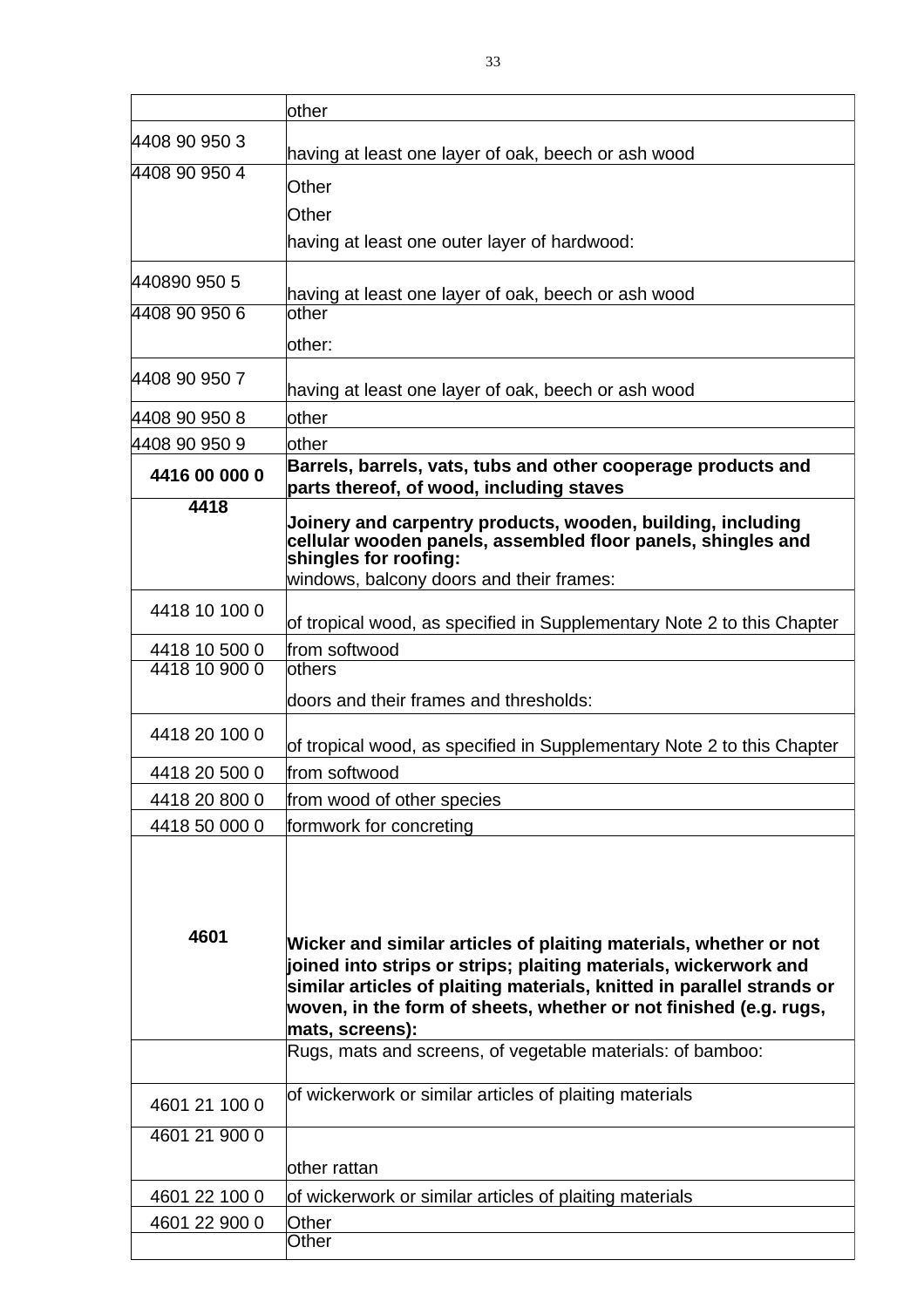| 4601 29 100 0 | of wic kerwork or similar articles of plaiting materials                                                                               |
|---------------|----------------------------------------------------------------------------------------------------------------------------------------|
| 4601 29 900 0 | lother                                                                                                                                 |
|               | lother                                                                                                                                 |
|               | other                                                                                                                                  |
| 4601 92 050 0 | from bamboo:                                                                                                                           |
| 4601 92 100 0 | wickerwork and similar articles of plaiting materials, whether or not<br>joined in strips or strips                                    |
| 4601 92 900 0 | of wickerwork or similar articles of plaiting materials                                                                                |
| 4601 93 050 0 | others                                                                                                                                 |
|               | rattan:                                                                                                                                |
| 4601 93 100 0 | wickerwork and similar articles of plaiting materials, whether or not<br>joined in strips or strips                                    |
| 4601 93 900 0 | of wickerwork or similar articles of plaiting materials                                                                                |
| 4601 94 050 0 | others                                                                                                                                 |
|               | from other plant materials:                                                                                                            |
| 4601 94 100 0 | wickerwork and similar articles of plaiting materials, whether or not<br>joined in strips or strips                                    |
| 4601 94 900 0 | of wickerwork or similar articles of plaiting materials                                                                                |
| 4601 99 050 0 | Other                                                                                                                                  |
|               | Other                                                                                                                                  |
| 4601 99 100 0 | wickerwork and similar articles of plaiting materials, whether or not<br>joined in strips or strips                                    |
| 4601 99 900 0 | of wickerwork or similar articles of plaiting materials                                                                                |
| 4602          | lother                                                                                                                                 |
|               | Basketwork, wickerwork and other articles made directly to shape<br>from plaiting materials or goods of heading 4601; loofah products: |
| 4602 11 000 0 | from vegetable materials:                                                                                                              |
| 4602 12 000 0 |                                                                                                                                        |
|               | bamboo                                                                                                                                 |
| 4602 19 100 0 | rattan other                                                                                                                           |
| 4602 19 900 0 | straw braids for bottles                                                                                                               |
| 4602 90 000 0 | <b>Other</b><br><b>Other</b>                                                                                                           |
|               |                                                                                                                                        |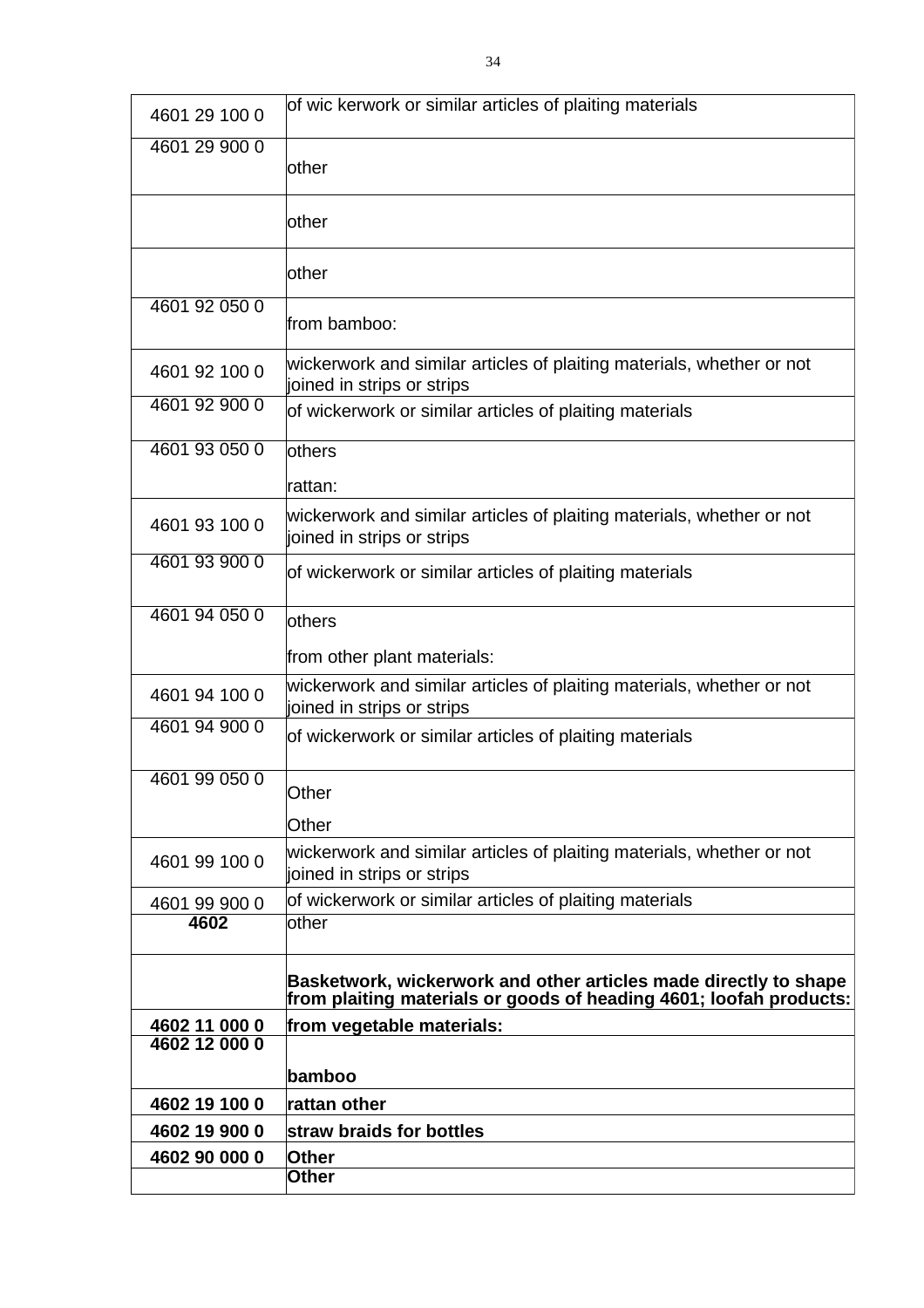| 4808          | Paper and paperboard, corrugated (whether or not covered with<br>smooth outer sheets), creped, embossed or perforated, in rolls or<br>sheets, other than those of heading 4803:                                                                        |
|---------------|--------------------------------------------------------------------------------------------------------------------------------------------------------------------------------------------------------------------------------------------------------|
| 4808 100000   | paper and paperboard, corrugated, perforated or non-perforated                                                                                                                                                                                         |
|               | Large cardboard boxes, boxes, bags, bags and other packaging containers made of<br>paper, cardboard, cellulose-cotton or cellulose-fiber fabric, leaflet boxes, letter trays<br>and similar paper products for cardboard, used in institutions, shops. |
| 4819 10 000 0 | cartons, boxes and cartons, of corrugated paper or corrugated<br>cardboard                                                                                                                                                                             |
| 5001 00 000 0 | Silkworm cocoons suitable for unwinding                                                                                                                                                                                                                |
| 5003 00 000 0 | Silk waste (including cocoons unsuitable for unwinding, cocoon thread<br>waste and garnetted raw materials)                                                                                                                                            |
|               | Wool not carded or combed:                                                                                                                                                                                                                             |
|               | unwashed, including wool washed in fleece:                                                                                                                                                                                                             |
| 5101 11 0000  | wool sheared                                                                                                                                                                                                                                           |
| 5102          | Animal hair, fine or coarse, not carded or combed:                                                                                                                                                                                                     |
|               | fine animal hair:                                                                                                                                                                                                                                      |
| 5102 11 000 0 | cashmere goats                                                                                                                                                                                                                                         |
|               | other                                                                                                                                                                                                                                                  |
| 5102 19 100 0 | angora rabbit                                                                                                                                                                                                                                          |
| 5102 19 300 0 | alpacas, llamas or vicuñas                                                                                                                                                                                                                             |
| 5102 19 400 0 | camel or yak, or goats of Angora, Tibetan or similar breeds                                                                                                                                                                                            |
| 5102 19 900 0 | rabbit (except angora rabbit), hare, beaver, nutria or muskrat                                                                                                                                                                                         |
| 5102 20 000 0 | coarse animal hair                                                                                                                                                                                                                                     |
| 5103          | Waste of wool or fine or coarse animal hair, including spinning<br>waste, but excluding garnetted stock:                                                                                                                                               |
|               | combed lint of wool or fine animal hair                                                                                                                                                                                                                |
| 5103 10 100 0 | not carbonized                                                                                                                                                                                                                                         |
| 5201 00       | Cotton fibre, not carded or combed:                                                                                                                                                                                                                    |
| 5201 00 100 0 | hygroscopic or bleached                                                                                                                                                                                                                                |
| 5201 00 900 0 | other                                                                                                                                                                                                                                                  |
| 5202          | Cotton fiber waste (including spinning waste and garnetted raw<br>materials):                                                                                                                                                                          |
| 5202 10 000 0 | spinning waste (including tangle)                                                                                                                                                                                                                      |
|               | other                                                                                                                                                                                                                                                  |
| 5202 91 000 0 | plucked raw materials                                                                                                                                                                                                                                  |
| 5202 99 000 0 | other                                                                                                                                                                                                                                                  |